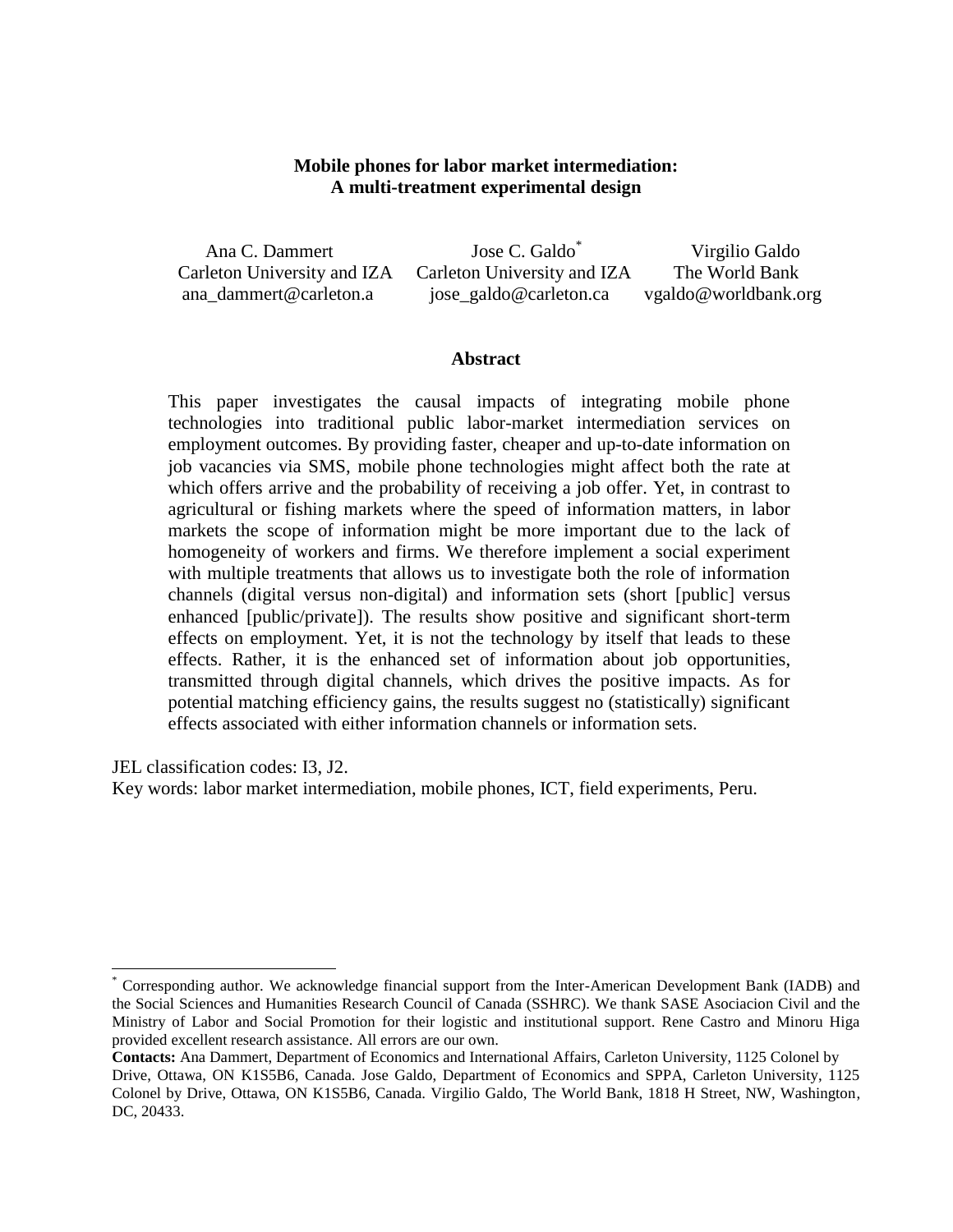#### **1. Introduction**

Information, though often costly or incomplete in reality, is central to the functioning of markets (e.g., Stigler 1961). Labor market transactions are not an exception as workers and firms must dedicate resources and time to meet in the marketplace. Given the costly nature of job searches, it has been long emphasized that the role of labor market intermediaries (LMIs), such as public employment offices and temporary help agencies, can reduce search costs and adverse selection problems (Autor 2001). Yet, despite their potential contribution to the functioning of the labor market, these institutions remain relatively understudied (Autor 2009).

The unprecedented expansion of Information and Communication Technologies (ICT) in the last two decades has enabled and shaped the existence of a new array of labor market intermediaries, such as online job boards, social media sites, and e-recruiting firms, which have invigorated research in this area. Evidence, largely based on U.S. data, has shown how the diffusion of the Internet has allowed new labor market intermediaries to offer information access to a larger pool of individuals at much lower costs (Stevenson 2009, Nakamura et al. 2009, Bagues and Sylos 2009). It still remains unclear, however, whether access to the Internet has positively affected the duration of unemployment spells. While Kuhn and Skuterud (2011) showed that Internet job searches were effective in reducing unemployment durations, Kroft and Pope (2009) and Kuhn and Skuterud (2004) reports no effects. Evidence for developing countries is nonexistent.

While this promising research has addressed the impacts of Internet access on search behavior and unemployment spells, nothing is yet known about the role of mobile phone technologies on the efficiency of the labor markets. In fact, mobile phone technologies have not been yet incorporated formally in the evaluation of labor market intermediation. The aim of this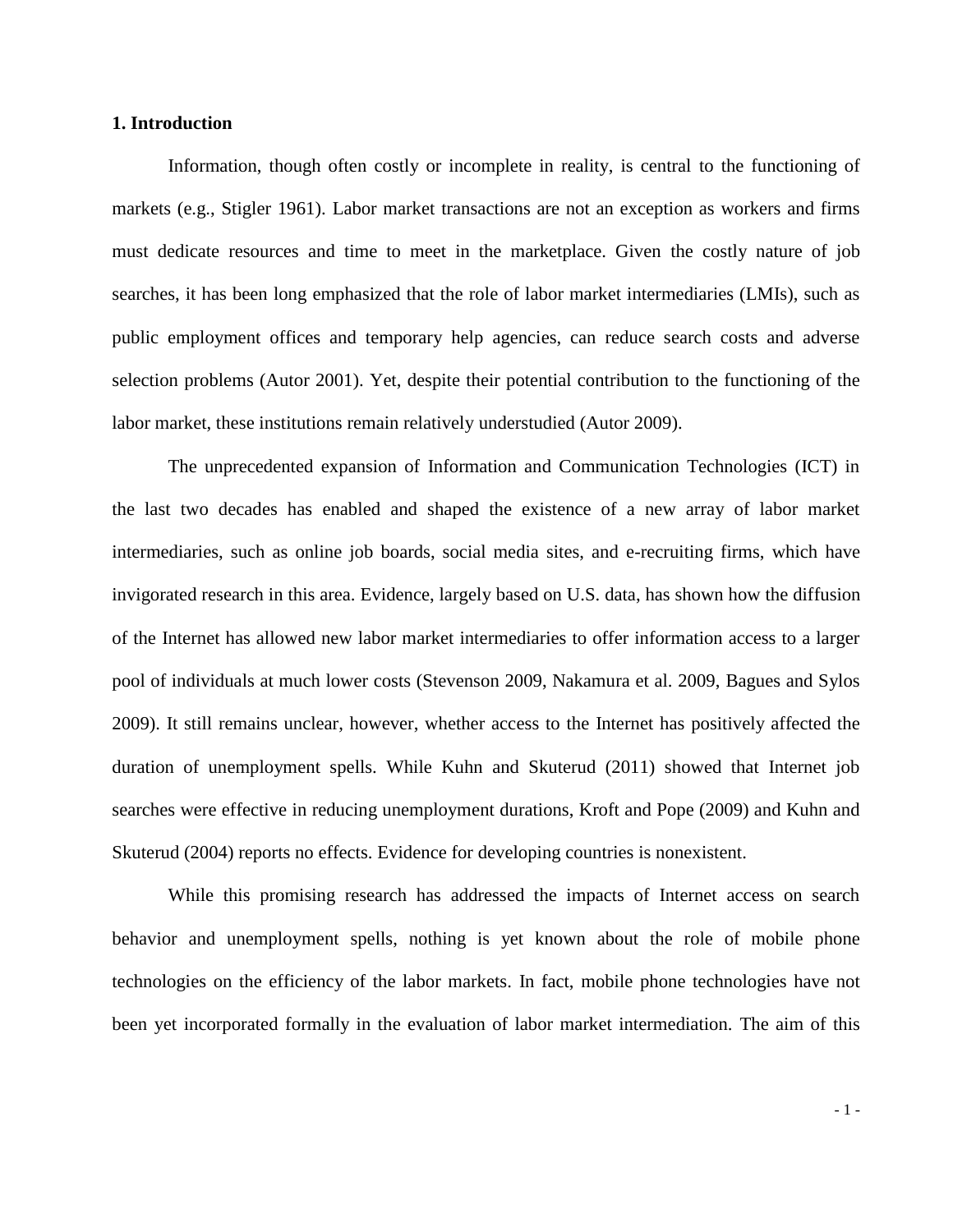study is to provide evidence, analysis and insights on the causal impacts of (digital) public labormarket intermediation in a developing-country setting.

Unlike the Internet, mobile phones have become the most rapidly-adopted technology in developing countries due to the fact that the costs associated with the installation of mobile phone towers is relatively low (Jensen 2010). Recent statistics for mobile phone penetration indicate that 8 of 10 people in the world had a subscription in 2011, up from 1 in 10 in 2000 (World Bank 2012). Not surprisingly, credible non-experimental studies of fishermen in India (Jensen 2007) and farmers in Niger (Aker 2010), Uganda (Muto and Yamano 2009), and India (Goyal 2010) have shown how access to mobile phone service is associated with increases in arbitrage, declines in price dispersion and increases in the number of markets over which farmers trade.

While there is a great deal of narrative evidence in regard to the promise of mobile phone technology fostering economic development, well-identified empirical studies are scarce (Chong 2011, World Bank 2012). A distinctive feature of this study is its experimental design. We use as a case study the public LMI system in Peru, a country that adopted an innovative e-government initiative in labor intermediation.<sup>1</sup> We implement a social experiment with multiple treatments as part of regular (non-experimental) public labor intermediation services. This approach minimizes considerable empirical difficulties due to 'unobserved' factors associated with participation and the endogenous placement of mobile phones.

This study addresses four specific and related topics of interest. First, we exploit unique data to analyze the determinants of digital job search in Peru by considering both Internet and mobilephone channels. Second, we evaluate the overall (digital and non-digital) effectiveness of public LMI on reducing unemployment spells and improving the match quality of workers to jobs.

l

 $1$  Peru's mobile infrastructure reached a substantial coverage of 87 mobile phone subscriptions per 100 inhabitants, with 80 percent of them classified as prepaid subscriptions (ECLAC 2009).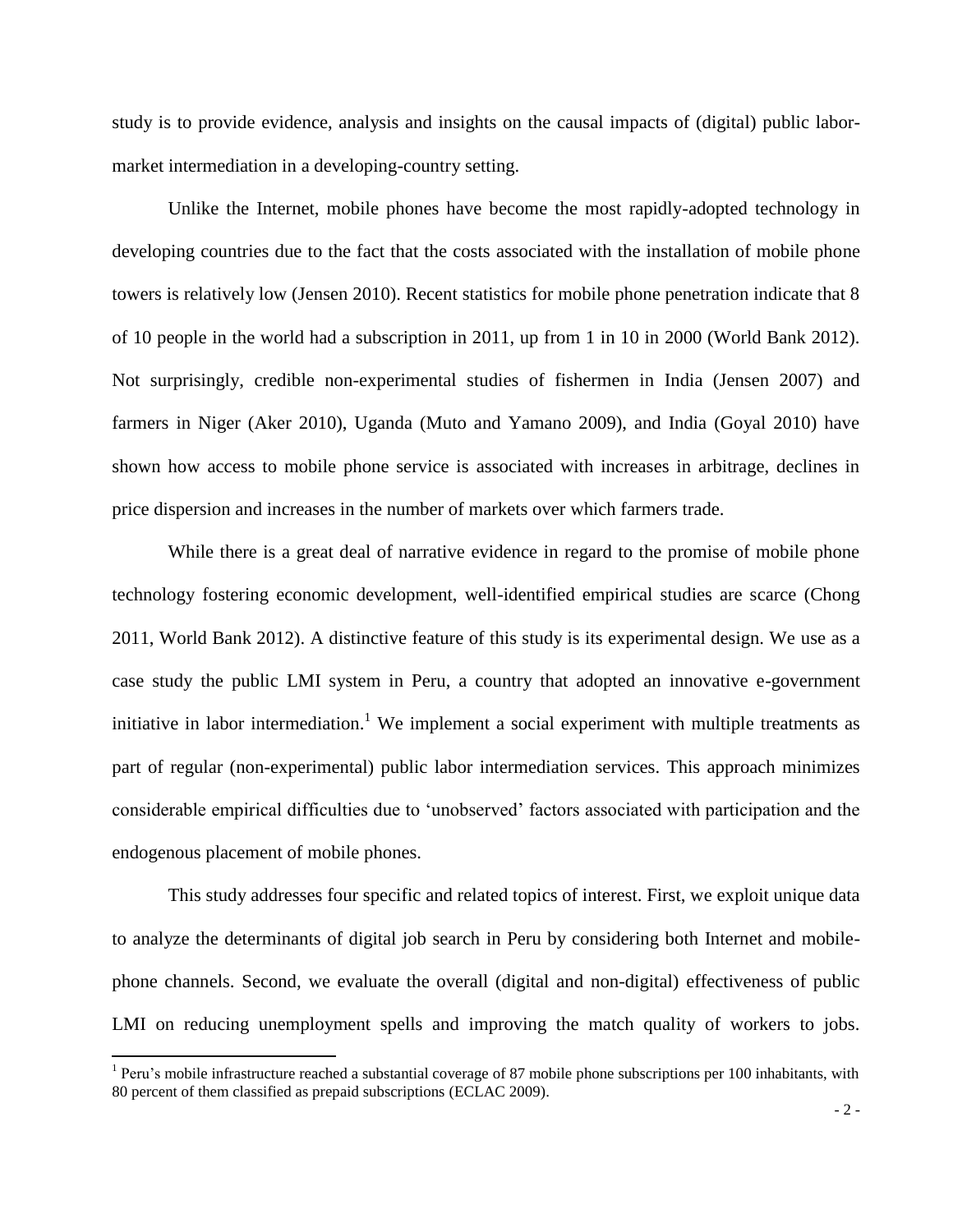Evidence in this area is mixed, highly dependent on the research design and corresponds mainly to developed countries where concerns about the efficiency of unemployment insurance systems have led to a stream of studies in this field (e.g., Bishop 1993, Ashenfelter et al. 2005, Meyer 1995).

Third, we compare the effectiveness of digital versus non-digital labor market intermediation within the public system. By providing faster, better and cheaper access to information, mobile phone technologies might help poorly functioning markets to work better as jobseekers can access relevant, up-to-date information on job vacancies via SMS. Yet, in contrast to fishing or agricultural markets in which the speed of access to information matters, the technology by itself might not be enough to efficiently connect workers to jobs.

Four, we analyze whether it is the technology or the set of information available to jobseekers that matters most. In contrast to agricultural markets where there is a certain degree of homogeneity to the commodities being exchanged, the potential gains of improving the scope of information, rather than its speed, might be more dramatic due to the lack of homogeneity of workers and firms. We then compare the impacts of short (public) versus enhanced (public/private) information sets available to jobseekers while holding fixed the information technology.

From June 22, 2009 to September 1, 2009, the experimental sample was selected at the initial registration filing for the normal inflow of applicants into Lima. Jobseekers that signed up to receive public labor-market intermediation were randomly assigned to four treatment groups according to two information channels (i.e., digital and non-digital intermediation) and the scope of information they received (i.e., short [public] and enhanced [public/private] information sets).

From a theoretical standpoint, the improvement of access to information via mobile phone service might affect the efficiency of labor market intermediation through several channels. Economic theory predicts that the larger the cost of search, the less extensive will be the searches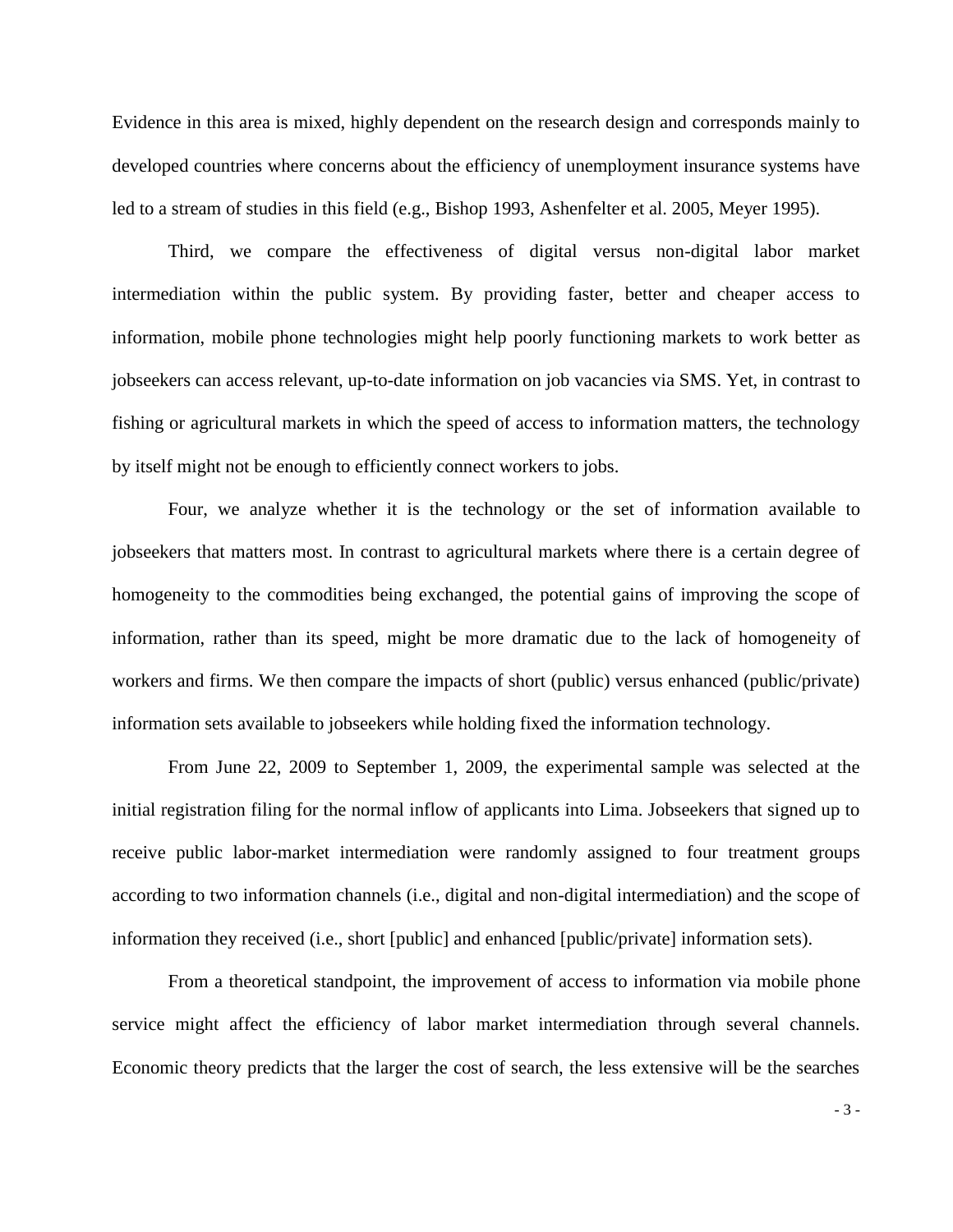undertaken by workers at a given wage distribution (e.g., Stigler 1962). A direct effect of introducing mobile phones in labor market intermediation is a direct fall in the costs of search as workers can access relevant, up-to-date information on job vacancies via SMS. A second channel through which improved information via mobile phones affects the labor markets is via better arbitrage of prices (wages), which might lead to higher wages being offered to workers (Grossman and Stigler 1976). Information in the labor market is, after all, capital that is produced at the lower cost of search and, thus, yields higher returns than what would have been received in its absence. A third channel through which improved information via mobile phones affects the labor markets is by speeding the clearing of the labor market. Mobile phones allow information to travel instantly and at lower costs. Standard search models predict that both the rate at which offers arrive and the probability of receiving a job offer will increase as a result of search costs decreasing (Mortensen 1986). A fourth channel is by better matching workers to jobs due to enhancements in search and coordination tasks (Aker and Mbiti 2010).

At the same time, some countervailing factors might affect the relevance of mobile phone service in labor intermediation. The rise in the number of potential matches because of reduced search costs would increase the minimum wage a worker will accept or the minimum productivity an employer will accept (Pissarides 2000, Boone and Van Ours 2004). Moreover, the fall in search costs may also lead to a fall in match quality due to an excess of applications of unemployed people who belong to groups with chronic problems of employability (Lang 2000), or the emergence of crowding-out effects from traditional search methods. If the introduction of mobile phone technology exacerbates adverse selection in labor intermediation, matching in the labor markets would rely more on personal connections than on formal intermediation mechanisms (Casella and Hanaki 2010). Furthermore, there are some mitigating concerns about the effectiveness of mobile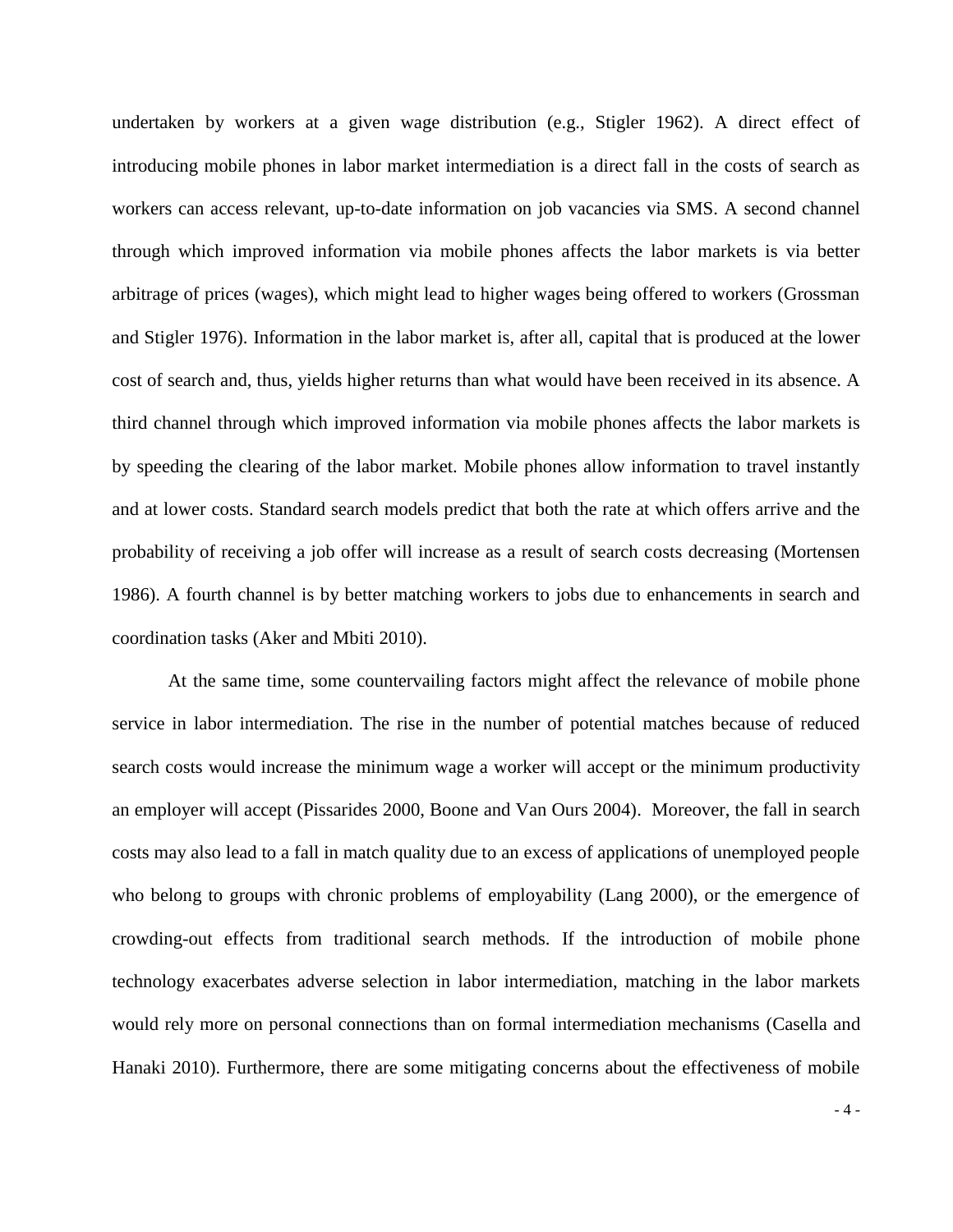phone technology in developing countries due to the lack of human capital and due to the language barriers between the users of the technology and the technology itself (Chong 2011). In all, the net effect of the introduction of mobile phone technologies on unemployment duration and match quality is an empirical question that will depend on the relative strengths of these channels.

Four main findings emerge. First, Internet and mobile phone job search channels seem to be complements, fueled by the substantial growth of small Internet Café shops ('*cabinas de Internet*') across most neighborhoods. Jobseekers with past labor-market experience and high expectations on future job gains are more prone to use both digital channels when searching for jobs. In contrast to Internet-based search, the use of mobile phones for job purposes is more related to disadvantaged men and migrants. Second, setting aside the distinction between digital and non-digital channels, we found a short-term statistically significant employment impact of 6 percentage points for the government-sponsored LMI. Third, by comparing digital versus non-digital channels and short versus enhanced information sets in a multiple treatment framework we find that it is not the technology by itself that causes these positive impacts. Indeed, it is the enhanced set of information about job opportunities, transmitted through digital means, which drives the positive employment results. In contrast to fish and agricultural markets, the scope and extent of information sets seems to be more relevant in the labor market. Fourth, independently of the information set and information channel, we do not find (statistically) impacts of public intermediation on job matching efficiency. This result can be explained by the 'information-only' intermediary nature of mobile phones.

This study speaks directly to the recent literature on digital labor market intermediation that is largely based on observational data for developed countries. Several studies in this area showed how the diffusion of the Internet has allowed information on labor market opportunities to travel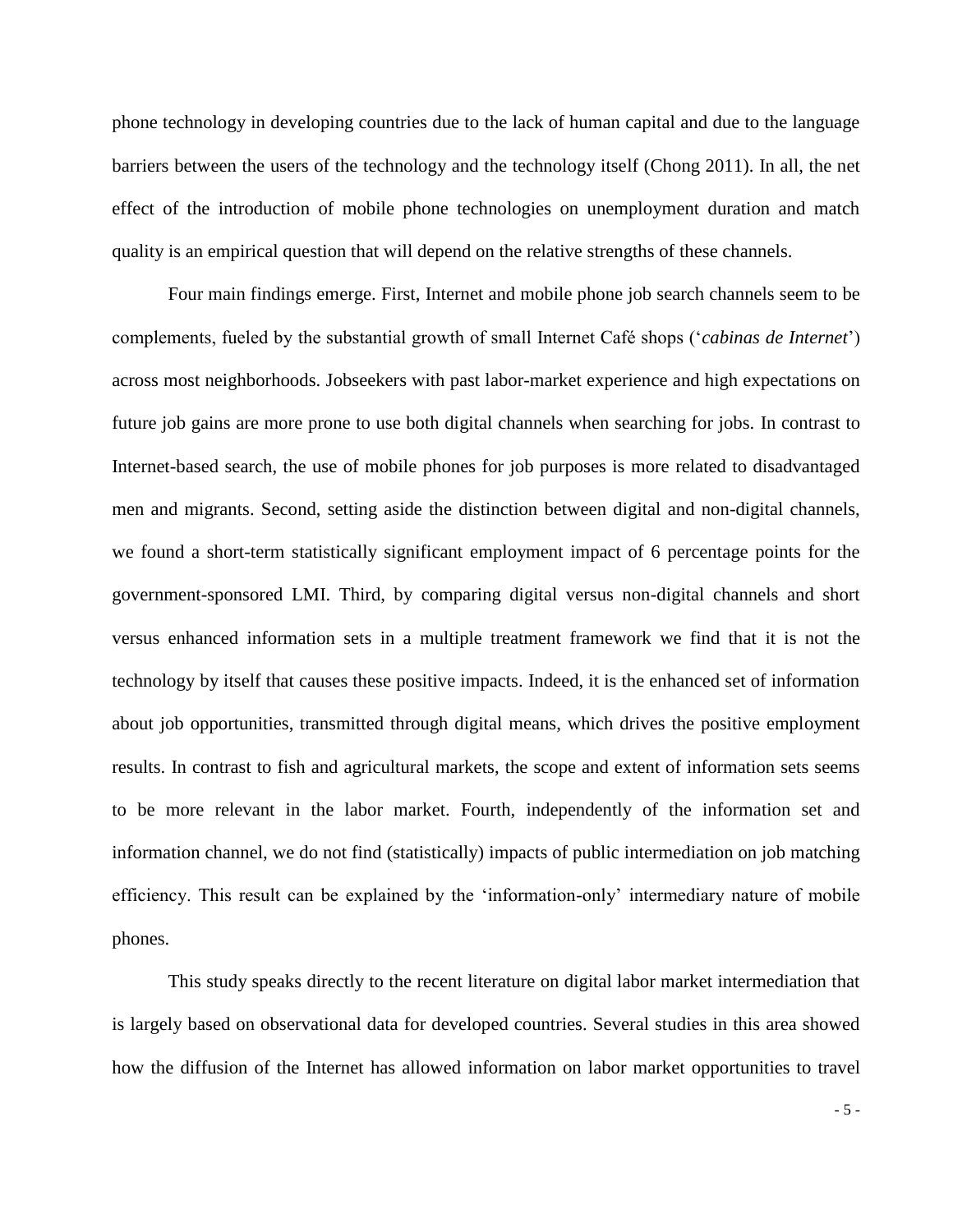instantly and at a lower costs (Stevenson 2009, Nakamura et al. 2009), leading to a reallocation of search effort among various job search activities (Stevenson 2009, Kuhn and Mansour 2011), and as a result, to more diversified job search behavior (Kroft and Pope 2010, Cahuc and Fontaine 2009). By providing the first experimental evidence on the role of mobile phone technologies in connecting workers to jobs, we expand this literature in important ways.

We contribute to the understanding of how the new 'information economy' (Freeman 2002) is shaping new labor market institutions in developing countries. E-government initiatives are transforming the way governments interact with citizens and organize their operations; yet, there are no formal evaluations of their effectiveness. By documenting the impacts of mobile phone technologies on job search outcomes, our findings contribute to an emerging body of empirical literature that reports how the development and use of mobile phone services has brought new possibilities for economic development. In this regard, a number of recent studies have addressed the impacts of mobile phones in agriculture (e.g., Aker and Fefchamps 2013, Goyal 2010), health (e.g., Dammert et al. 2013a, Pop-Eleches 2011), institutions (e.g., Yañez-Pagans and Machicado 2010), and financial markets (e.g., Karlan et al. 2010).

This study is organized as follows. Section 2 presents a background discussion about the public intermediation system in Peru; section 3 discusses the research design, treatment and treatment groups; section 4 analyzes the data and the baseline equivalence; section 5 analyzes the determinants of digital job search; section 6 reports the empirical results; and section 7 concludes.

#### **2. Background: Public employment services in Peru**

Prior to 1996, the Peruvian Public Employment Services operated as a centralized intermediation office, hosted at the headquarters and regional branches of the Ministry of Labor and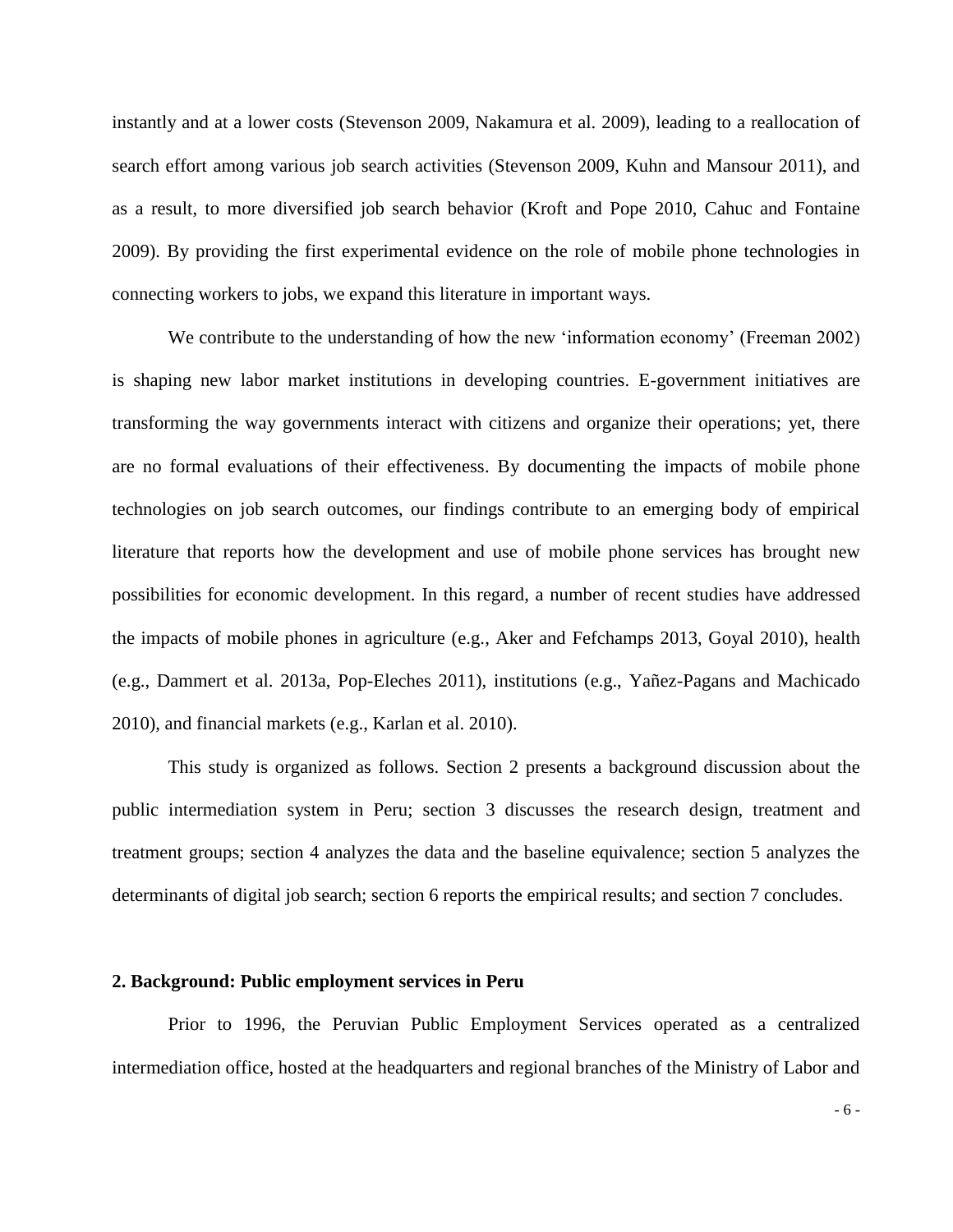Social Promotion, with the aim of connecting workers to jobs. The employer-employee matching process was highly bureaucratic and done manually case-by-case without any regard for the automatization of the data collection and dissemination of the information. Not surprisingly, the job intermediation process was inefficient and costly. The average time it took for a worker to complete the registration process was 4 days after completing a battery of aptitude, knowledge, and psychometric tests (Ministry of Labor, 1998). As a result, only 3 percent of active jobseekers used the public employment services in 1996, and in particular, they were those with chronic problems of employability (Chacaltana and Sulmont 2003). $^2$ 

In 1996, the Peruvian government launched an ambitious e-government initiative aimed to modernize the role of the public employment agencies. With technical and financial support from the Swiss government and the European Union, a new National Information System (SIL) was put into place to support the adoption and design of e-government procedures, lower the administrative burden, and to improve the efficiency of the intermediation process. Bureaucratic processes were replaced by simpler and time-saving protocols, the compilation and dissemination of information changed from manual to automated matching algorithms, centralized labor-market institutions were replaced with decentralized offices through partnerships with not-for-profit institutions such as NGOs and vocational schools, and more caseworkers were hired and trained in labor-market intermediation (MTPS 1998, 1999, ICA 2005).

This active labor-market initiative started its operations in 1998 with the introduction of CIL-PROEMPLEO, an LMI institution that offers three complementary services: intermediation, information, and low-cost reemployment services. On the intermediation front, bureaucratic practices was greatly simplified as participation only requires individuals and firms to register in-

l

 $2$  The duration of unemployment for jobseekers using the public employment services was around 11 weeks, while for those using other job search strategies was 7 weeks.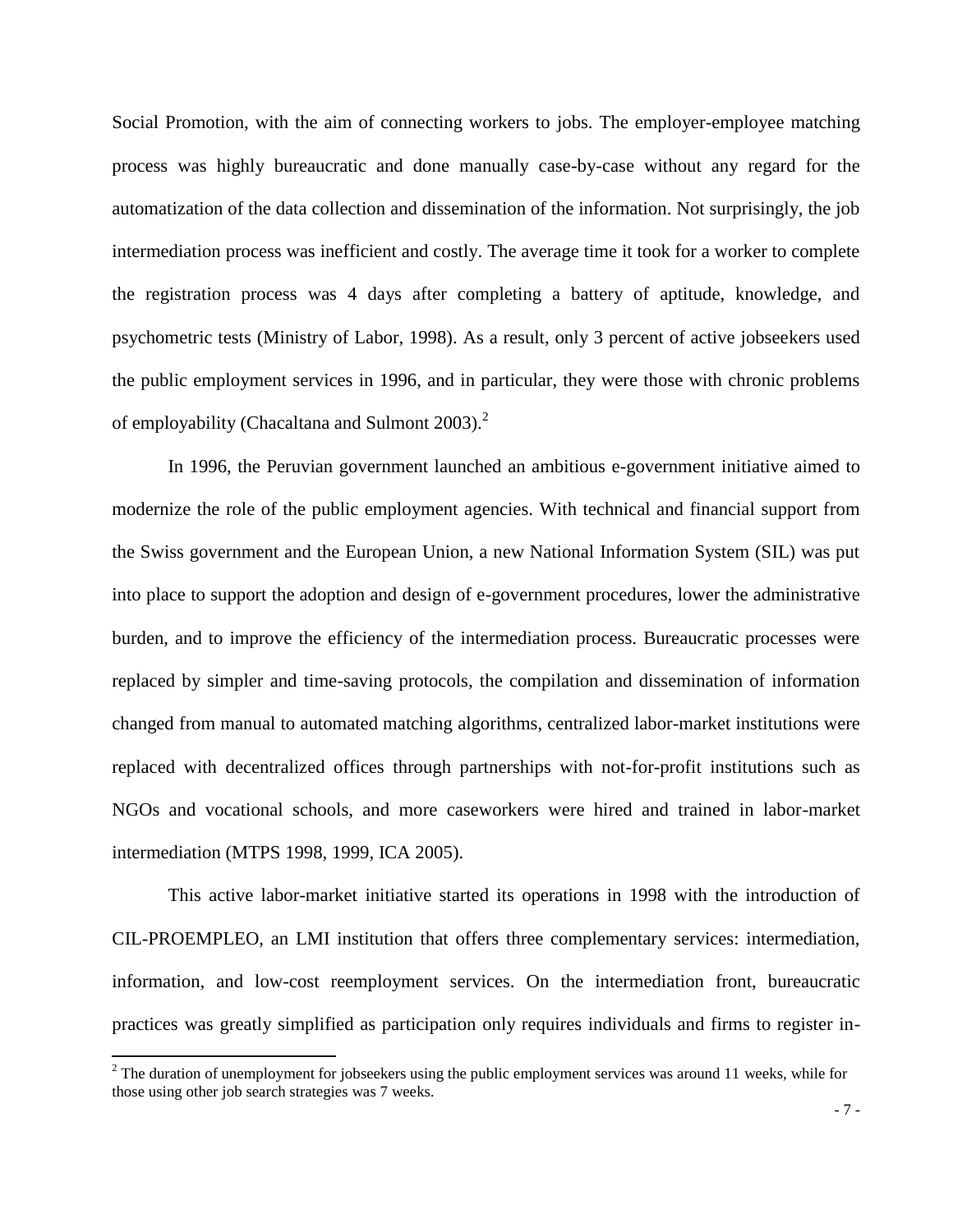person at any labor mediation office by filling a simple application form and answering a short standard labor-market survey.<sup>3</sup> This information is subsequently uploaded to SILNET, a customized informatics system of job intermediation available only through an intranet. SILNET has simplified enormously the search costs in time and effort for both firms and workers. The registration process, for instance, went from 4 days prior to 1998 to less than an hour (MTPS 1999). The computer software analyzes and matches workers' skills and experience with job openings. Once a suitable match is found, the jobseeker is contacted in person, by telephone or e-mail, if available, in order to pick-up a letter of presentation from the Ministry of Labor with details about the job vacancy. It is worth noticing that job matches are based only on job opportunities generated from firms that have previously signed up on CIL-PROEMPLEO.

The information component aims to provide relevant information to both registered workers and firms in topics such as wages by types of occupation, basic regulatory framework, demand in specific occupations, training opportunities, occupational profiles, etc. Registered jobseekers are also entitled to receive low-cost reemployment services such as workshops on writing CVs, interviewing skills, and job-search strategies. Unlike other experiences, particularly in developed countries, participation in these services is voluntary given the absence of an unemployment insurance system in Peru.

Two years after the implementation of CIL-PROEMPLEO, the number of intermediated workers significantly increased. While in 1996, the total number of employee-employer intermediation was 10,275 at the national level, it jumped to 22,764 in 1998. The corresponding

 $\overline{a}$ 

 $3$  The information collected from jobseekers include standard demographic variables, schooling, training participation, computing knowledge, foreign-language knowledge, driver's license, labor market experience, and current labormarket situation. Firms provide contact information (address, contact name, telephone, location, etc.), detailed description of the job vacancy (work schedules, salary, location, main responsibilities and tasks), and job requirements (education, experience, computing and language knowledge, years of experience, driver's license).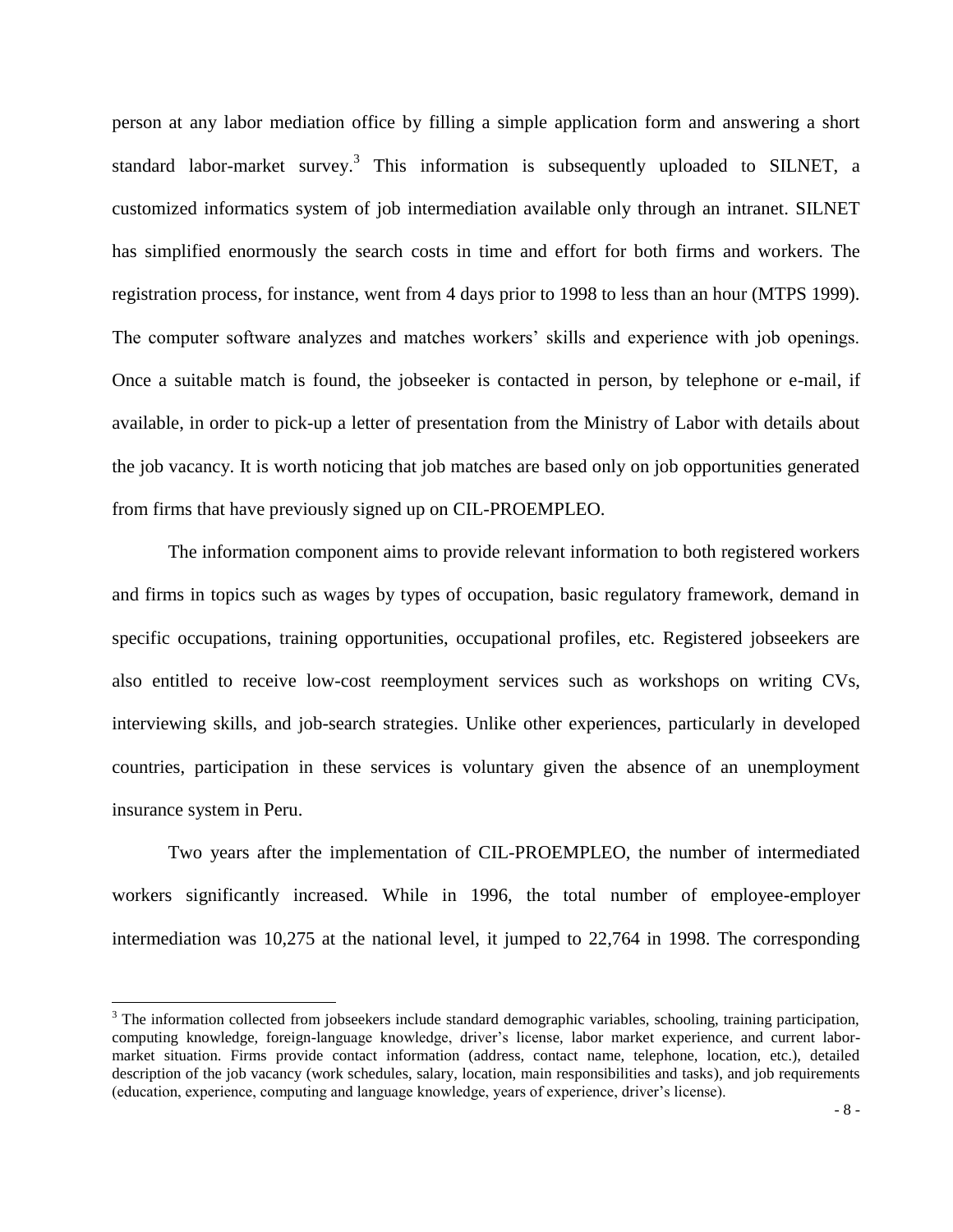numbers for metropolitan Lima, which represents more than 55 percent of the total intermediation, were 7,914 and 12,682, respectively (Ministry of Labor 1999). All in all, the number of unemployed persons using the public intermediation system has increased significantly in the past decade from three percent in 1997 to 14 percent in 2007. Likewise, the number of job vacancies that has been offered through the public system has increased by five times from 12,707 in 1997 to 66,691 in 2007. According to administrative data, the average cost for each intermediated worker reaches US\$ 25 dollars, which reflects a US\$ 191 dollars per capita of social savings with respect to the cost of using private employment agencies (MTPS 1998). $<sup>4</sup>$ </sup>

 Administrative data also shows that the effective rate of intermediation was quite steady over time. As a percentage of the labor supply, CIL-PROEMPLEO was able to intermediate oneout-of-four workers, with small variations over time. As a percentage of the number of job vacancies, there is more variability ranging from 60 to 80 percent between 1998 and 2007. One potential explanation for this flattened profile is the relatively small number of job vacancies that are still advertised via the public intermediation system. Indeed, only 15 percent of firms located in metropolitan Lima were registered with CIL-PROEMPLEO in 2004 (Vera 2006).

A second wave of reforms in the operation of the Peruvian public intermediation system occurred in 2004 when the online version of CIL-PROEMPLEO started its operation in an effort to expand the adoption of information and communication technologies in the labor market.<sup>5</sup> In practice, this e-government innovation allows all registered jobseekers and firms online access to CIL-PROEMPLEO services, provided they have access to the Internet.<sup>6</sup> The main attribute of this

 $\overline{a}$ 

 $4$  A common practice for private employment agencies in Peru is to charge each worker half of the monthly salary they would receive in the new job.

 $<sup>5</sup>$  The service is free and accessible to anyone with a computer at http://www.empleosperu.gob.pe.</sup>

<sup>&</sup>lt;sup>6</sup> It is estimated that 34 percent of registered jobseekers make use of this electronic version of the program (MTPS 2006).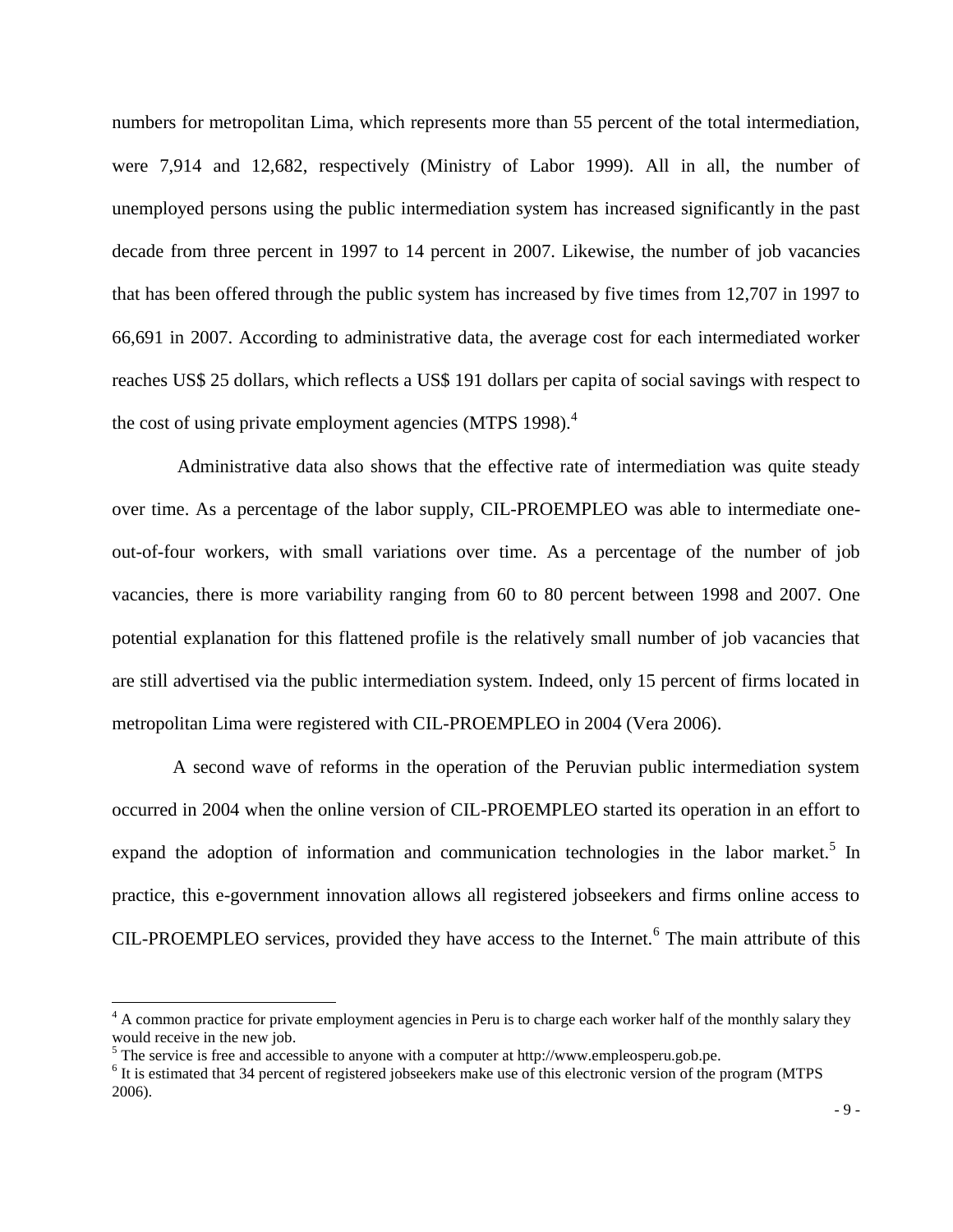online service is that workers and firms can upload their information and exchange suitable matches without the intervention of any caseworker. In 2005, one year after the full operation of this electronic version, 59,137 people used the online version, along with more than 5,000 firms that offered 32,000 job vacancies (MTPS 2006). There is no available data, however, on the rate of labor intermediation for this component as firms and workers exchange freely without the direct intervention of CIL-PROEMPLEO.

# **3. Research design, treatment, and treatment groups**

l

A primary concern in the literature of labor-market intermediation is the role of 'selection on unobservables' that has plagued non-experimental empirical studies (e.g., Meyer 1995, Kuhn and Skuterud 2004). In this setting, adverse selection is a key issue since public employment services seems to be populated with unemployed individuals with chronic problems of employability (e.g., Autor 2001 and Thomas 1997).<sup>7</sup> Moreover, the introduction of mobile phone technology in labor market intermediation might tend to exacerbate selection issues due to endogeneity problems associated with technology adoption and participation (Heeks 2010).

A distinctive feature of this study is its experimental design with multiple treatments that minimizes considerable empirical difficulties associated with both self-selection in labor intermediation and the endogenous placement of mobile phones. Early in 2009, we signed a formal agreement of cooperation with the Ministry of Labor and Social Promotion. This agreement allowed us access, in real time, to the SILNET intranet system. The field experiment was implemented as part of the regular (non-experimental) public intermediation services, which affords us three main advantages. The experimental sample is formed exclusively with new registered users

 $<sup>7</sup>$  Thomas (1997), for example, shows that the positive relationship between public employment services use and</sup> unemployment spell duration is biased because of the lack of control for the timing of unemployment.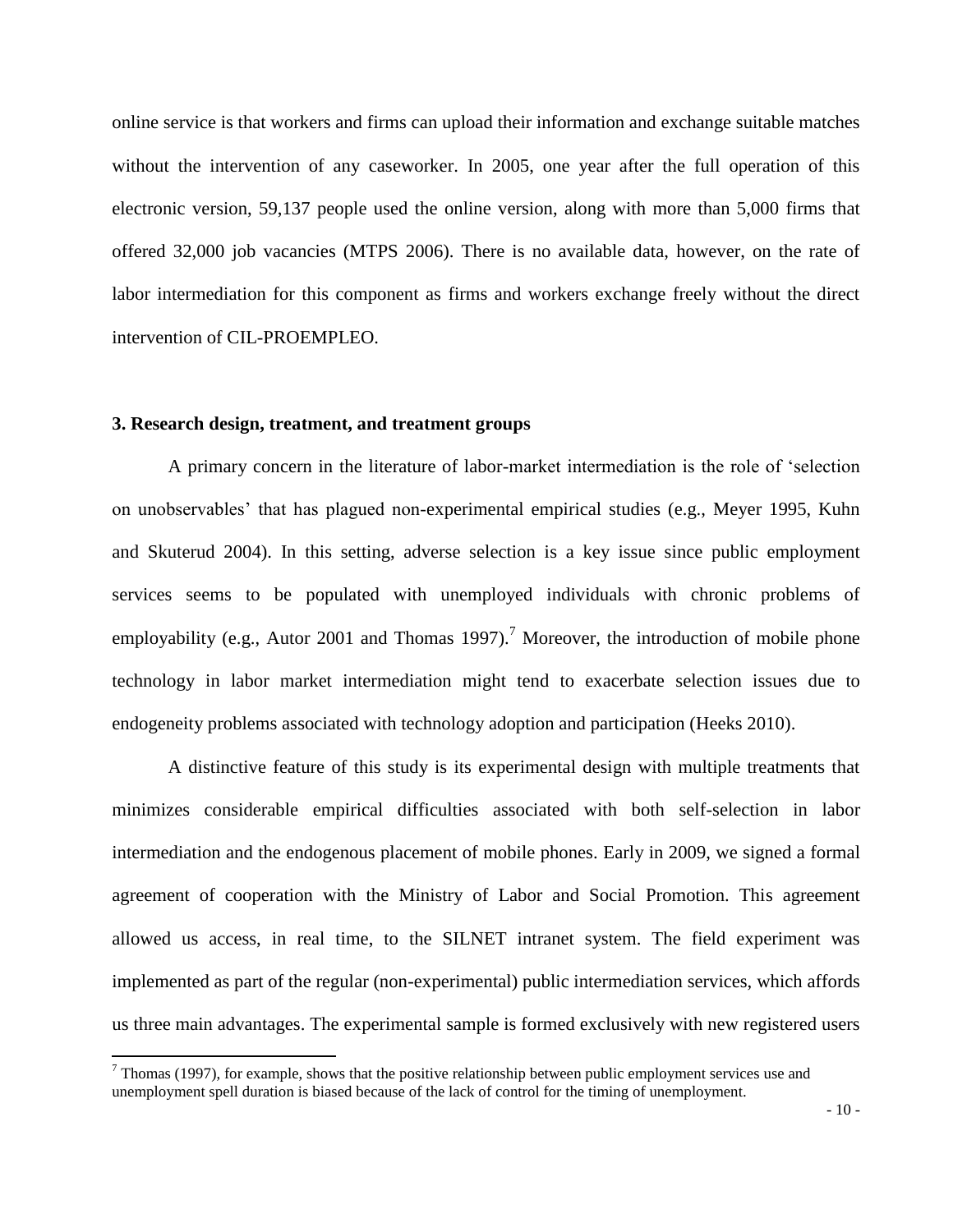of the public employment system and that greatly minimizes 'selection on unobservables' issues. Second, new registered users are not aware of their participation in an experiment and the exogenous manipulation of the economic (intermediation) environment. This minimizes potential bias induced by the presence of 'John Henry' effects or, more generally, 'Hawthorne' effects (List and Rasul 2010). Finally, we automatically gained access to administrative baseline data. On the other hand, due to institutional restrictions we were only allowed to leave the control group individuals out of intermediation for three months after registration in the LMI system, and thus, we were only able to measure short-run treatment effects.

 The random assignment was carried out on a daily basis (excluding weekends and holidays) from June 22, 2009, to September 1, 2009. The experimental sample was selected at the initial registration filing for the normal inflow of applicants into Lima after excluding registered individuals who do not own mobile phones or hold occupations with very high turnover rates; i.e., unskilled persons. The treatment consisted of three months of subsidized job search assistance in which individuals' labor profiles were matched with available job vacancies. The matching algorithm was able to map specific job requirements (e.g., gender, age, schooling level, prior experience, and skills) to individuals' profiles. Jobseekers were contacted immediately when a positive match was found.

 We randomly assigned new registered users of CIL-PROEMPLEO into three different groups: non-digital treatment group, digital treatment group, and control group, following a random allocation of 30, 40, and 30 percent, respectively. The non-digital treatment group was subject to the standard CIL-PROEMPLEO intermediation practices. To avoid any disruption (or caseworker bias) the names of selected members in this group were kept away from case workers. In contrast to this treatment group, the digital treatment group was exposed to a technological innovation aimed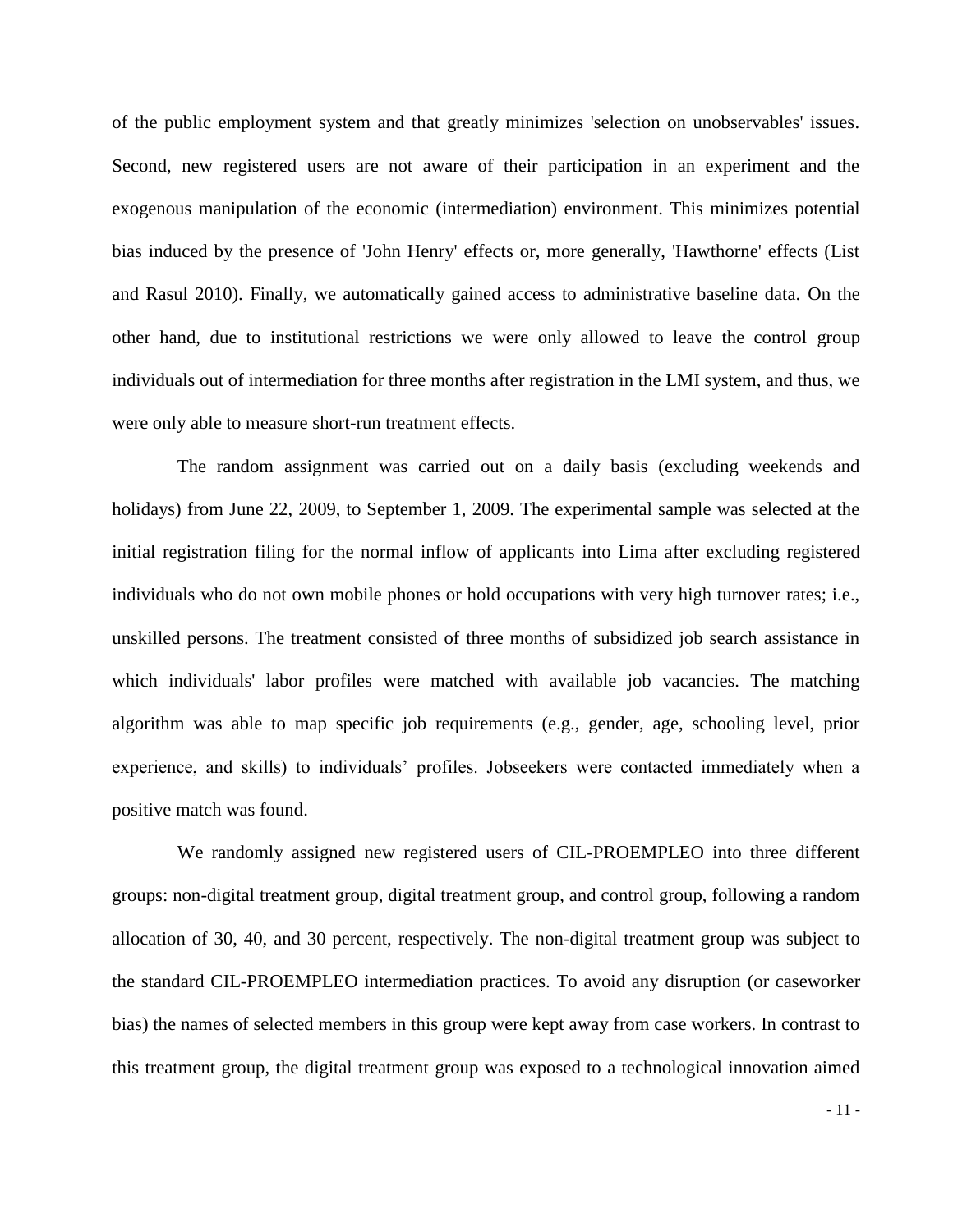to reduce job search costs. Jobseekers assigned to this group were informed about job-market opportunities that match their labor profile through digital services; i.e., delivery of SMS messages to their mobile phones. The difference between non-digital and digital treatment groups is that the former is contacted in-person or by phone following the standard protocols from CIL-PROEMPLEO, while the latter is electronically contacted via text messages. Independently of whether individuals belong to the short- or enhanced-digital treatment groups, the framing of the information sent to jobseekers via SMS follows a standard structure and is limited to the description of the occupation and contact information.<sup>8</sup> It is worth mentioning that the experimental design provided evidence only on subsidized job search assistance and does not incorporate elements of job search requirements, i.e., enforcement and verification, because of the absence of an unemployment insurance system in Peru. In other studies that combine both aspects, it is more challenging to identify what aspects of the experiments induced the change in outcomes (Meyer 1995, Black et al. 2004, Ashenfelter 2005). Finally, control group individuals were removed temporarily from the information system for a period of three months.

In contrast to recent studies that has credited the technology (mobile phones) with significant increases in arbitrage, declines in price dispersion and increases in the number of markets over which farmers trade in developing countries (e.g., Aker 2010, Jensen 2007), it is not clear that jobseekers will shorten their unemployment spells by having access to faster and cheaper labor-market information. In Appendix A, we present for illustration purposes a theoretical model with endogenous search effort in both public and private search channels that shows uncertain effects of technology-driven search efficiency improvement on unemployment spells. The uncertainty emerges because patient jobseekers could wait for a better wage offer or because of

 $\overline{a}$ 

<sup>8</sup> A literal reproduction of an SMS message says: *"PROEMPLEO. Hostess wanted Restaurant Amador. Av. La Mar #3453 Lince Tel 3038145. Contact: Elizabeth Bartra".*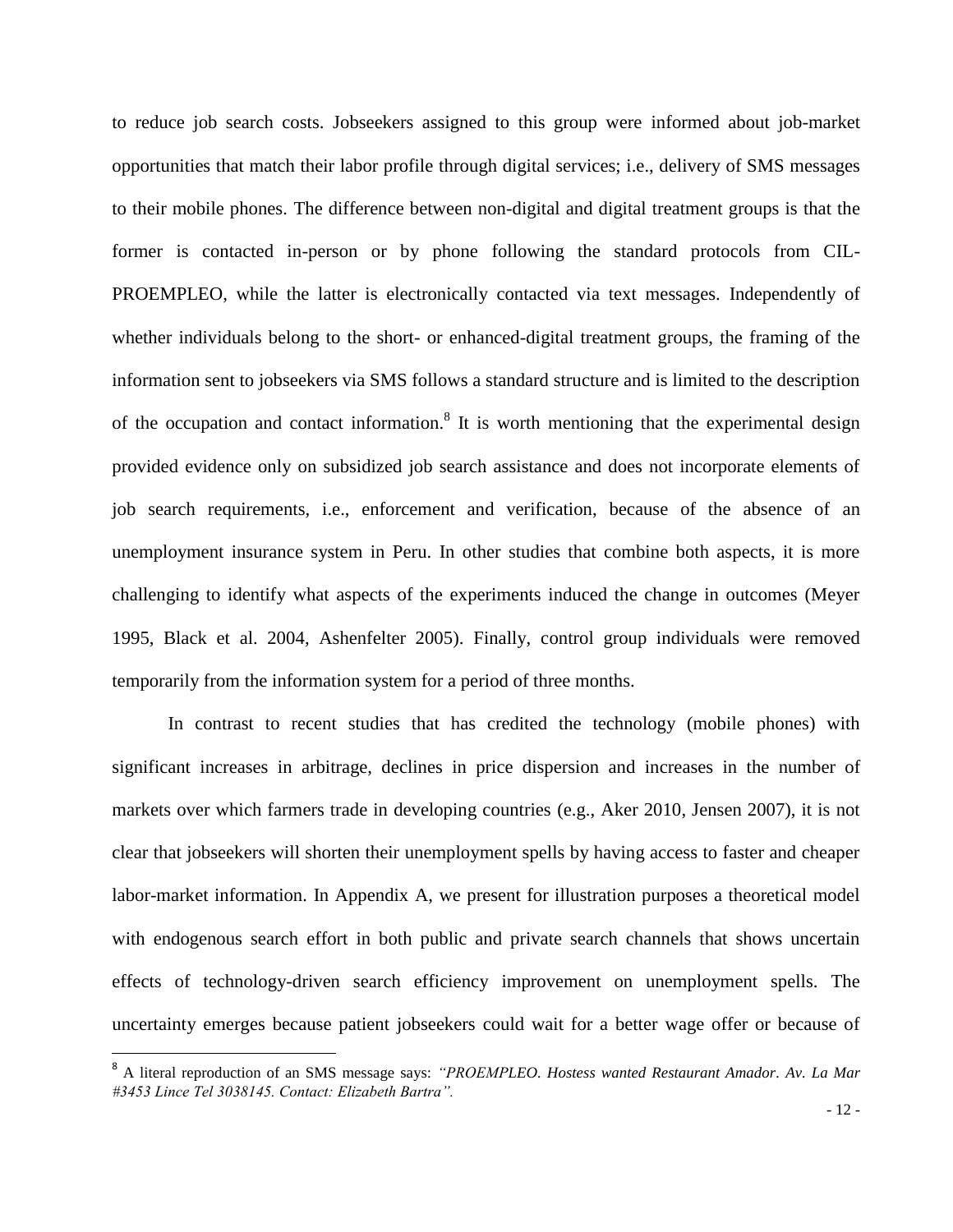crowding-out effects in the alternative private search channel. Therefore, we turned to the experimental data to compare the employment effects of digital versus non-digital experimental treatment groups relative to a control group.

Furthermore, a key feature of CIL-PROEMPLEO is that registered jobseekers can be intermediated only with job vacancies from firms that signed up on the public intermediation system. This attribute could be inefficient as the majority of job vacancies in Lima are advertised through alternative channels such as newspaper ads, job boards or private employment agencies (Vera 2006). <sup>9</sup> Therefore, to test whether it is the technology by itself or the set of information available to jobseekers that matters most, we implemented a second set of randomization that manipulates the size of the information sets available to jobseekers while holding fixed the (information) technology.

Within the digital treatment group, individuals were randomly assigned into two different groups: short-digital treatment group and enhanced-digital treatment group. The former is matched only with job-opportunities generated within the CIL-PROEMPLEO system, i.e., the public information set, while the latter is matched with both CIL-PROEMPLEO vacancies as well as job opportunities posted on alternative channels such as national newspapers ads and not-for-profit private employment agencies, i.e., public/private information sets. The allocation ratio was 1:1.5 for both groups. Thus, the comparison of these short- and enhanced-digital treatment groups allows one to test the impact of expanding the set of information available to jobseekers while holding fixed the information technology.

In total, 1,280 individuals were randomly assigned from June 22 to September 1, 2009 to four different groups, of which 354 corresponded to the control group  $(D^c)$ , 344 to the standard non-

l

<sup>9</sup> According to a 2003 survey of formal firms located in metropolitan Lima, advertisement of job vacancies is mainly done via newspaper ads (54 percent).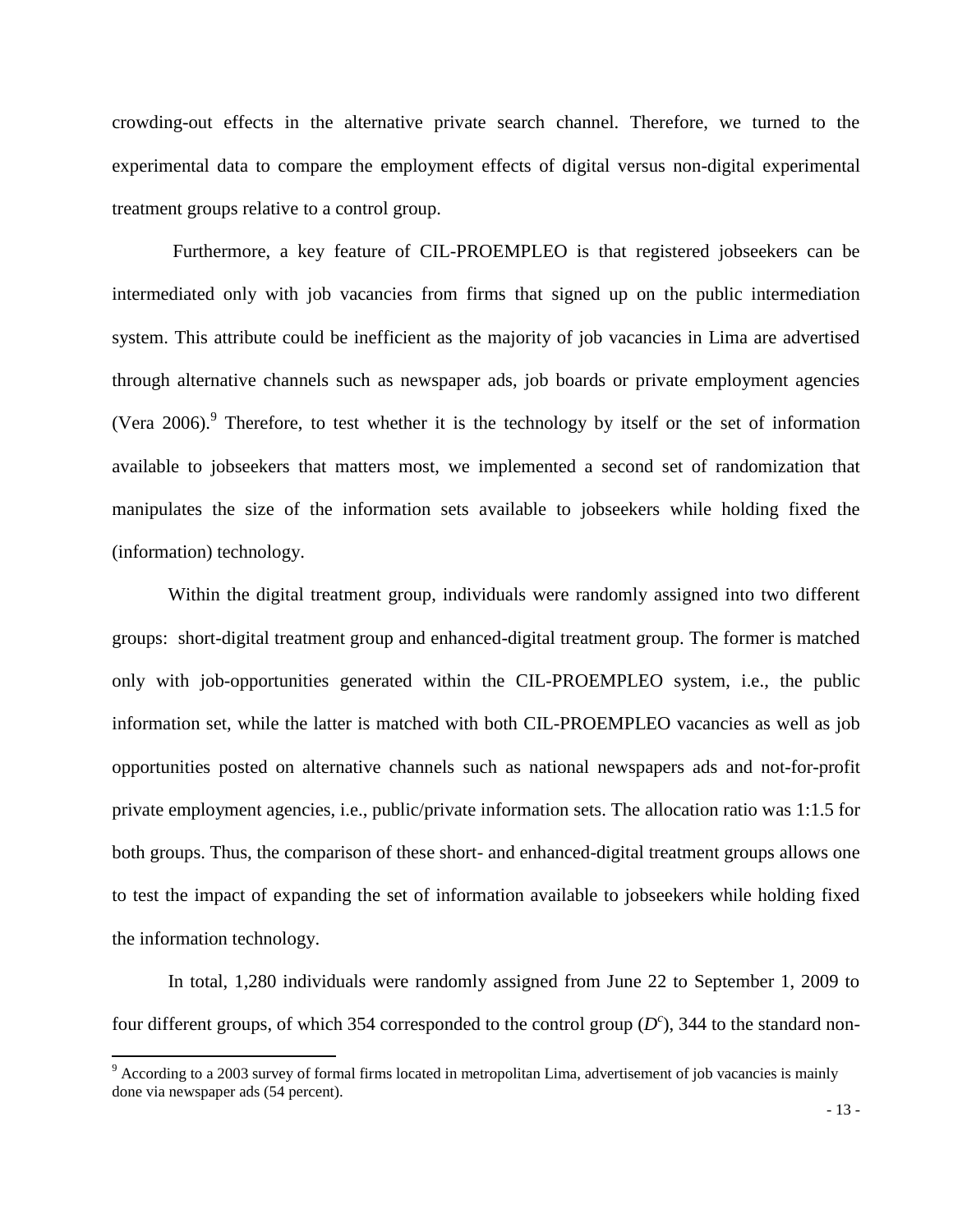digital treatment group  $(D^{T1})$ , 188 to the short-digital group  $(D^{T2})$  and 303 to the enhanced-digital treatment group  $(D^{T3})$ . By comparing the treatment impacts across these different experimental groups we are able to evaluate the overall impact of CIL-PROEMPLEO on the employment status of registered participants, evaluate the effectiveness of adopting digital technology (i.e., SMS) in labor-market intermediation, and test the impact of expanding the set of information available to jobseekers while holding fixed the information technology. We acknowledge that our sample represents a particular subset of the unemployed population, so external validity of the findings should be taken with caution.

# **4. Data and baseline equivalence**

l

 The baseline dataset contains information for 1,189 individuals, which implies an attrition rate of 7 percent relative to the original sampling design.<sup>10</sup> This feature adds to the quality of the dataset used in this study since attrition bias is common in these types of settings. A critical step in the estimation of the causal treatment effects is to analyze the effectiveness of randomization in balancing the distribution of covariates across all treatment groups. Table 1 depicts baseline sociodemographic and labor-market information for all experimental groups, collected from administrative sources at the initial registration filing, and complemented with information from a customized labor survey implemented right after the registration process. Columns 1 to 4 show descriptive statistics for each one of the four experimental groups, while columns 5 and 6 show the p-values for the t-test (treatment versus control) and the F-test of equality of means across all four experimental groups.

 $10$  The rate of attrition was similar in all treatment groups and it is not statistically related to any particular sociodemographic variable.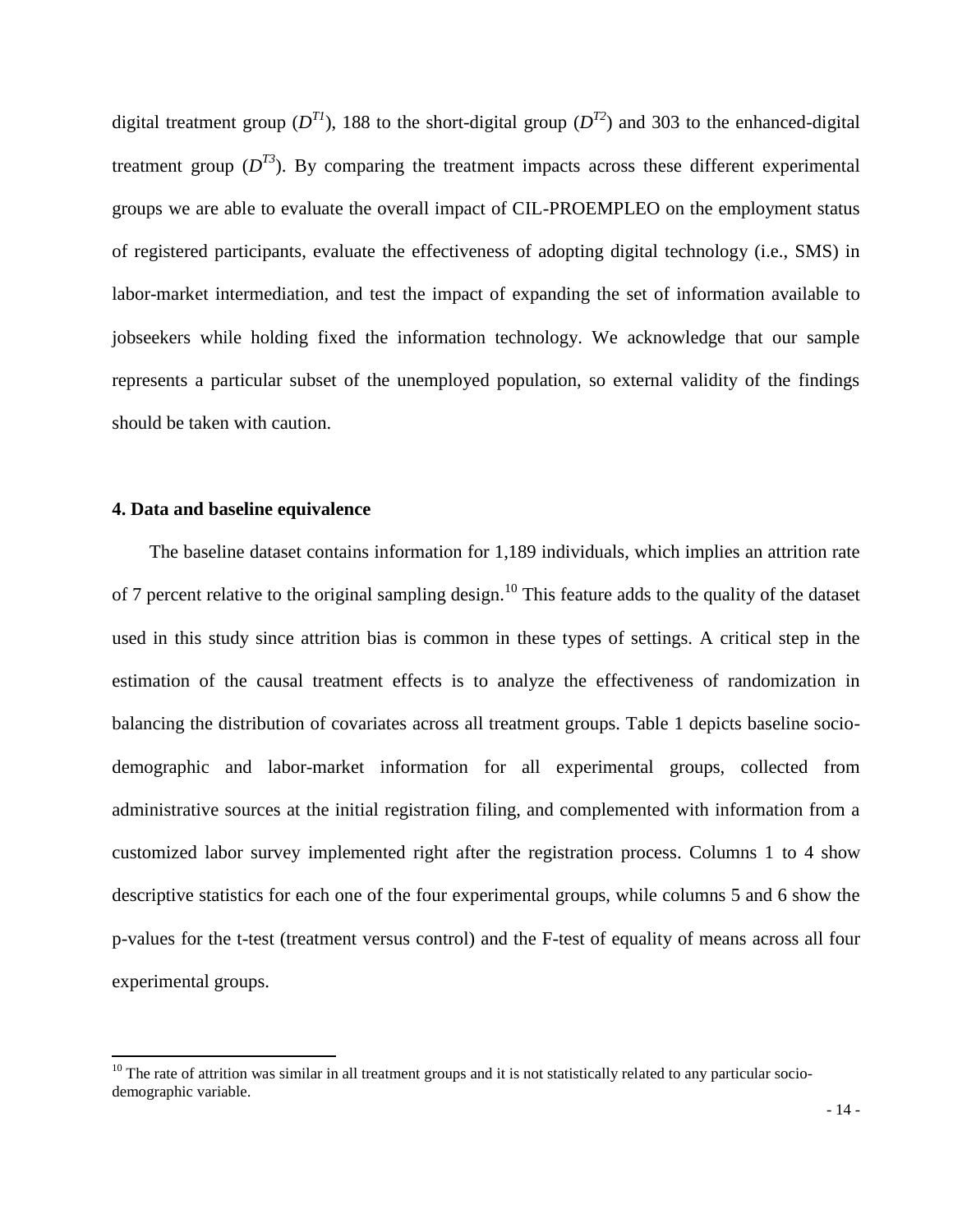Panel A shows that the average individual in our sample has completed a high-school education, is younger than 30 years old, and single. There is a slight disproportion in the rate of enrollment by gender, as 55 percent of registered users are men. Only 30 percent of users have offspring, which indicates the average user of the public intermediation is relatively young. Moreover, an analysis of household indicators reveal that the average individual in this data have access to basic infrastructure and own household assets. The p-values for all variables, except for age, do not reject the null hypothesis of the equality of means across all experimental groups.

Panel B reports basic statistics for a rich set of baseline labor-market characteristics. The unemployment spells for all groups is statistically balanced (94 days), which constitutes an important piece of information since the reliability of several non-experimental studies in this area has been questioned because they exploited only variation of intermediation usage without controlling for the timing and duration of the unemployment spell (see for instance Thomas 1997). Moreover, 80 percent of the sample has previous job experience, mainly in the private sector, while 12 percent are considered as a discouraged worker. The average monthly income and weekly hours of work are 520 soles and 35 hours, respectively. Around one fourth of the sample had fringe benefits including health insurance, accident insurance, and pension plans, while 50 and 16 percent worked as white- and blue-collar workers, respectively. The p-value of the F-test for the equality of means is above 0.05 for all variables except for the share of people who had worked under formal contracts.

Panel C reports novel information on ICT usage and job search strategies among jobseekers subject to public labor-market intermediation. The average number of search methods used by the sample is close to two. We find that 96 percent of the sample regularly use mobile phones, while 49 percent do so for job search purposes, and in particular, to contact prospective employers (57

- 15 -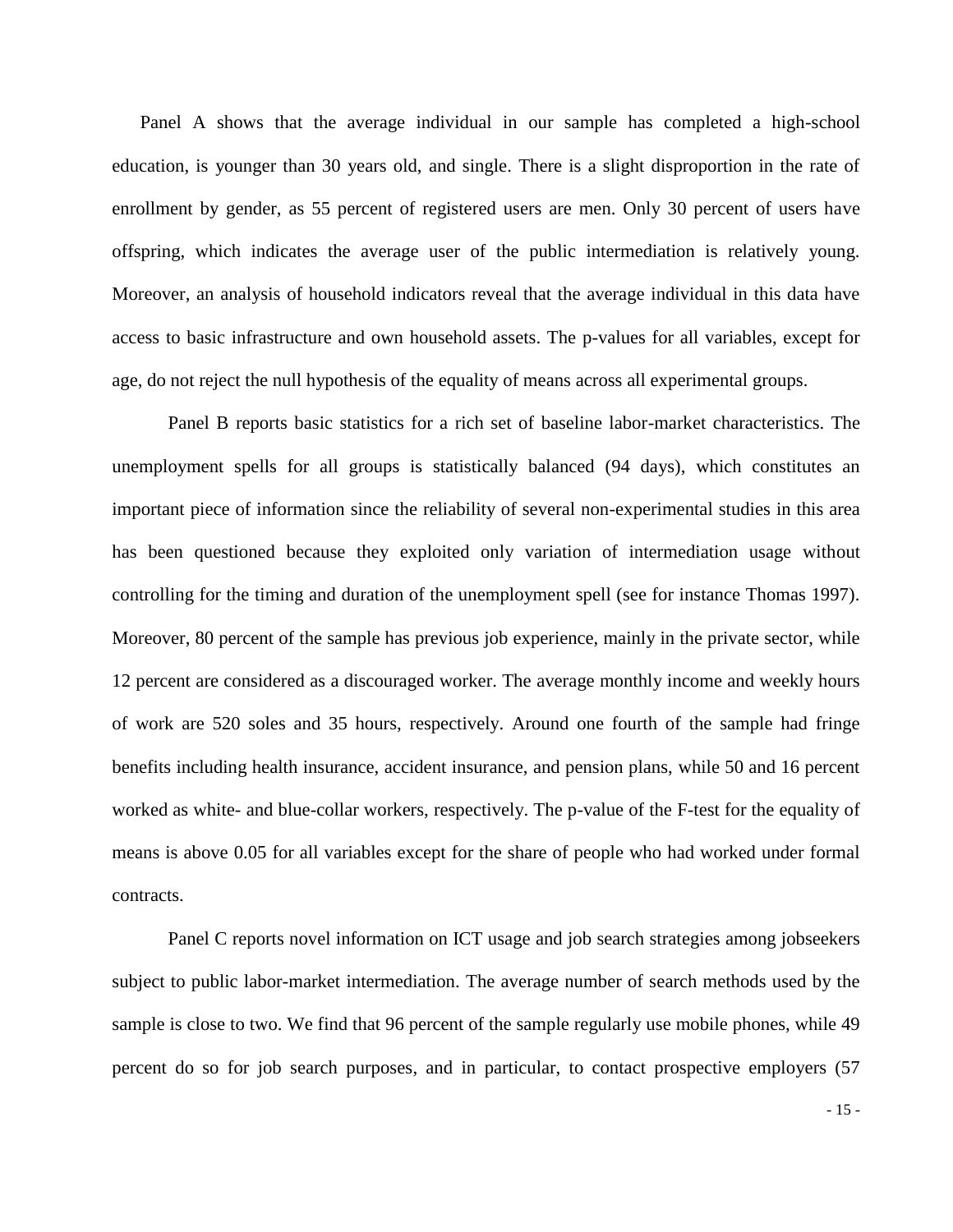percent), private (26 percent) and public (11 percent) labor-market intermediaries. Further, 84 percent of the sample has experience using the Internet, which is a relatively high percentage with respect to the population. Sixty-one percent of the sample used the Internet for job search purposes. Importantly, 4 out of 5 Internet-based searchers access the Internet from Internet café shops where for a small amount of money they can rent computers with online access. Only 25 percent of the sample access Internet from home. Moreover, the data show that on average our sample spent 0.9 hours-per-week on public search channels, which accounts for only 20 percent of the total weekly search time. This means that job search in Peru is mainly done outside of the public intermediation system since the weekly (average) number of hours devoted to active job search is 4.5. The p-value of the F-test for the equality of means does not reject the equality of means for all ICT-related variables.

In sum, the statistical analyses performed on a large set of personal and household covariates suggest that the sample of individuals assigned to all different groups were drawn from the same population. This gives credibility to the experimental design.

# **5. Determinants of digital job search in Peru**

In this section, we use the baseline information to assess the determinants of digital labormarket intermediation for our sample of jobseekers irrespective of their treatment assignment. This analysis sheds light on the role of socio-demographic and labor-market characteristics on influencing digital job search, the complementarity between Internet and mobile-phone job search channels, and how previous exposure to digital technology affects digital job search.

 Table 2 shows the marginal effects from a probit model that estimates the likelihood of digital job search conditional on a rich set of covariates. Each column corresponds to a different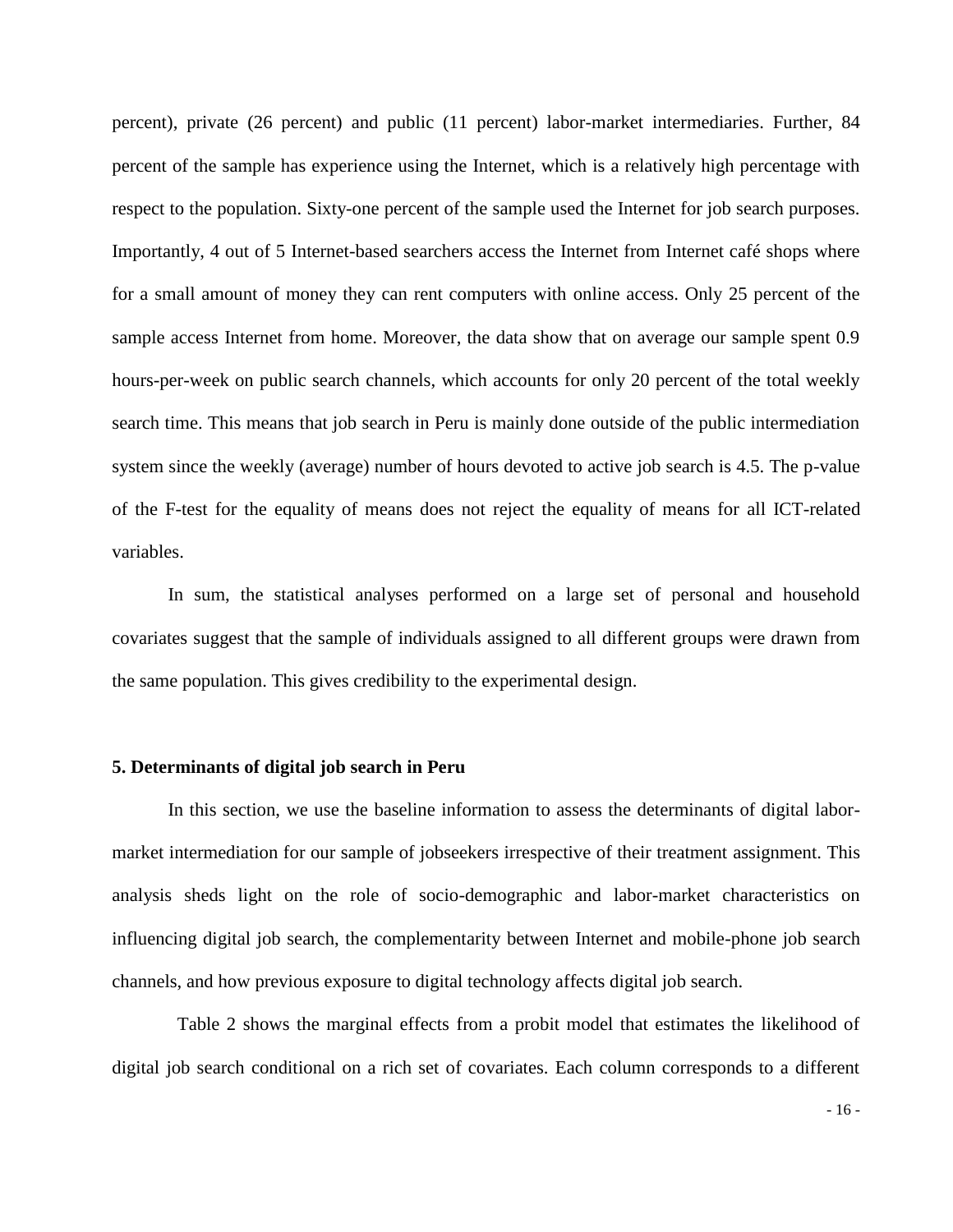outcome of interest. In column 1, the dependent variable takes the value 1 for those individuals who have used either Internet or mobile phones for job search purposes, 0 otherwise, while columns 2 and 3 considers Internet and mobile phone job search channels separately. Standard errors are presented in parentheses.

By looking at Panel A in column 1, one is tempted to conclude that individuals' sociodemographic characteristics seems to play no role on the likelihood of (overall) digital job search in metropolitan Lima since no variable is statistically significant at the 5 percent level. Yet, a closer look at columns 2 and 3 reveals that indeed some personal characteristics matter depending on the digital technology used. Two variables emerge as statistically significant predictors for Internet job search: presence of siblings and poverty status, the former possibly associated with spillover effects from children's exposure to Internet at schools, and the latter associated with barriers to technology access due to income constrains. In fact, column 2 shows that the likelihood of using the Internet for job search purposes is almost 15 percentage points lower for poor households than that for nonpoor ones, and 19 percentage points higher for individuals with offspring relative to those without them. The positive relationship between Internet job search and income is in line with international evidence for developed countries (e.g., Stevenson 2009). Column 3, on the other hand, shows that gender, schooling attainment, poverty and migration status of jobseekers matters for mobile phone job search channel. Men are 10 percentage points more likely to search for jobs using mobile phones than that for women, and an extra year of schooling is associated to 1.6 higher percentage points for mobile-phone job search. Likewise, the poor (and migrants) are 14 (and 9) percentage points more likely than non-poor (non-migrants) to use mobile phones during the job search process. Overall, these results suggest that poverty status is the main factor that differentiates the use of mobile phones from the Internet when selecting a job search channel. From a policy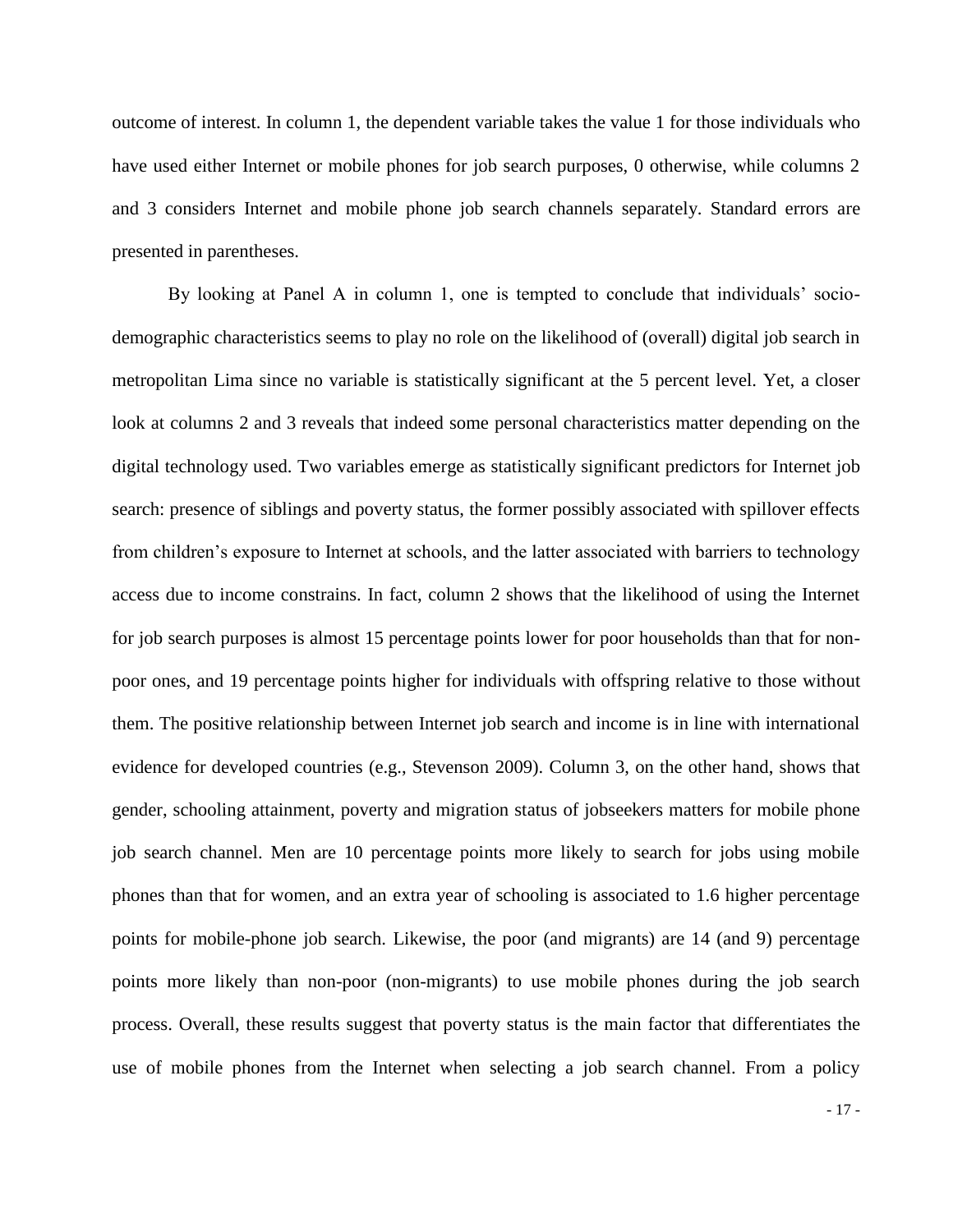perspective, this result highlights the importance of mobile phones for vulnerable populations that cannot access to Internet in developing countries due to income barriers.

By turning our attention to Panel B, one observes that having previous job experience and being optimistic about future job-market prospects positively affects the likelihood of digital job search for both Internet and mobile phones channels. Those who had never worked show a 30 percentage point lower probability of digital job search with respect to those with previous job experience, while jobseekers that are optimistic about the probability of finding a job in the near future are 16 percentage points more likely to search for jobs using digital technologies. The former result suggests that past labor-market experiences have made workers more aware of the possibilities of digital technologies, while the latter reinforces the findings in Dammert et al. (2013b) that shows a causal link between digital labor intermediation and job gain expectations. This last evidence suggests a virtuous circle between digital labor-market intermediation and job gain expectations in developing settings, which matters because expectations are a meaningful predictor of subsequent work status (Stephens 2004) and are associated with job search effort (Diagne 2010) and wage growth (Campbell et al. 2007). Finally, no other labor-market variable such as the type of worker or job-quality attributes matter.

 In Panels C and D, one observes how past exposure to Internet and mobile phones affect the likelihood of using them for job search purposes. The results show that digital experience does not matter for mobile-phones searchers. In fact, having computer and Internet literacy or owning a mobile phone for few months, three or more than five years, does not make any difference in the usage of mobile phones for job search purposes. On the contrary, Internet-based job search is greatly affected by the availability of a computer at home (likelihood increases by 52 percentage points), length of computer experience (22 percentage point increase for those who have used a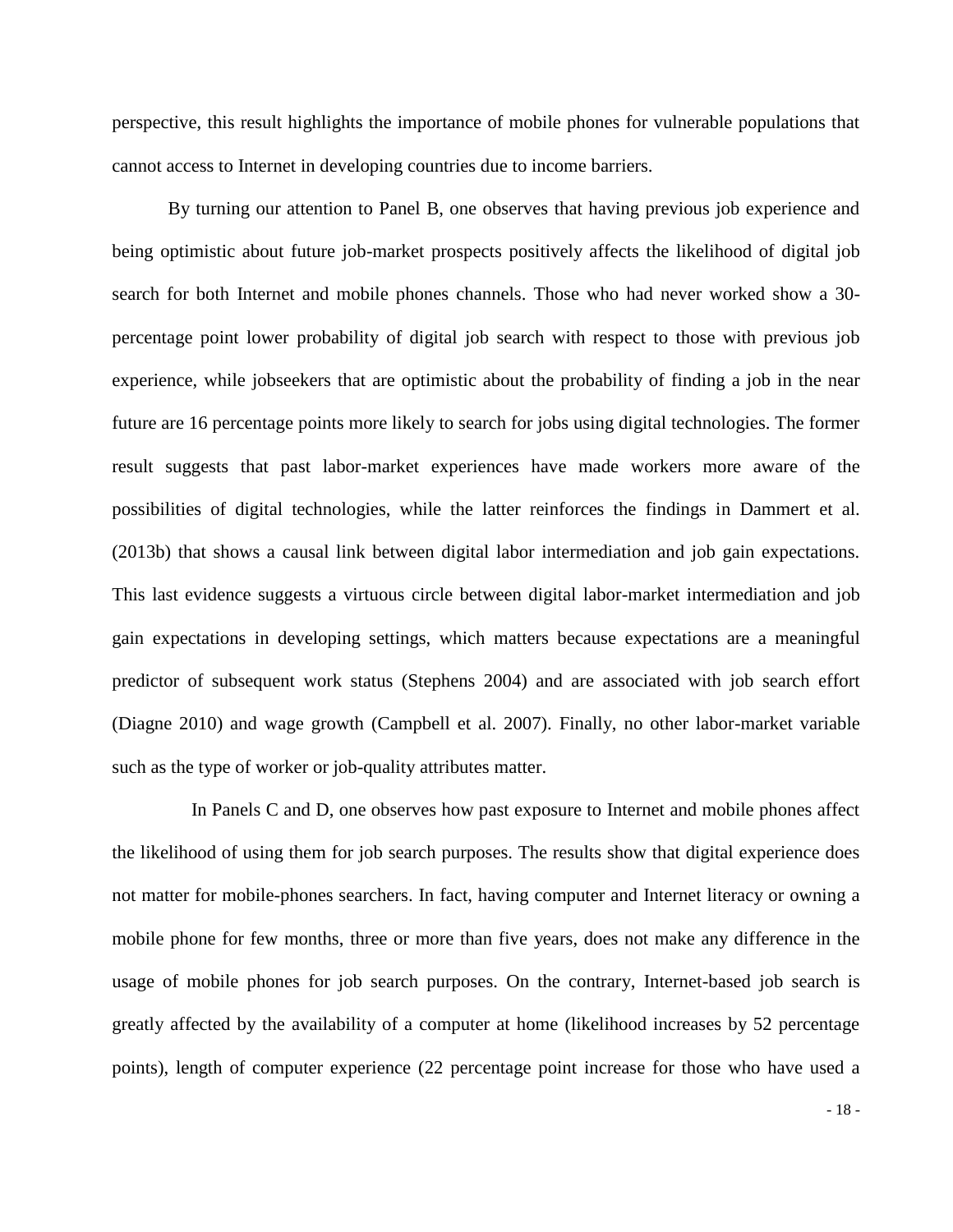computer for more than five years), and the existence of Internet cafe shops in the neighborhood (69 percentage points). Evidence on the first two variables is not surprising and it is in line with findings from other studies that are based on data from developed countries (e.g., Stevenson 2009, Autor 2001). The last variable, however, provides new insights on the growing importance of Internet cafes in developing settings. This type of business has blossomed in recent years, although its impacts on the marketplace are practically unknown. From a policy perspective, this result suggests that providing incentives for the expansion of this type of small business might improve the efficiency of the labor markets in countries where a home connection to Internet is still far from the norm in reality.

Finally, Panel E shows a positive correlation between Internet and mobile-phone search channels, which suggest a complementarity relationship between them. The likelihood of using cell phones for job search purposes is 40 percentage points higher for individuals who use the Internet for job search relative to those who do not, while it reaches 35 percent in the other direction.

In sum, this section has uncovered evidence on key covariates that affect the access and usage of digital job search channels in Peru. Poverty and the lack of availability of Internet cafes seems to be the main barriers for Internet-based job search, while the presence of offspring, a computer-at-home, labor-market experience and high expectations on job gain prospects are positively related to this activity. The use of mobile phones for job search purposes, on the other hand, seems to be more idiosyncratic with respect to Internet-based search, although it is clear that disadvantaged men and migrant individuals are more prone to use it. Only two variables have a consistent positive effect for both digital channels: labor-market experience and job gain expectations, variables that are usually overlooked in the analysis of digital job-search channels.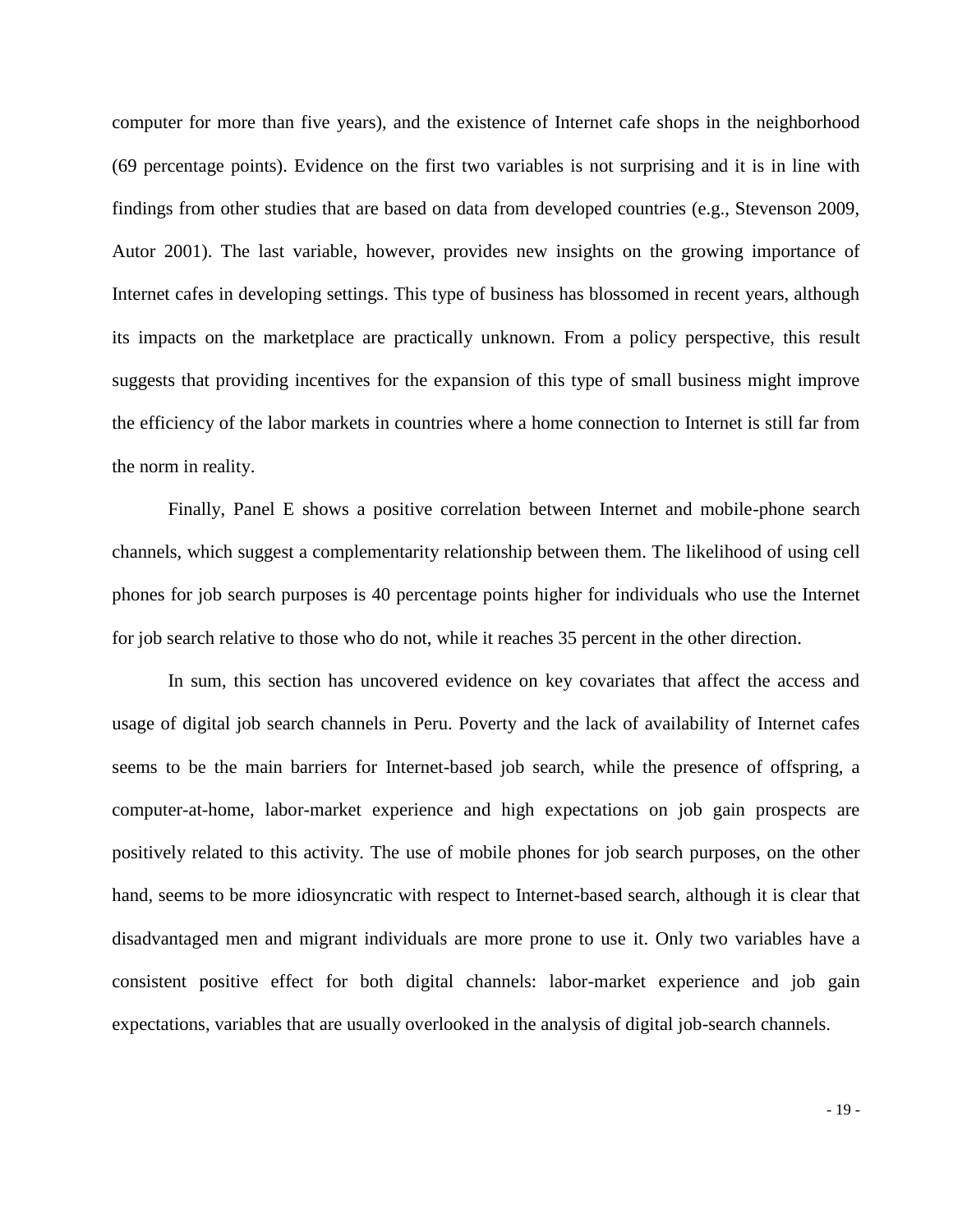#### **6. Empirical framework and results**

 $\overline{\phantom{a}}$ 

To estimate the overall effectiveness of public labor intermediation in Peru we implement a standard parametric OLS regression for individual *i* in experimental (day) group *j*,

$$
Y_{ij} = \beta_0 + \beta_1 D_i + X_{ij}^{\ \ \prime} \beta_2 + \eta_j + \varepsilon_{ij}
$$
 (1)

where  $Y_{ij}$  is the particular outcome of interest (employment),  $D_i$  denotes a treatment indicator that receives 1 for all individuals subject to labor intermediation independently of the information channel and information set they were assigned, 0 for those in the control group.  $X_{ij}$  denotes a set of socio-demographic and labor-market baseline covariates, while  $\varepsilon_{ij}$  is the error term. Given we have as many experimental sets as different days the experimental sampling lasted, we incorporate experimental group (date) fixed effects,  $\eta_j$ , to control for intra-day variation in the treatment allocation. The coefficient of interest is  $\beta_1$  and represents an intent-to-treat parameter. The main outcome of interest is employment in the month of reference. In the context of our design, regression analysis is motivated by the availability of a rich set of baseline covariates that could reduce the size of the standard errors for the point estimates, the need to incorporate clustered standard errors due to intra-day variation in the random allocation, and a multiple treatment design that can be incorporated smoothly within this framework.<sup>11</sup>

 $11$  An alternative option would be to implement a standard parametric difference-in-differences model. Yet, the employment outcome in the baseline period refers to the week of reference, while the follow-up data captures monthly employment for each one the first months following treatment. One should not expect, however, to have different results given the strong balance in outcomes and covariates in the baseline period. In fact, we implemented an unrestricted difference-in-differences model (Lalonde 1986), which shows similar results. Table Appendix A1 reports these estimates. On the other hand, and because continuous data on unemployment spells are not available in the follow-up period, we cannot estimate complementary duration (hazard) models.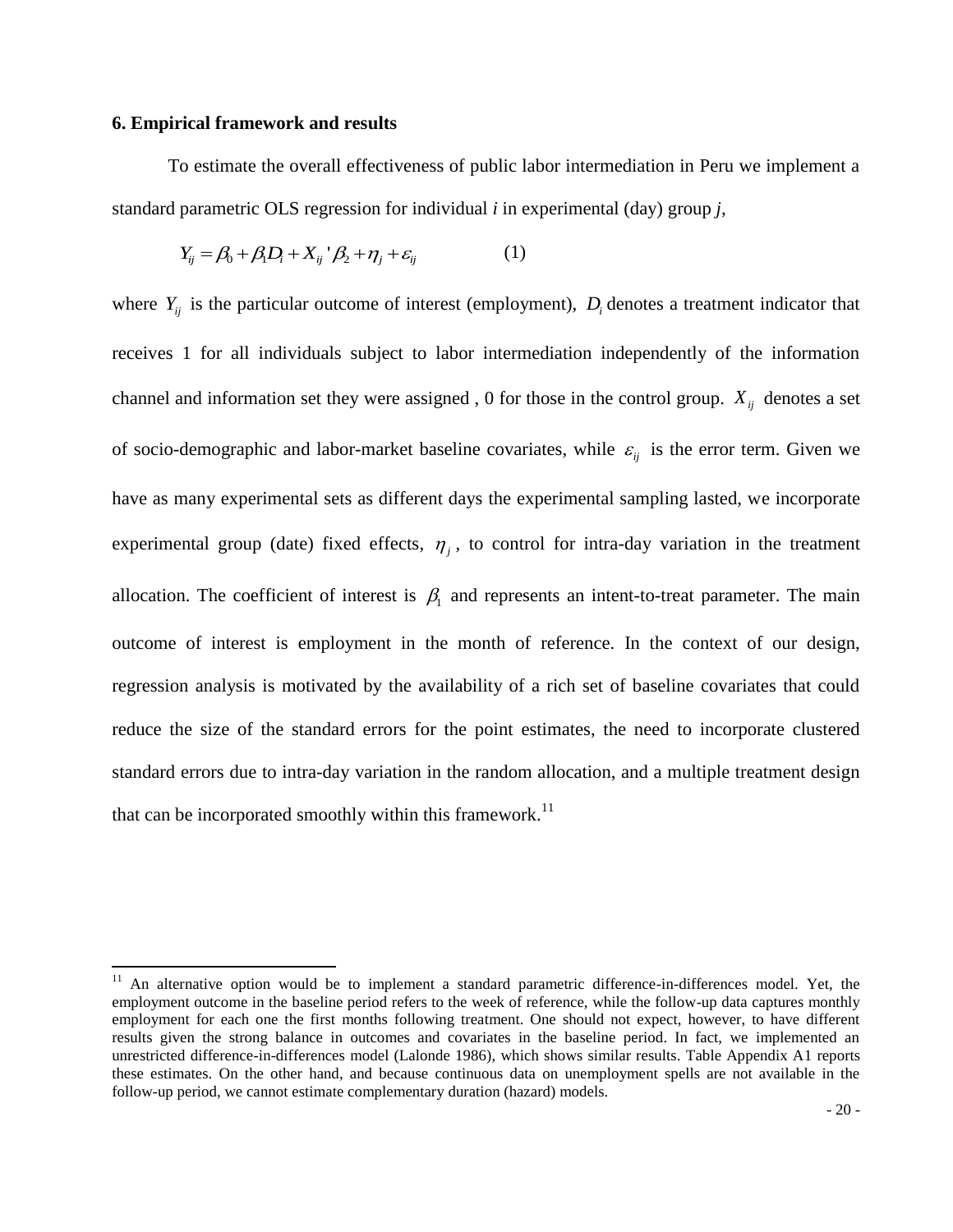To evaluate the effectiveness of adopting digital technology in labor-market intermediation along with varying sets of information available to jobseekers, we expand equation (1) and implement the following complementary model,

$$
Y_{ij} = \beta_0 + \beta_1 D_i^{T_1} + \beta_2 D_i^{T_2} + \beta_3 D_i^{T_3} + X_{ij}^{\ \ \ \prime} \beta_4 + \eta_j + \varepsilon_{ij}
$$
 (2)

where  $D_i^{T_1}, D_i^{T_2}$  and  $D_i^{T_3}$  denote treatment indicators for the non-digital, short-digital, and expanded-digital treatment groups, respectively. The base category is the control group. The coefficients  $\beta_1, \beta_2$ , and  $\beta_3$  represent intent-to-treat parameters of interest. By comparing the magnitude and significance of  $\beta_1$  and  $\beta_2$  we are able to test the impacts of digital intermediation holding fixed the set of information, while by comparing  $\beta_2$  and  $\beta_3$  we test the impacts of expanding the set of information while holding fixed the information technology. Given the 3 month treatment duration, the follow-up survey asks individuals to respond on their employment status each month after assignment to treatment. Thus, we report three different estimates corresponding to the first, second and third month following the treatment assignment.

# **6.1. Main results**

Table 3 reports the OLS short-run impacts of public labor-market intermediation on employment status one, two and three months following the intervention. The upper panel shows the overall impacts (equation 1) without considering digital versus non-digital or short- versus enhanced-information sets treatment assignment. Clustered standard errors by date are shown in parentheses. Experimental results show that public labor-market intermediation has positive impacts on the employment status of job searchers. These effects are somewhat above 6 percentage points and statistically significant at the 5 percent level for the first month following labor-market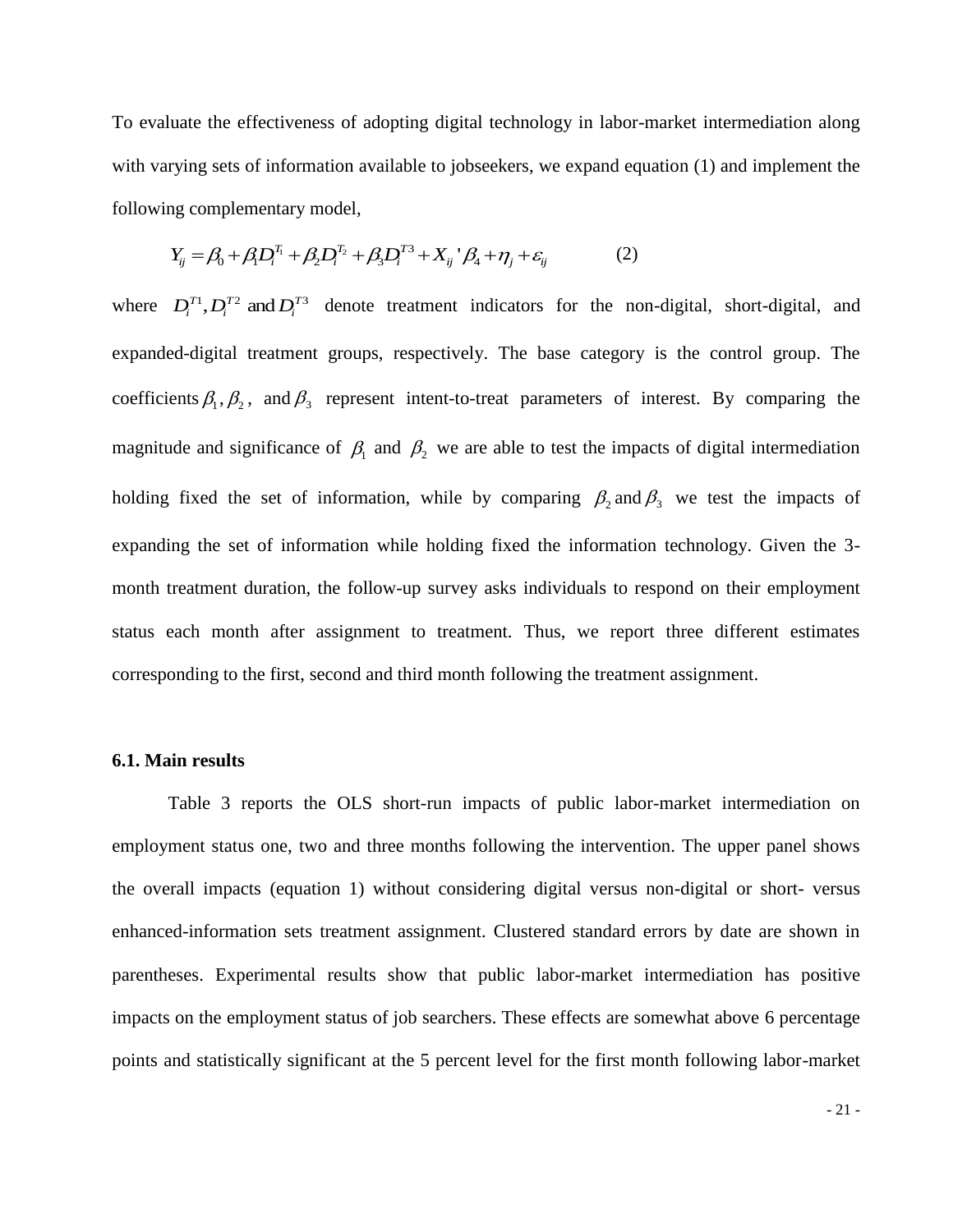intermediation. This impact equals a 17 percent increase with respect to the baseline mean outcome. A comparison of columns 1 to 3 show that these positive effects are robust to the inclusion of a rich set of baseline covariates (column 2) and experimental groups fixed effects (column 3). This is expected given that randomization at the individual level have led the balance of baseline covariates between the treatment and control group individuals as shown in Table 1. The magnitude and statistical significance of the employment impacts lessens two and three months after treatment. Columns 4 to 6 show that the magnitude of the treatment effects reaches 5.5 percentage points and is statistically significant at the 10 percent level two months following the intervention. For the third month, no statistically significant impacts are observed (columns 7 to 9). Overall, Panel A in Table 3 shows positive and statistically significant short-run employment impacts for public labormarket intermediation in Peru, albeit these impacts are of lower magnitude with respect to the nonexperimental evidence presented by Sulmont and Chacaltana (2003) in their analysis of earlier cohorts participating in the CIL-PROEMPLEO program.<sup>12</sup>

Two features related to this intervention might explain this profile for the employment impacts. First, due to institutional constraints, the control group individuals were left out of treatment for three months, and thus everyone in the sample was potentially subject to labor-market intermediation starting the fourth month. Thus, we are dealing with a short-term intervention in which the impacts of the third month of treatment might not be observed because of the timing of the intervention. Second, in general, users of the public labor-market intermediation are individuals with above-average labor-market attachment problems (e.g., Autor 2001 and Thomas 1997), and

 $\overline{a}$ 

 $12$  Chacaltana and Sulmont (2003) used a sample of 153 individuals that were successfully intermediated in April 2001 as the treatment group. The comparison group comes from a representative employment survey from which 275 nonparticipant individuals, who were unemployed in April 2001, were drawn. Some outcomes of interest were measured and compared one year later using standard parametric matching techniques. The authors show significant gains in wages and employment for the treatment group, relative to the control one, one year later.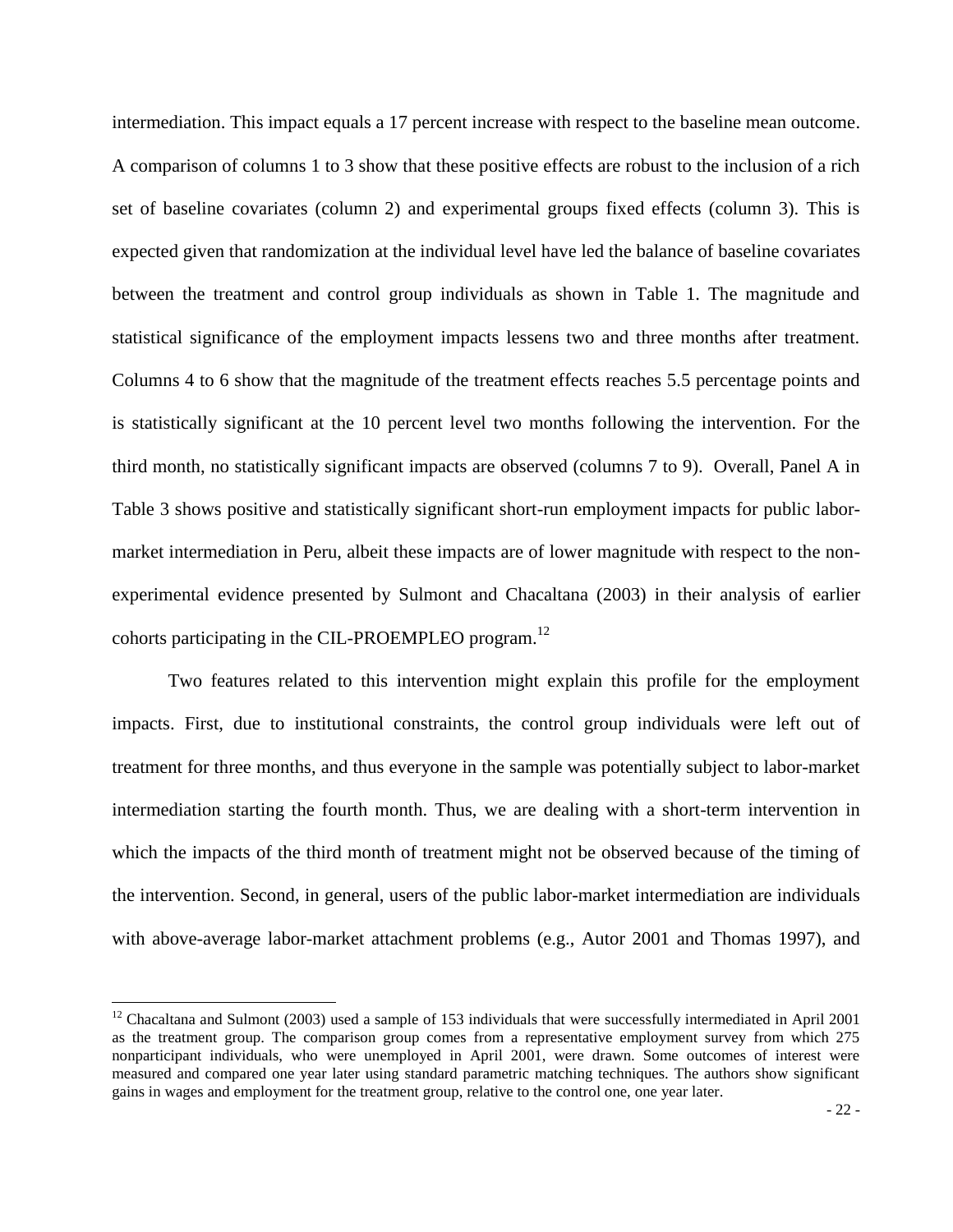thus, it is possible that those who were not able to get a job during the first two months after the start of the intervention are those particularly prone to having chronic problems of employability.

Panel B in Table 3 reports the intent-to-treat parameters following equation (2). Relative to the control group, the non-digital treatment group  $(D^{T_1})$  shows positive, but not significant treatment effects in months one (3.4 percentage points) and two (4 percentage points). On the contrary, the digital channel seems to explain the overall significant impacts we found for the public intermediation system. By looking closely at the last two rows in Table 3, one realizes that within the digital channel is the enhanced-digital treatment group  $(D^{T_3})$  which shows the strongest impacts in month one (8 percentage points) and month two (7 percentage points), both statistically significant at the 5 and 10 percent level, respectively. The magnitude of these impacts is equivalent to a slightly above 20 percent increase with respect to the baseline measure of employment. The short-digital treatment group  $(D^{T2})$ , on the other hand, has weaker impacts as it is statistically significant only at the 10 percent level in month one, while in month two it loses statistical relevance. Neither group shows significant impacts in month three. All of these findings are robust to the inclusion of a rich set of socio-demographic and labor-market baseline characteristics. Likewise, these results are robust to the inclusion of experimental date fixed effects and clustered standard errors.

How can one explain these results? According to information theory, the value of information is determined by three important factors—novelty, confidence, and ability and willingness to act based on the new information—all of which involve different forces and tradeoffs (Hirshleifer and Riley 1992). In our view, the distinctiveness between short [public] and enhanced [public/private] information sets involves a novelty factor since historically the standard public intermediation system has operated only with information from a limited group of low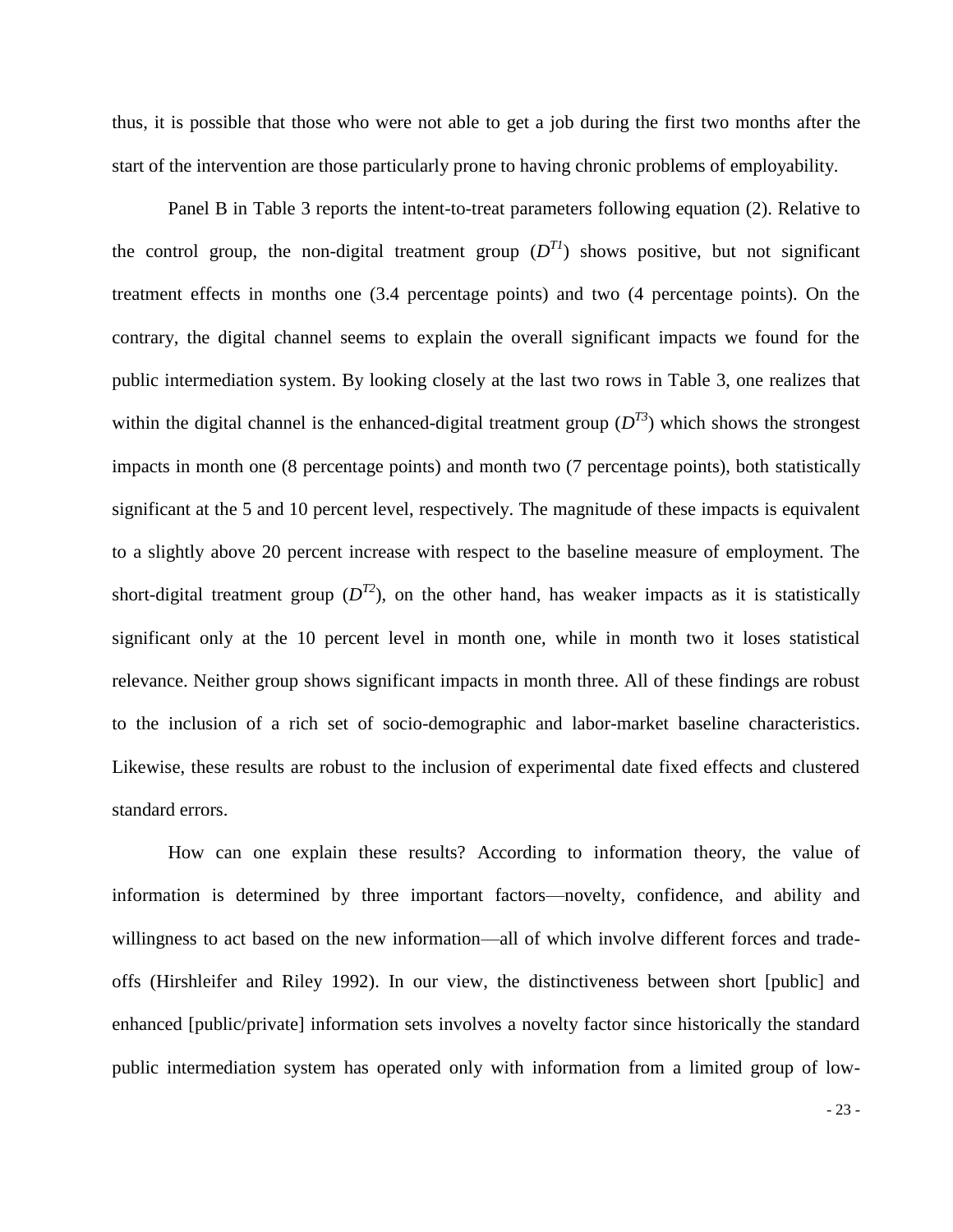quality firms. Thus, individuals in the enhanced-digital treatment group received on average, not only more information, but also qualitatively different information coming from firms that do not normally register with the public system, all of which makes more valuable the information received. Put differently, it is the value of the information generated by the novelty of the information, along the higher number of SMS received by jobseekers, which might explain the positive impacts on employment.

It is important to highlight that expanding the information set does not automatically translated into "better" outcomes since more information is not necessarily more valuable, all else held constant. One needs to recall that the typical user of the public labor market intermediation has above-average problems of employability, and therefore they could have developed strong initial beliefs about the value of the information, a genuine distrust of information coming from public sources, or both. If that is the case, they might not believe in the information or act automatically in response to more information. Evidence from behavioral economics, for example, suggests that individuals with poor past experiences have difficulty interpreting subsequent new information, ignore new information altogether or misread it as initial information expectations tend to anchor one's processing of information (Griffin and Tversky, 1992).

In sum, these findings suggest that it is not the technology by itself that causes the positive effect of labor-market intermediation on employment. It is an enhanced set of information about job opportunities, transmitted through digital channels, which drives the positive employment results. Unlike agricultural or fishing markets where the speed of the information matters for the adjustment of price and quantities (e.g., Aker 2010, Jensen 2007), in the labor markets the scope and size of the information sent to jobseekers via SMS seems to matter most.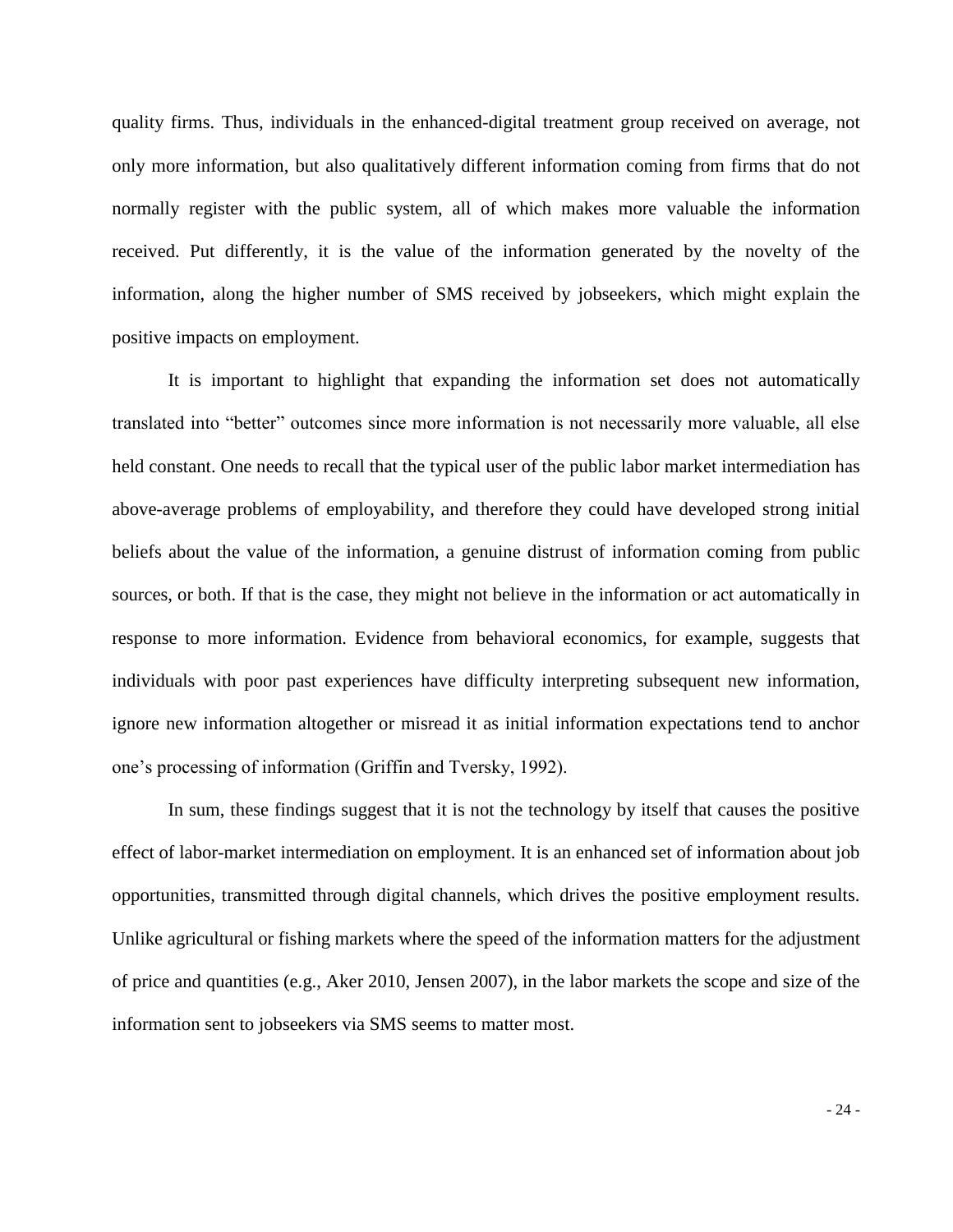# **6.2 Heterogeneous Impacts**

In this section, we analyze heterogeneous treatment impacts across three policy-relevant variables of interest: gender of participants, poverty status, and work experience. This analysis focuses on overall impacts rather than on particular treatments, since the latter might be asking too much from the data given the sample sizes. The gender dimension is important in its own, as a body of empirical evidence has shown strong gender gaps against women in the Peruvian market place (e.g., Ñopo 2012). The results reported in Table 4 shows negligible and not statistically significant impacts by gender. From a policy standpoint, this suggestive result shows that the public intermediation system is not reproducing inequalities against women in the marketplace.

Moreover, we address whether the public intermediation system has differential employment impacts depending on participants' previous job experience. This is policy relevant since adult jobseekers who have never worked are the most prone to fill the ranks of the inactive population. We define the discrete variable of interest as 1 for those who have never worked, 0 for otherwise. The results shown in the middle panel of Table 4 reveal statistically significant impacts from previous job experience. Jobseekers who have never worked shown a 16 percentage point difference in month one with respect to those who have work experience. This result reveals that a lack of labor-market experience constitutes a resilient barrier that is difficult to overcome by public labor-market intermediaries. No significant impacts were found for months two or three.

Finally, we analyze whether public labor-market intermediation is benefiting most the poor. For that purpose, we constructed a poverty index based on more than 15 variables related to house infrastructure (e.g., access to toilet, sewage) and household assets (e.g., computer, car) after combining the data using factor analytic methods. This continuous poverty index represents a proxy for long-run economic status. We use this index to define three categories: poor (first quartile),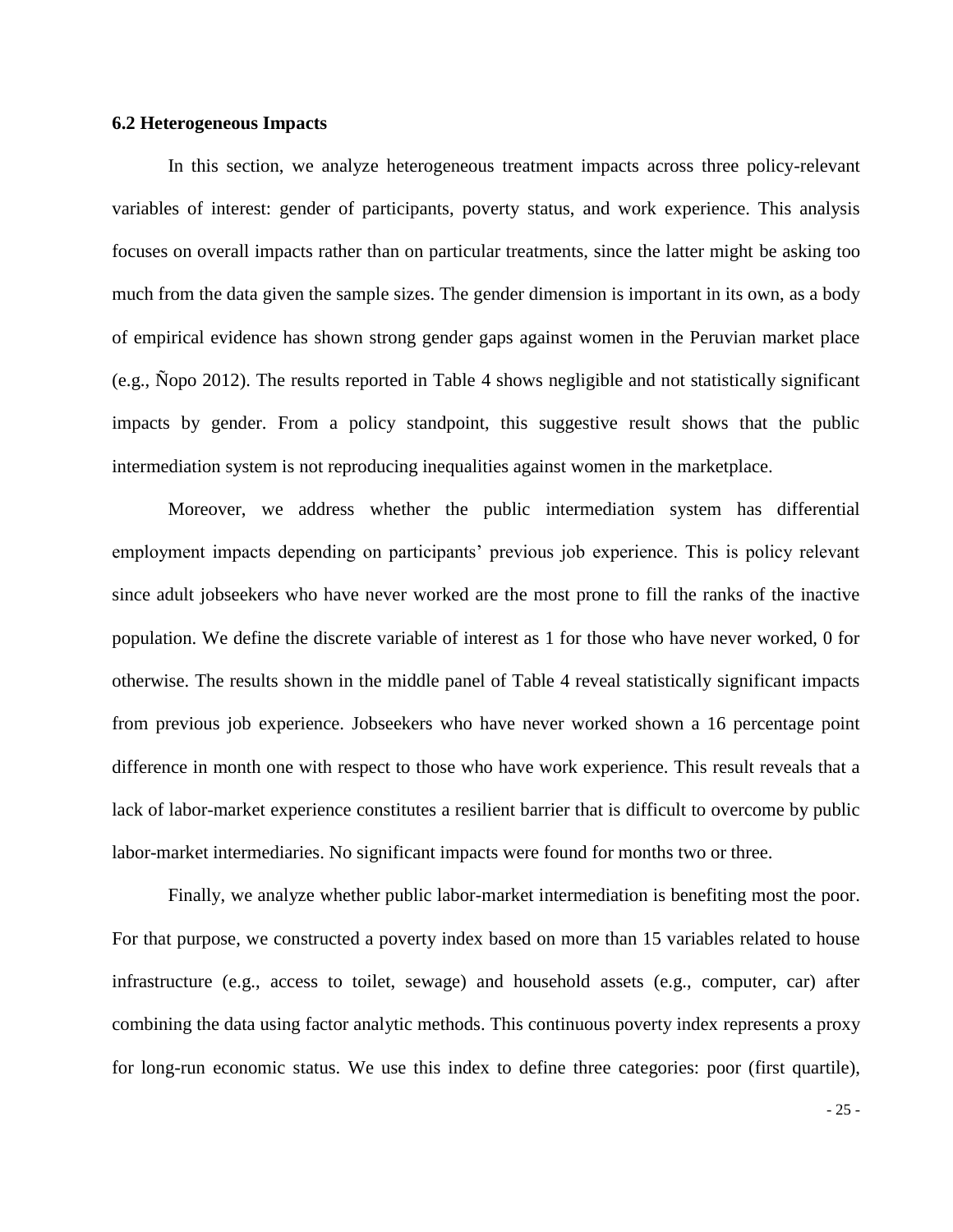middle (second and third quartile), and high (fourth quartile). Results reported in the bottom of Table 4 show a well-defined pattern: there is a positive relationship between treatment and poverty status. In the first month, for example, where most of the employment impacts are observed, the point estimates associated to the poor (5 percentage points) are two times lower than those for the upper group (10 percentage points). This result suggests that those who are most in need do not benefit more from the public intermediation system. These differential impacts, however, are not statistically significant at the 5 percent level, and thus, we can only take this as suggestive evidence.

## **6.3 Job-matching Efficiency**

The power of labor intermediation on matching efficiency has been discussed more than once in the literature since it is expected that efficiency gains are associated with formal intermediation mechanisms that breakdown traditional networks and geographic barriers (e.g., Freeman 2002). In this regard, Bagues and Sylos (2009), for instance, found that the monthly wages of graduates from universities that had a job board for their graduates increased by 3 percent compared to those who did not. Inspired by this line of inquiry, we considered two matching efficiency indicators as outcomes of interest: monthly earnings and matching skills. The latter is defined as a dummy variable that takes the value 1 when there is an alignment between job tasks and workers' qualifications, 0 otherwise. We use only the subsample of individuals who are successful in getting a job when estimating the impacts for these two variables. Panel A (B) in Table 5 shows the earnings (matching skills) treatment impacts. Within each panel, the first row corresponds to overall impacts of public intermediation, while rows 2-5 report the estimates for each one of the treatment groups, relative to the control group.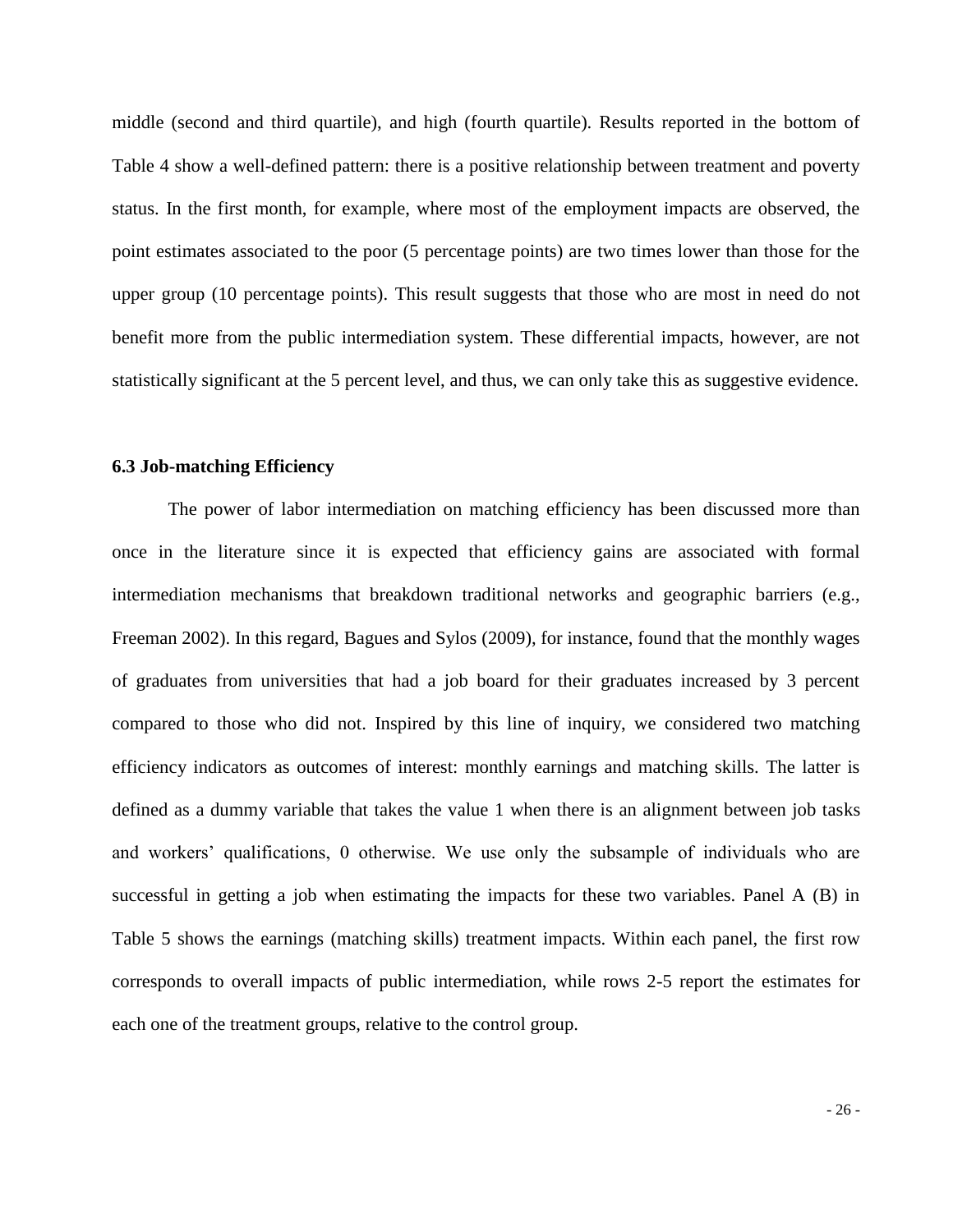Some patterns emerge from this analysis. By looking at the first panel, we observe that the impacts for monthly earnings increase overtime, which suggest that those who become employed immediately and right after the intermediation begin to have lower reservation wages than those who got jobs later on. This result is consistent with standard predictions of theoretical search job models (e.g. Mortensen 1986). However, these point estimates are not statistically significant and thus they should be taken only as suggestive evidence. A second pattern we observe in this panel is that across all three months following treatment, the enhanced-digital treatment group shows the largest earnings impacts (30 soles, or 22 percent of the baseline earnings), while the short-digital treatment group shows the lowest. This suggestive evidence reinforces the previous discussion about the importance of the extent and scope of the information set in labor-market intermediation, as that seems to be more relevant than the transmission channel itself. The availability of a larger dataset or lengthier treatment duration would have helped us to provide more definitive results. From an international perspective, the empirical literature shows ambiguous effects for LMIs on matching efficiency, with some studies showing positive impacts on earnings (e.g., Bagues and Sylos 2009), and others a zero effect (e.g., Kroft and Pope 2009).

By looking at the lower panel, we observe no significant impacts of labor-market intermediation on job-matching skills for the overall program and for each particular treatment considered. One potential explanation is that, unlike the Internet, mobile phone intermediation does not necessarily improve the ability to screen applications, as it works as an 'information-only' intermediary channel. From an institutional standpoint, this result is not surprising given the high levels of underemployment by qualification that affects the Peruvian labor-market. According to Yamada (2010), the incidence of underemployment affects more than 60 percent of the work force. This apparent divorce between individuals' qualifications and job tasks is particularly manifest for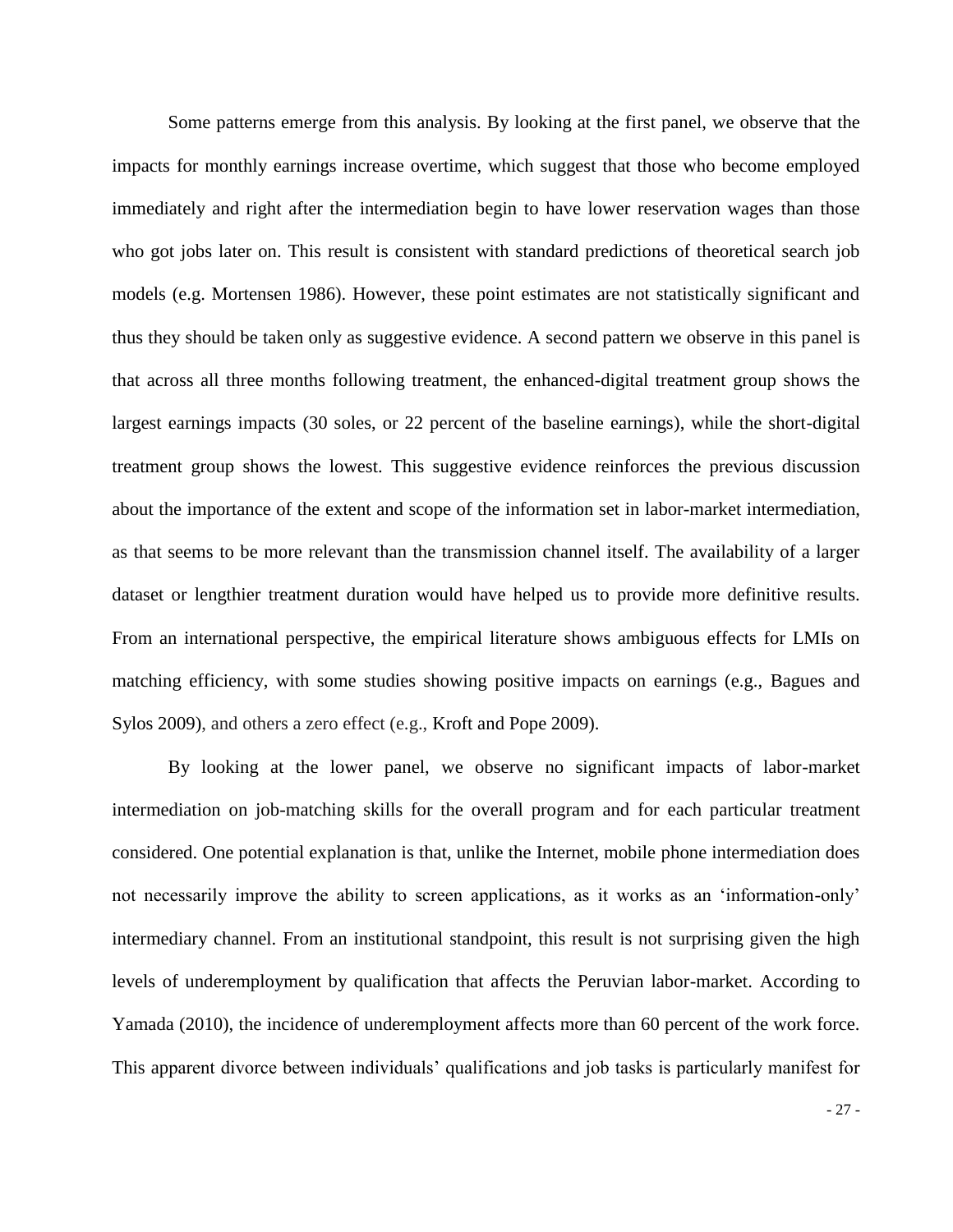those less successful in the marketplace. In short, three months of public intermediation is not enough to overcome this structural problem in the Peruvian labor-market.

#### **6.4 Impacts on additional intermediate outcomes**

Motivated by the complementarity between Internet and mobile-phone search channels uncovered in section 5, we investigate the causal impacts of digital labor-market intermediation on Internet-based search effort. The new outcome variable is defined as 1 for those who have used the Internet for search purposes within the three months following labor-market intermediation, 0 otherwise. Columns 1 and 2 in Table 6 show these results with clustered standard errors in parentheses. We observe a positive statistical relationship between mobile-phone labor market intermediation and Internet-based job search, which is explained by the enhanced-digital treatment group. On average, this particular treatment lead to an increase of 7.9 percentage points (13 percentage increase) in Internet-based job search results, a result that is statistically significant at the 10 percent level. Both the non-digital and short-digital treatment groups also show positive point estimates, although they are not statistically significant different from zero. This evidence reinforces the uncovered evidence that Internet and mobile-phone search channels are complements.

To analyze whether digital labor-market intermediation lead to crowding-out effects of traditional search channels, we analyzed the causal impact of digital intermediation on newspaper ads, friends and family referrals, among other traditional search channels, using the same parametric framework estimated over the sample of unemployed individuals who are actively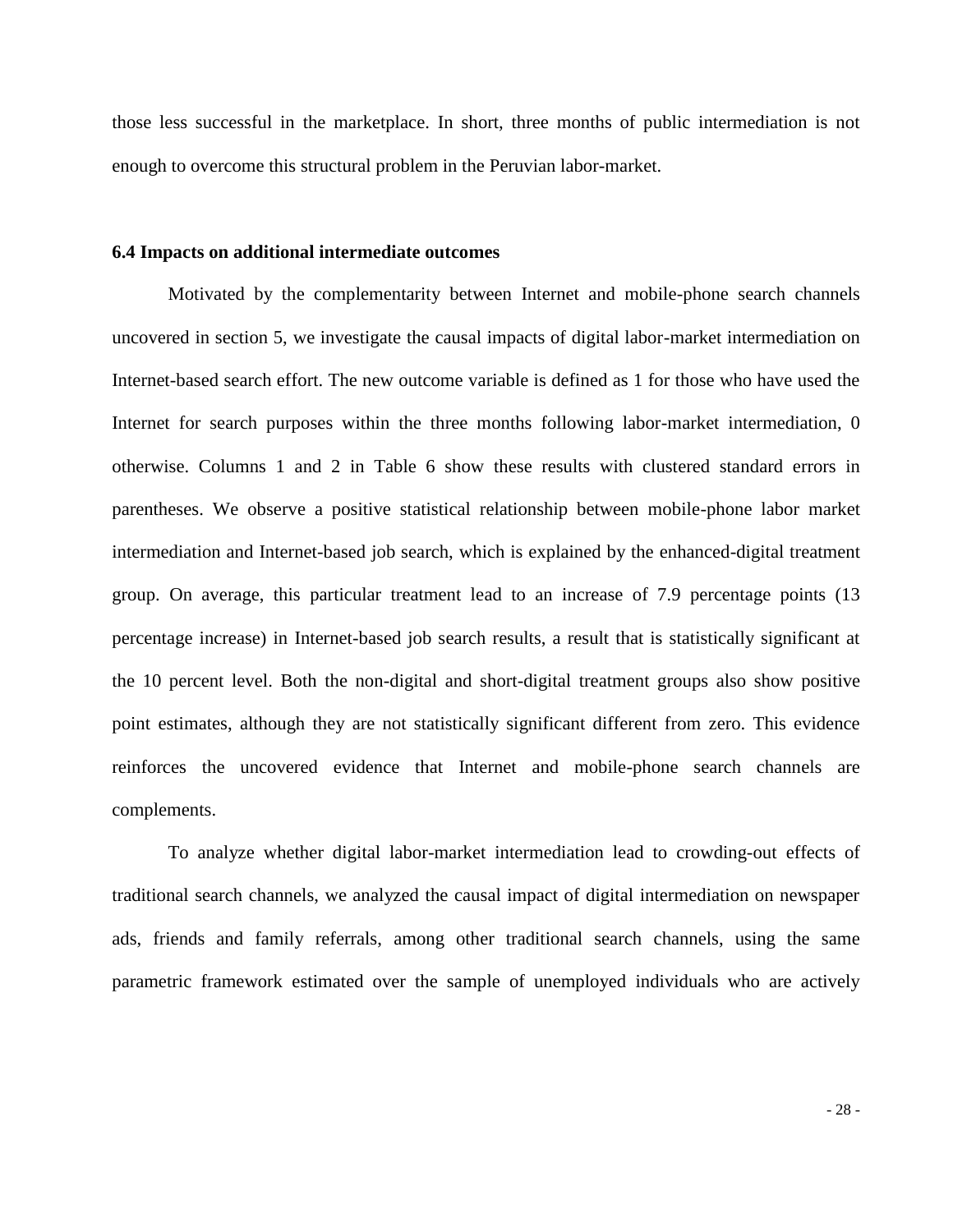looking for jobs in the week of reference.<sup>13</sup> The results reported in columns 3 and 4 in Table 6 show no evidence in this regard. The intent-to-treat parameters are not statistically significantly different from zero for all treatment groups. In contrast to evidence from developed countries that show how the lengthy penetration of Internet has led to a reallocation of search effort among various job search activities (Stevenson 2009, Kuhn and Mansour 2011), we do not find similar evidence for our short-length digital treatment intervention.

# **7. Conclusion**

l

This study exploited a multi-treatment experimental design implemented as part of the regular (non-experimental) public intermediation system in Peru to investigate the extent to which public labor-market intermediation influences employment and job matching efficiency. Particular attention was given to investigate the interaction between the speed (digital/non-digital channels) and the scope of information (small/enhanced sets), given countervailing forces emerging from standard theoretical employment search models. This study showed that public labor-market intermediation causes positive and statistically significant employment impacts equivalent to 6 percentage points, relative to control group individuals. This positive effect, however, dissipated three months later, timing that coincides with the beginning of labor-market intermediation for the control group.

An important finding reported in this study is that, in the labor markets, the scope and novelty of the information travelling through digital means seems to be more important than the speed of information itself. Indeed, the use of an enhanced-information set that combines information from public and private sources involved a novelty factor since historically the

<sup>&</sup>lt;sup>13</sup> In contrast to the Internet-based outcome, traditional search methods in the follow–up survey were asked only for the week of reference and only to the subsample of unemployed people.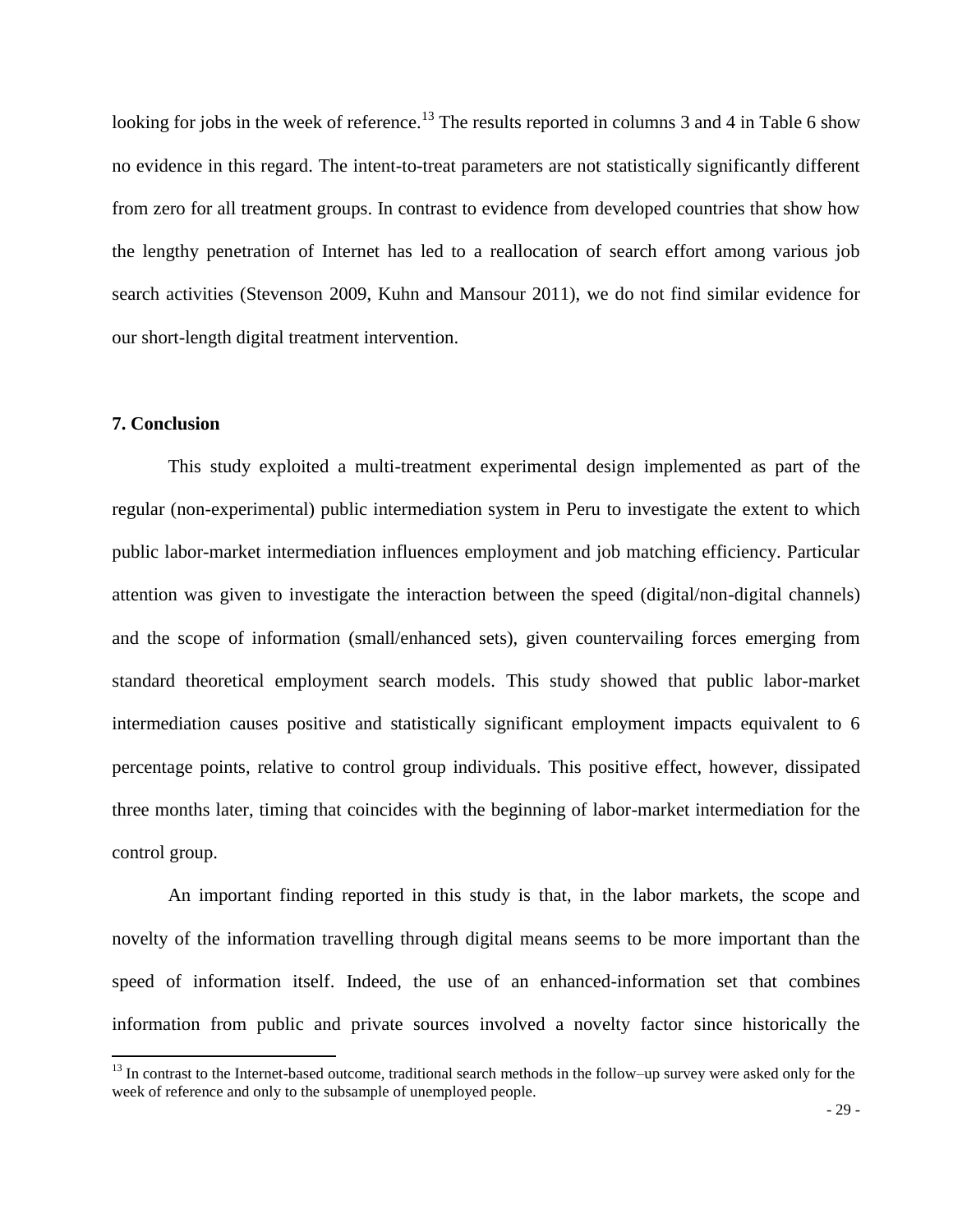standard public intermediation system has operated only with information from a limited group of (low-quality) firms. As for potential matching efficiency gains, the results suggest no statistically significant effects associated with information channels or sets. Overall, we reported (statistically) weaker impacts for SMS technologies in the labor market relative to previous studies that mainly focused on agricultural markets and outputs.

From a policy standpoint, this research has shown the feasibility and value of integrating new information technologies in the old, traditional labor-market intermediation services. That is perhaps the main policy contribution of this research as it highlights how traditional LMIs can take advantage of the rapid expansion of mobile phone technologies and catch-up themselves by using SMS applications as a delivery platform. A particular lesson emerging from this study is that the Peruvian public intermediation system could improve its efficiency if the restriction to operate based on a limited set of firms that have previously signed up to the system is relaxed. In this regard, jobseekers could benefit more if the public LMI operator also incorporated information generated outside the system, such as from online job boards and newspapers ads.

Booming mobile phone connectivity in developing countries offers a unique opportunity to counteract the Internet access gap against vulnerable populations. In this regard, this research has shown that both Internet and mobile phone search channels are complements, although disadvantaged men and migrants are more prone to use the latter for job search purposes. Likewise, particular attention should be given to those who lack labor-market experience as the analysis of determinants of digital job search in Peru show that this particular group of jobseekers disproportionally uses the Internet or cell phones less for job search purposes. Now, more than ever, mobile phone technologies might constitute an effective tool to lessen the global digital divide and empower vulnerable groups with access to tailored content-value information services.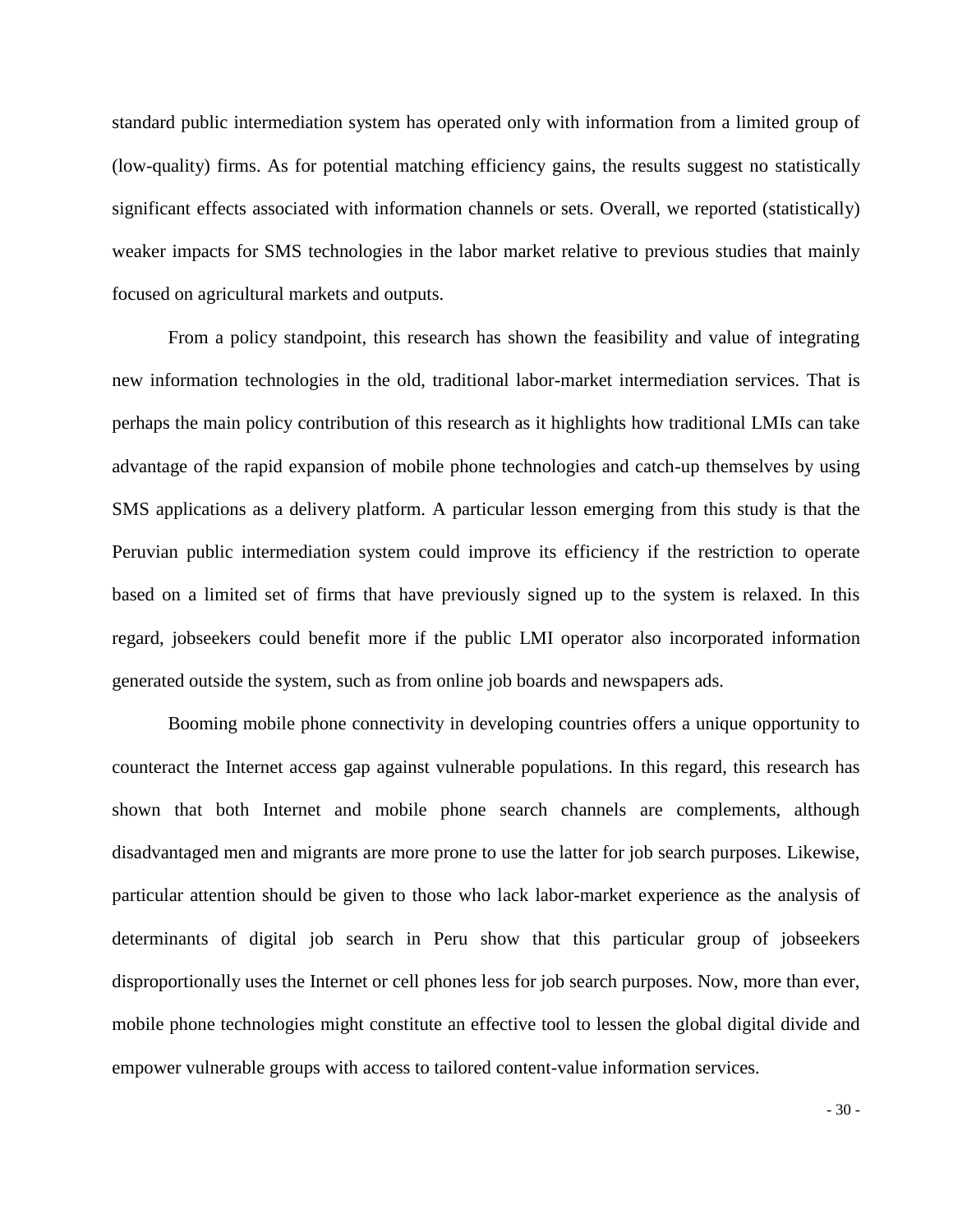#### **References**

- Aker, J. 2010. "Information markets near and far: mobile phones and agricultural markets in Niger," *American Economic Journal-Applied Economics*, 2(3), 46-59.
- Aker, J. and I. Mbiti. 2010. "Mobile phones and economic development in Africa", *Journal of Economic Perspectives*, 24(3): 207–232.
- Aker, J. and M. Fefchamps. 2013. ["Mobile Phone Coverage and Producer Markets: Evidence from](http://users.ox.ac.uk/~econ0087/mobiles.pdf)  [West Africa,"](http://users.ox.ac.uk/~econ0087/mobiles.pdf) *World Bank Economic Review* (forthcoming).
- Ashenfelter, O., D. Ashmore, and O. Deschenes. 2005. "Do unemployment insurance recipients actively seek work? Evidence from randomized trials in four U.S States", Journal of Econometrics 125(2005):53-75.
- Autor, D.H. 2001. "Wiring the labor market." *Journal of Economic Perspectives*, Vol.15, pp. 25-40.
- Autor, D.H. 2009. "The economics of labor market intermediation: An analytical framework," In Studies of labor market intermediation, Chicago, University of Chicago Press.
- Bagues, M., and M. Sylos. 2009. "Do online labor market intermediaries matter? The impact of Alma Laurea on the university-to-work transition" In Studies of labor market intermediation, David Autor (editor), Chicago, University of Chicago Press.
- Bishop, J. 1993. "Improving job matches in the U.S labor market", *Brookings Papers on Economic Activity,* Vol. 1:335-400.
- Black, D., J. Smith, M. Berger, and B. Noel. 2003. "Is the threat of reemployment services more effective than the services themselves? Experimental evidence from the UI system," *American Economic Review,* 93: 1313-1327.
- Boone J. and J. van Ours. 2004. "Effective active labor market policies", IZA Working Paper 1335.
- Cahuc, P and F. Fontaine. 2009. "On the efficiency of job search with social networks," *Journal of Public Economic Theory*, Vol. 11(3), pp. 411-439.
- Campbell, D., A. Carruth, A. Dickerson, and F. Green. 2007. "Job insecurity and wages", *The Economic Journal*, 117, pp. 544-566.
- Casella, A., and N. Hanaki. 2010. "Why personal ties cannot be bought". *American Economic Review Papers and Proceedings*.
- Chacaltana, J., and D. Sulmont. 2003. "Politicas activas en el mercado laboral peruano: el potencial de la capacitacion y los servicios de empleo", Manuscript.
- Chong, Alberto. 2011. "Development connections: unveiling the impacts of new information technologies," Palgrave MacMillan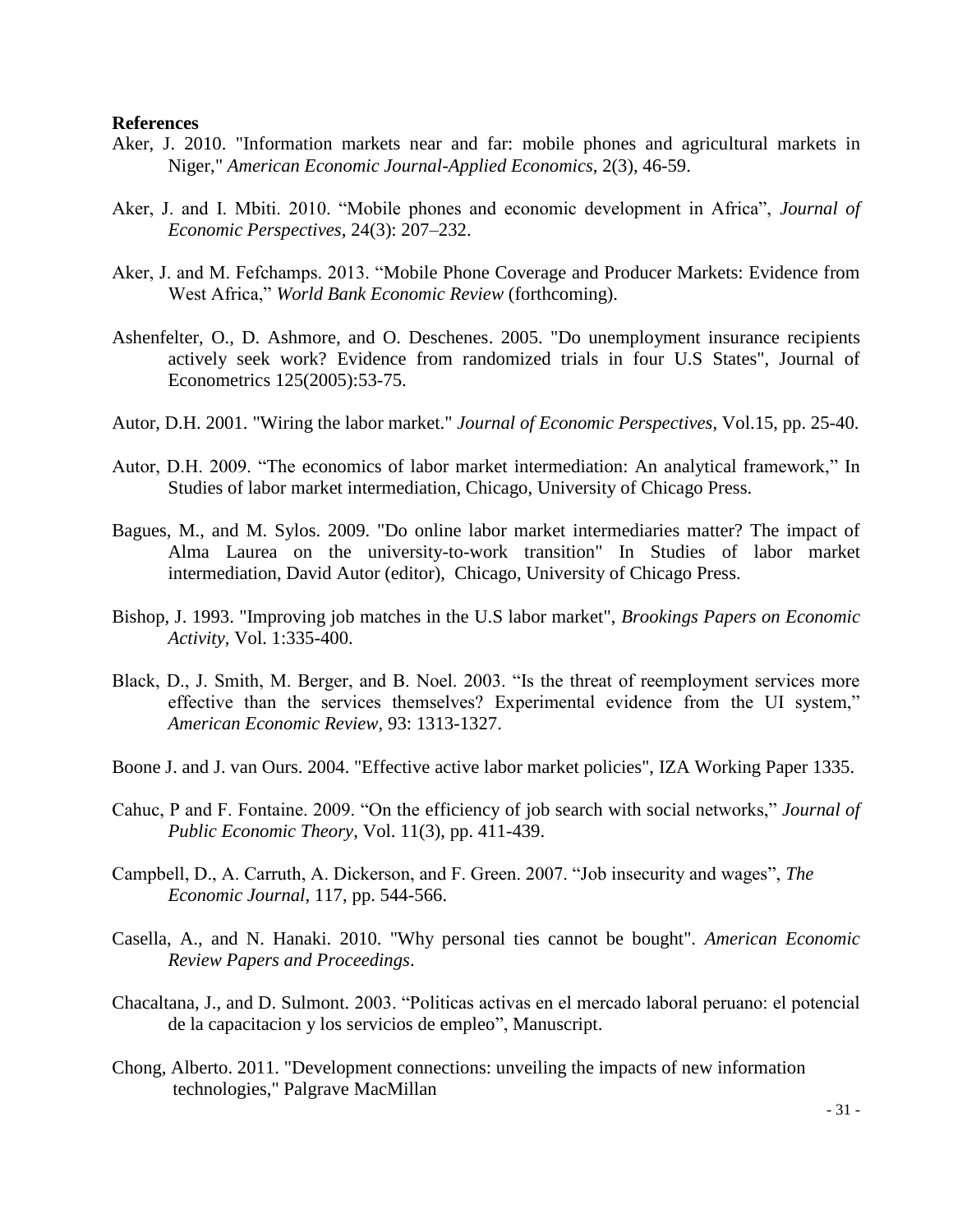- Dammert A., J. Galdo, and V. Galdo. 2013a. "Preventing dengue through mobile phones: evidence from a field experiment in Peru," Manuscript.
- Dammert A., J. Galdo, and V. Galdo. 2013b. "Digital Labor-Market Intermediation and Job Expectations: Evidence from a Field Experiment", *Economics Letters*, 120 (1), 112-116.
- Diagne, M. 2010. "Information and job search intensity in South Africa". Mimeo World Bank.
- Diamond, Peter A. 1982. "Wage determination and efficiency in search equilibrium," *Review of Economic Studies*, 49, 217-227.
- ECLAC. 2009. Economic Commission for Latin America and the Caribbean. Statistics.
- Fougère, Denis, Jacqueline Pradel and Roger, Muriel. 2009. ["Does the public employment service](http://ideas.repec.org/a/eee/eecrev/v53y2009i7p846-869.html)  [affect search effort and outcomes?,](http://ideas.repec.org/a/eee/eecrev/v53y2009i7p846-869.html)" *[European Economic Review](http://ideas.repec.org/s/eee/eecrev.html)*, Vol. 53(7), pp. 846-869.
- Freeman, R. 2002. "The labour market in the new information economy," *Oxford Review of Economic Policy*, Vol. 18 (3), pp. 288-305.
- Griffin, D., and A. Tversky. 1992. "The weighting evidence and the determinants of confidence", *Cognitive Psychology* 24(3): 411-35.
- Goyal A. 2010. "Information, direct access to farmers, and rural market performance in central India," *American Economic Journal-Applied Economics* 2(3), 22-45
- Grossman S. and J. Stiglitz. 1976. "Information and competitive price systems," *The American Economic Review Papers and Proceedings*, 66 (2)
- Hirshleifer, J., and J. G. Riley. 1992. "The analytics of uncertainty and information". Cambridge surveys of economic literature. Cambridge ; New York: Cambridge University Press.
- ICA. 2005. "Empleos Perú", Instituto para la conectividad en las Américas.
- Jensen R. 2010. "Information, efficiency and welfare in agricultural markets" *Agricultural Economics*, 41(S1): 203-216.
- Jensen, R. 2007. "The digital provide: information (technology), market performance, and welfare in the south Indian fisheries sector," *The Quarterly Journal of Economics*, Vol.CXX11, Issue 3, pp. 879-924.
- Karlan D., M. McConnelly. S. Mullainathan and J. Zinman. 2010. "Getting to the top of mind: how reminders increase saving", NBER WP 16205
- Kuhn, P. and M. Skuterud. 2004. "Internet job search and unemployment duration." *American Economic Review*, 94(1), 218-232.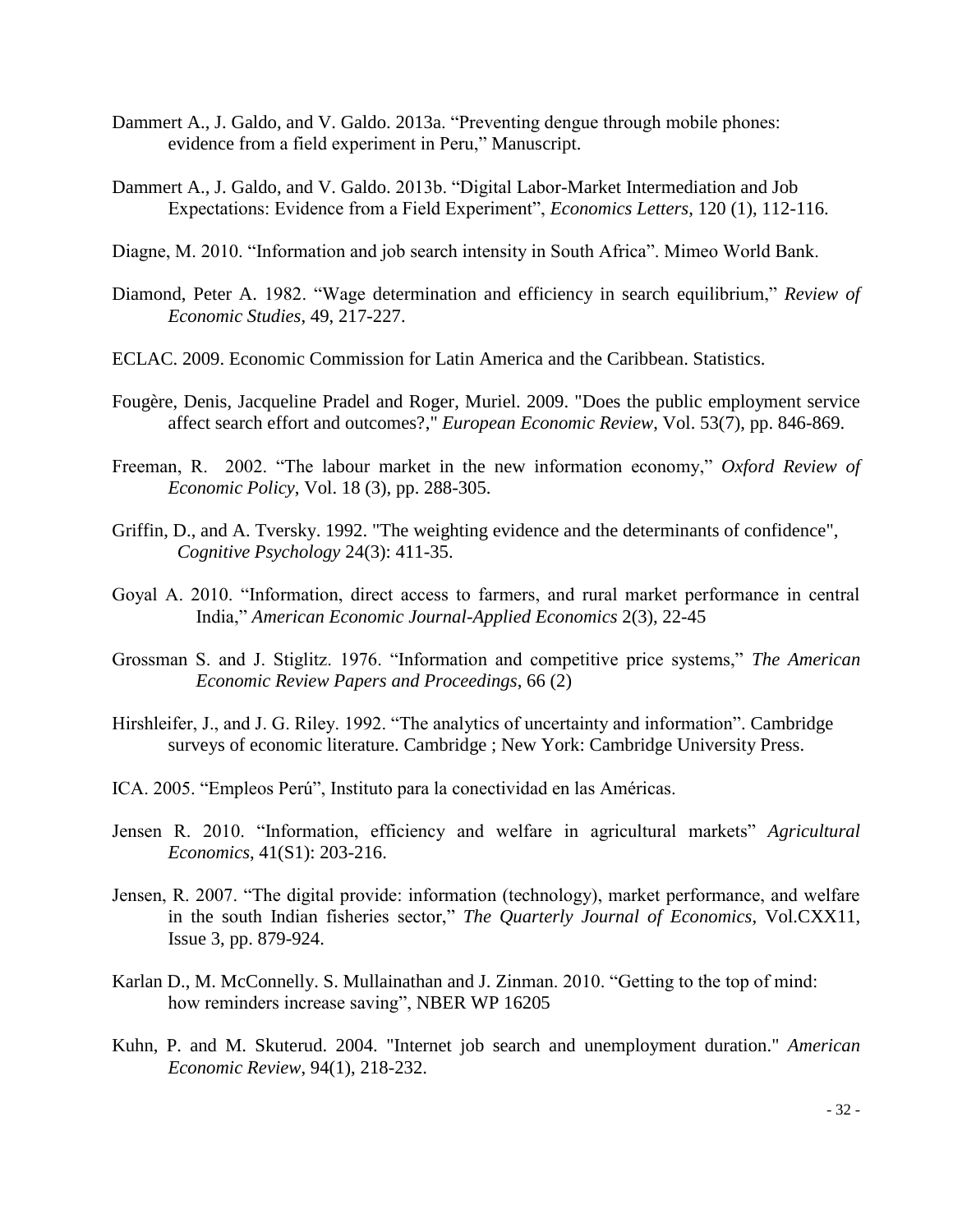Kuhn, P. and M. Skuterud. 2011. "Is Internet job search still ineffective? IZA WP 5955

- Kroft K and D. Pope. 2009. Does online search crowd out traditional search and improve matching efficiency? Evidence from Craigslist". In Studies of labor market intermediation, David Autor (editor), Chicago, University of Chicago Press.
- Heeks, R. 2010. "Do information and communication technologies (ICTs) contribute to development?," *Journal of International Development*, Vol. 22(5), pp. 625-640.
- Lalonde, R., 1996. "Evaluating the econometric evaluations of training programs with experimental data". *American Economic Review* 76(4): 604-620.
- Lang K. 2000. "Panel: modeling how search matching technologies affect labour markets," IRPP and CERF conference on creating Canada's advantage in an information age.
- List, J. and I. Rasul. 2010. "Field experiments in labor economics", NBER WP 16062
- Meyer, B. 1995. "Lessons from the U.S unemployment insurance experiments." *Journal of Economic Literature*, 33: 91-131.
- Mortensen, D. 1986. "Job search and labor market analysis". In Ch. 15 of Handbook of Labor Economics, Vol. 2, O. Ashenfelter and R. Layard, eds., North-Holland.
- Mortensen D. 1977. "Unemployment insurance and job search decisions", *Industrial and Labor Relations Review*, 30(4): 505-517.
- Muto, M. and T. Yamano. 2009. "The impact of mobile phone coverage expansion on market participation: panel data evidence from Uganda" *World Development*, 37(12): 1887-1896.
- MTPS. 1998. "Programa Red CIL PROEMPLEO", Ministerio de Trabajo y Promoción del Empleo.
- MTPS. 1999. "Programa Red CIL PROEMPLEO", Ministerio de Trabajo y Promoción del Empleo.
- MTPS. 2005- 2012. "Anuario Estadístico", Ministerio de Trabajo y Promoción del Empleo.
- Nakamura, A. K. Shaw, R. Freeman, A. Nakamura, and A. Pyman. 2009. Jobs online, In Studies of labor market intermediation, David Autor (editor), Chicago, University of Chicago Press.
- Mortensen, D. 1986. Job search and labor market analysis. In Ch. 15 of Handbook of Labor Economics, Vol. 2, O. Ashenfelter and R. Layard, eds., North-Holland.
- Ñopo, H. 2012. "New century, old disparities: gender and ethnic earnings gaps in Latin America and the Caribbean". World Bank Publications. The World Bank.

Pissarides, C. 1986. "Unemployment and vacancies in Britain," *Economic Policy*, 3:499-559.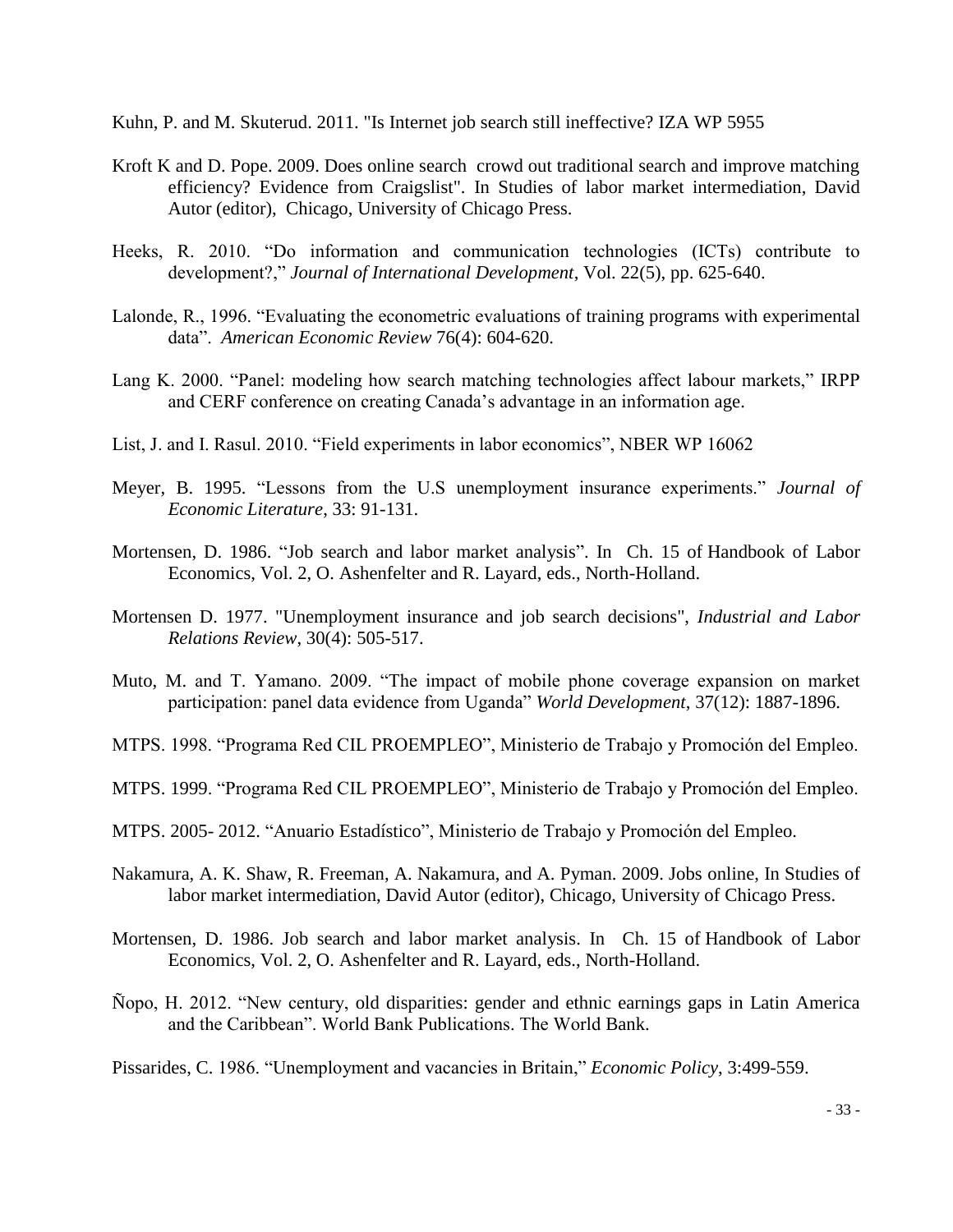Pissarides, C. 2000. Equilibrium unemployment theory. 2nd Edition. The MIT Press.

- Pop-Eleches, C., H. Thirumurthy, J. Habyarimana, J. Zivin, M. Goldstein, D. de Walque, L. Mackeen, J. Haberer, S. Kimaiyo, J. Sidle, D. Ngare and D. Bangsberg. 2011. "Mobile phone technologies improve adherence to antiretroviral treatment in a resource-limited setting: A randomized controlled trial of text message reminders" *AIDS*, 25(6): 825-834
- Stephens, M. 2004. "Job loss expectations, realizations and household consumption behaviour", *Review of Economics and Statistics*, 86 (1), 253–69.
- Stevenson, Betsey. 2009. "The Internet and job search", In Studies of Labor Market Intermediation, David Autor (editor), Chicago, University of Chicago Press.
- Stigler, George. 1961. "The Economics of information," *Journal of Political Economy*, Vol. 69 (3), pp. 213-225.
- Stigler, George. 1962. "Information in Labor Market," *Journal of Political Economy*, Vol. 70 (5), part2, pp. 94-105.
- Stephens, M.J., 2004."Job loss expectations, realisations and household consumption behaviour," *Review of Economics and Statistics, 86(1):253-269*.
- Thomas J. 1997. "Public employment agencies and unemployment spells: reconciling the experimental and nonexperimental evidence" *Industrial and Labor Relations Review*, 50(4): 667-683.
- Van den Berg, G. 1994. "The Effects of changes of the job offer arrival rate on the duration of unemployment," *Journal of Labor Economics*, Vol. 12(3), pp. 478-498.
- Van den Berg, G. and B. Van Der Klaauw. 2006. "Counseling and monitoring of unemployed workers: theory and evidence from a controlled social experiment", *International Economic Review*, 47(3): 895-36
- Van Ours J. 1993. "Matching the unemployed and vacancies at the public employment office",
- Vera, R. 2006. "La discriminación en los procesos de selección de personal", Geneva, ILO
- World Bank. 2012. "Information and Communications for Development: Maximizing Mobile". Washington, DC: The World Bank.
- Yamada, G. 2010. "Growth, employment and internal migration. Peru 2003-2007", MPRA WP 22067.
- Yañez-Pagans, P. and R. Machicado. 2010. "Public service delivery, accountability, and locallevel monitoring: evidence from a field experiment in Bolivia", Manuscript.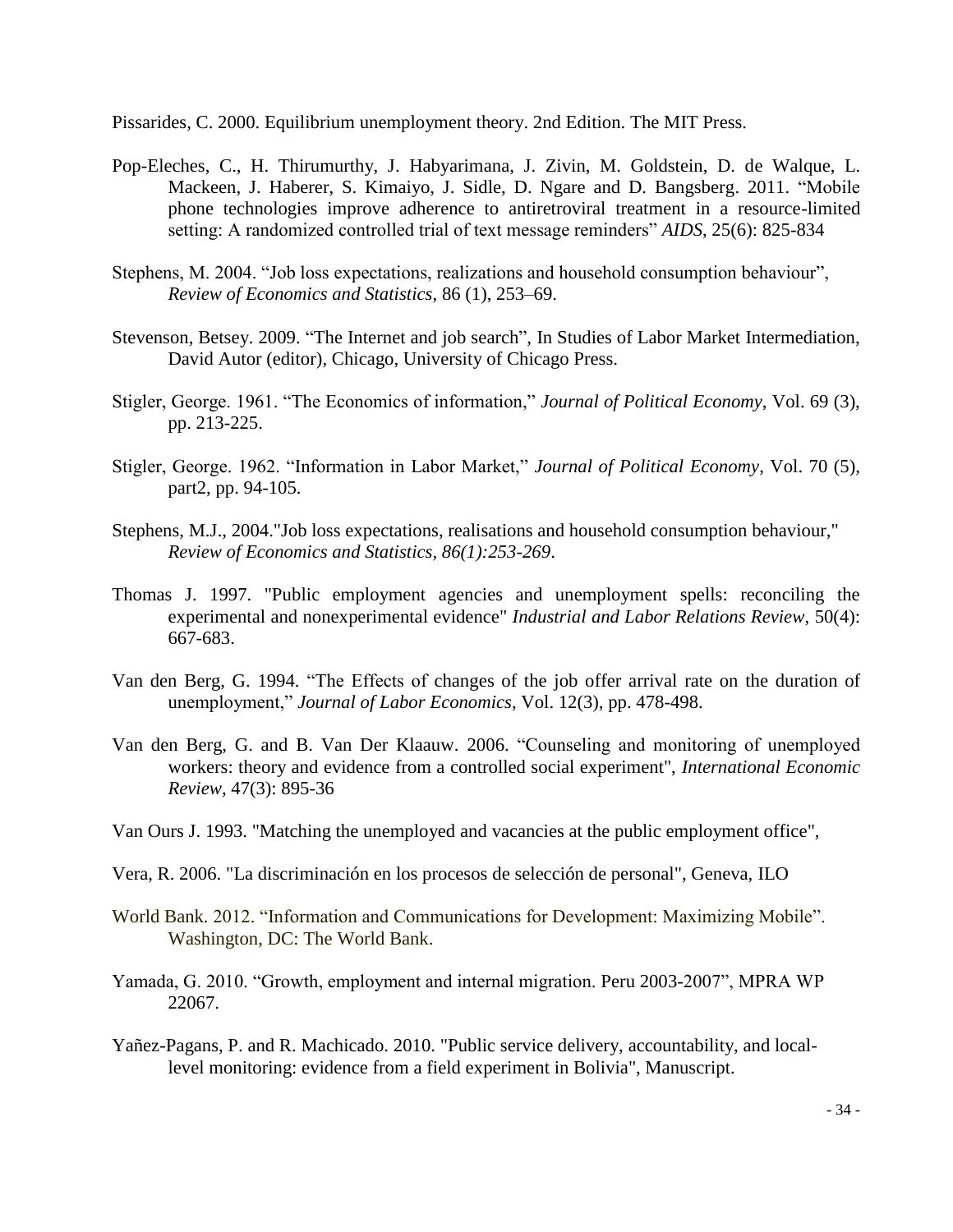|                                             |                                      | <b>Treatment Groups</b> |          |         |                   |                                                       |
|---------------------------------------------|--------------------------------------|-------------------------|----------|---------|-------------------|-------------------------------------------------------|
|                                             | Non-digital T1 Digital T2 Digital T3 |                         |          | Control | p-value of t-test | p-value of F test                                     |
| <b>Baseline Variables</b>                   | $\boldsymbol{D}^{TI}$                | $D^{T2}$                | $D^{T3}$ | $D^C$   |                   | Treatment=Control $[D^{T1} = D^{T2} = D^{T3} = D^{C}$ |
|                                             |                                      |                         |          |         |                   |                                                       |
| A. Socio-Demographic                        |                                      |                         |          |         |                   |                                                       |
| sex (1=male)                                | 0.57                                 | 0.52                    | 0.55     | 0.54    | 0.62              | 0.65                                                  |
| age                                         | 27.04                                | 25.33                   | 26.27    | 25.55   | 0.01              | 0.01                                                  |
| years of schooling                          | 12.15                                | 12.09                   | 12.06    | 11.94   | 0.36              | 0.76                                                  |
| single                                      | 0.71                                 | 0.76                    | 0.73     | 0.73    | 0.82              | 0.46                                                  |
| have children                               | 0.32                                 | 0.26                    | 0.32     | 0.26    | 0.14              | 0.22                                                  |
| number of children                          | 0.55                                 | 0.39                    | 0.55     | 0.45    | 0.24              | 0.12                                                  |
| migrant                                     | 0.27                                 | 0.29                    | 0.26     | 0.25    | 0.48              | 0.75                                                  |
| access to flush toilet                      | 0.93                                 | 0.91                    | 0.93     | 0.95    | 0.11              | 0.29                                                  |
| access to safe water                        | 0.94                                 | 0.90                    | 0.93     | 0.94    | 0.40              | 0.39                                                  |
| poverty index                               | 0.06                                 | $-0.01$                 | $-0.02$  | 0.03    | 0.68              | 0.64                                                  |
| B. Last Labor-Market Experience             |                                      |                         |          |         |                   |                                                       |
| worked ever                                 | 0.81                                 | $0.80\,$                | 0.82     | 0.82    | 0.91              | 0.97                                                  |
| discouraged worker                          | 0.11                                 | 0.14                    | 0.13     | 0.13    | 0.85              | 0.85                                                  |
| unemployment duration (days)                | 75                                   | 105                     | 104      | 99      | 0.60              | 0.22                                                  |
| montly income (in soles)                    | 526                                  | 485                     | 491      | 556     | 0.29              | 0.66                                                  |
| hours work per week                         | 34.15                                | 34.97                   | 34.36    | 37.28   | 0.18              | 0.39                                                  |
| had accident insurance                      | 0.18                                 | 0.16                    | 0.16     | 0.18    | 0.61              | 0.87                                                  |
| had pension plan                            | 0.25                                 | 0.26                    | 0.21     | 0.23    | 0.90              | 0.70                                                  |
| had health insurance                        | 0.25                                 | 0.25                    | 0.20     | 0.21    | 0.64              | 0.52                                                  |
| had formal contract                         | 0.76                                 | 0.73                    | 0.63     | 0.66    | 0.21              | $0.02\,$                                              |
| white-collar worker                         | 0.48                                 | 0.52                    | 0.46     | 0.56    | 0.19              | 0.45                                                  |
| blue-collar worker                          | 0.17                                 | 0.12                    | 0.19     | 0.14    | 0.35              | 0.27                                                  |
| C. Digital technologies and job search      |                                      |                         |          |         |                   |                                                       |
| number of search methods                    | 1.69                                 | 1.56                    | 1.68     | 1.67    | 0.90              | 0.72                                                  |
| number of hours-week job search             | 5.68                                 | 5.18                    | 5.48     | 5.68    | 0.63              | 0.79                                                  |
| number of hours-week in public channels     | 0.77                                 | 1.01                    | 0.80     | 0.82    | 0.90              | 0.65                                                  |
| number of hours-week in private channels    | 4.90                                 | 4.01                    | 4.67     | 4.84    | 0.52              | 0.28                                                  |
| use cell phone                              | 0.95                                 | 0.95                    | 0.96     | 0.97    | 0.14              | 0.43                                                  |
| use cell phone for job search               | 0.51                                 | 0.49                    | 0.49     | 0.46    | 0.37              | 0.79                                                  |
| cell phone to contact prospective employers | 0.55                                 | 0.57                    | 0.57     | 0.60    | 0.39              | 0.83                                                  |
| cell phone to contact public LMIs           | 0.09                                 | $0.11\,$                | 0.13     | 0.12    | 0.74              | 0.65                                                  |
| cell phone to contact private LMIs          | 0.27                                 | 0.28                    | 0.25     | 0.24    | 0.47              | 0.85                                                  |
| use internet                                | 0.83                                 | 0.85                    | 0.84     | 0.84    | 0.98              | 0.86                                                  |
| use internet for job search                 | 0.60                                 | 0.62                    | 0.61     | 0.62    | 0.63              | 0.91                                                  |
| acess internet from home                    | 0.24                                 | 0.29                    | 0.24     | 0.20    | 0.12              | 0.30                                                  |
| access internet from internet cafes         | 0.74                                 | 0.70                    | 0.74     | 0.79    | 0.13              | 0.35                                                  |
| access internet from work                   | 0.02                                 | 0.01                    | 0.01     | 0.01    | 0.83              | 0.62                                                  |
| $\boldsymbol{N}$                            | 345                                  | 188                     | 303      | 354     |                   |                                                       |

# **Table 1: Summary Statistics by Treatment Status Digital Labor-Market Intermediation Program, Lima 2009-2010**

Notes: The test of equal means for the experimental sample is based on a regression with treatment indicators on the right-hand side

 $D^{TI}$  refers to the short-non-digital treatmeng group,  $D^{T2}$  to the short-digital treatment group,  $D^{T3}$  to the enhance-digital treatment

group, and  $D^{T4}$  to the control group.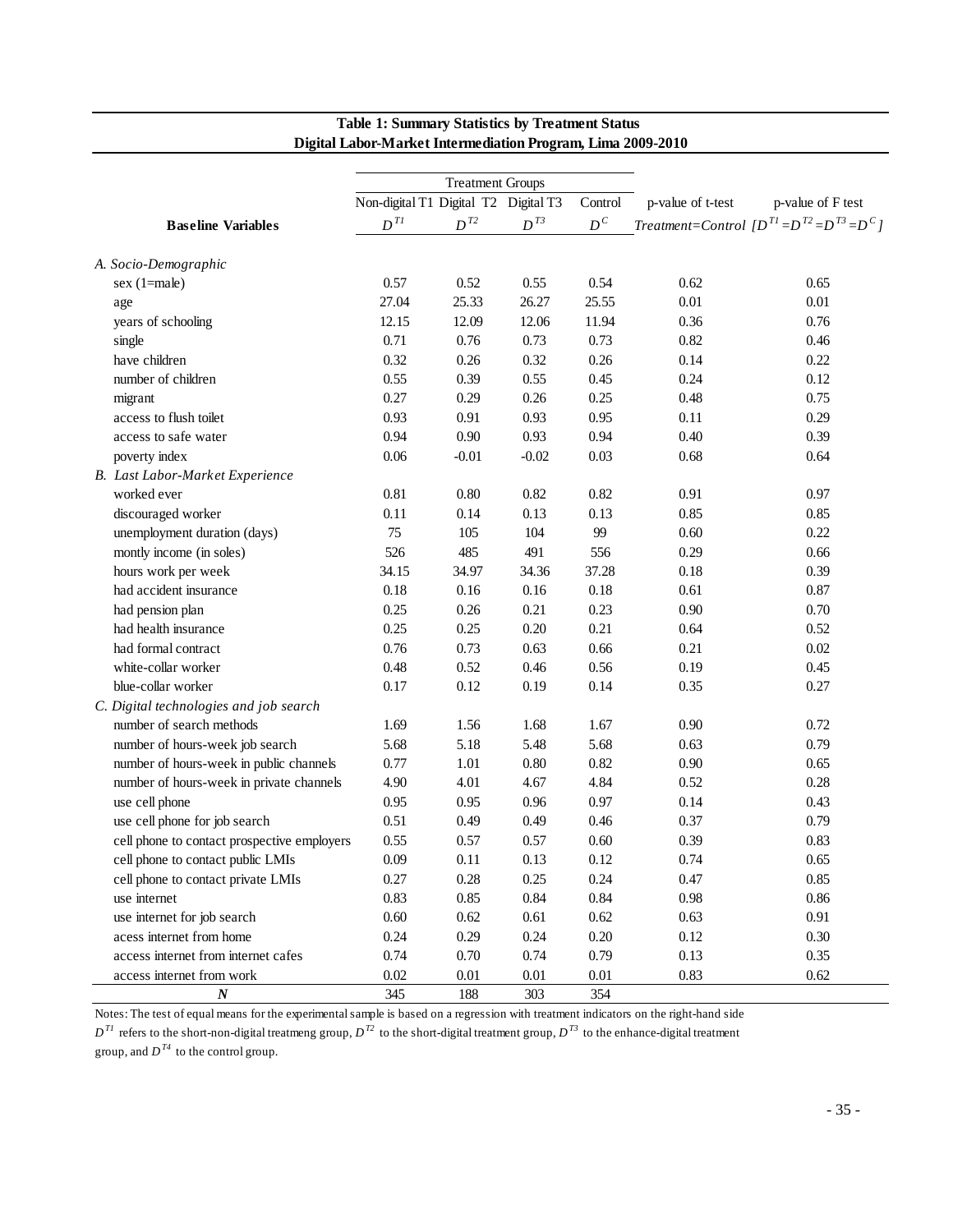|                    |                                             | Marginal Effects     |            |             |  |  |
|--------------------|---------------------------------------------|----------------------|------------|-------------|--|--|
|                    |                                             | Digital              | Internet   | Cell phones |  |  |
|                    |                                             | internet+cell phones |            |             |  |  |
|                    | A. Socio-Demograhic Characteristics         |                      |            |             |  |  |
|                    | gender (1=men, 0=women)                     | 0.023                | $-0.026$   | $0.097***$  |  |  |
|                    |                                             | (0.028)              | (0.036)    | (0.032)     |  |  |
| age                |                                             | $-0.003$             | 0.000      | $-0.004$    |  |  |
|                    |                                             | (0.002)              | (0.003)    | (0.003)     |  |  |
| single             |                                             | 0.032                | 0.064      | $-0.038$    |  |  |
|                    |                                             | (0.047)              | (0.063)    | (0.053)     |  |  |
| has children       |                                             | $0.105*$             | $0.188**$  | $-0.006$    |  |  |
|                    |                                             | (0.058)              | (0.081)    | (0.076)     |  |  |
| number of children |                                             | $-0.028$             | $-0.076*$  | $-0.000$    |  |  |
|                    |                                             | (0.029)              | (0.041)    | (0.036)     |  |  |
| migrant            |                                             | 0.065                | 0.062      | $0.087*$    |  |  |
|                    |                                             | (0.043)              | (0.061)    | (0.053)     |  |  |
|                    | years from migration                        | $-0.000$             | $-0.000$   | $-0.000$    |  |  |
|                    |                                             | (0.003)              | (0.004)    | (0.003)     |  |  |
| years of schooling |                                             | 0.007                | 0.004      | $0.016**$   |  |  |
|                    |                                             | (0.048)              | (0.007)    | (0.006)     |  |  |
| poor               |                                             | 0.007                | $-0.145**$ | $0.141***$  |  |  |
|                    |                                             | (0.048)              | (0.063)    | (0.054)     |  |  |
| less poor          |                                             | $-0.036$             | $-0.095*$  | 0.066       |  |  |
|                    |                                             | (0.041)              | (0.052)    | (0.047)     |  |  |
|                    | <b>B. Labor-market Characteristics</b>      |                      |            |             |  |  |
|                    | worked under formal contract                | 0.021                | 0.038      | $-0.014$    |  |  |
|                    |                                             | (0.038)              | (0.050)    | (0.043)     |  |  |
| had pension plan   |                                             | 0.084                | 0.048      | 0.006       |  |  |
|                    |                                             | (0.071)              | (0.101)    | (0.089)     |  |  |
|                    | had health insurance                        | 0.007                | 0.077      | 0.023       |  |  |
|                    |                                             | (0.078)              | (0.095)    | (0.088)     |  |  |
|                    | worked as blue-collar                       | $-0.009$             | 0.000      | $-0.011$    |  |  |
|                    |                                             | (0.035)              | (0.047)    | (0.039)     |  |  |
| never work         |                                             | $-0.283***$          | $-0.134**$ | $-0.293***$ |  |  |
|                    |                                             | (0.047)              | (0.054)    | (0.042)     |  |  |
|                    | job gain expectations (1=high, 0=otherwise) | $0.162***$           | $0.159***$ | $0.075**$   |  |  |
|                    |                                             | (0.031)              | (0.038)    | (0.034)     |  |  |
|                    |                                             |                      |            |             |  |  |

# **Table 2: Determinants of Digital Job Search, Probit Marginal Estimates (Baseline Data) Labor-Market Intermediation Program, Lima 2009-2010**

*continue…..*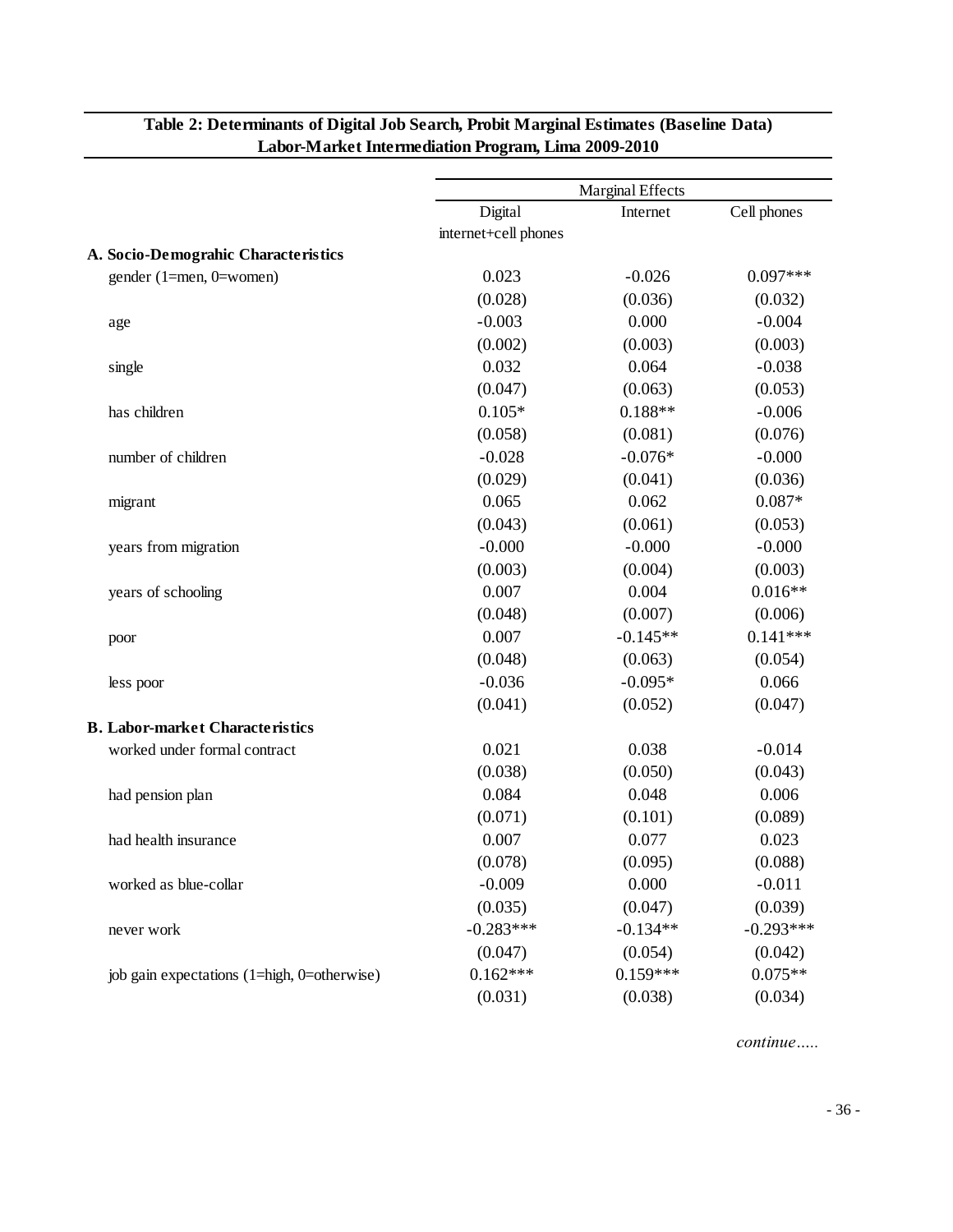| (continued)<br>C. Cell phones Experience<br>$0.097**$<br>$0.105*$<br>$0.097*$<br>Up to one year<br>(0.036)<br>(0.050)<br>(0.054)<br>0.043<br>0.023<br>0.025<br>Between one and three years<br>(0.029)<br>(0.039)<br>(0.036)<br>D. Internet Experience<br>$0.279***$<br>Has computer at home<br>$0.521***$<br>$-0.124$<br>(0.032)<br>(0.033)<br>(0.084)<br>0.005<br>$0.148**$<br>$-0.092$<br>use computer less than three years<br>(0.060)<br>(0.069)<br>(0.067)<br>0.046<br>$-0.031$<br>$-0.053$<br>use computer between three and five years<br>(0.063)<br>(0.072)<br>(0.071)<br>$0.117**$<br>$0.220***$<br>$-0.010$<br>use computer more than 5 years<br>(0.052)<br>(0.063)<br>(0.070)<br>$0.331***$<br>$0.688***$<br>$-0.066$<br>Internet café in the neighborhood<br>(0.073)<br>(0.055)<br>(0.081)<br>$0.095**$<br>0.062<br>0.067<br>Internet café one block away from neighboohood<br>(0.040)<br>(0.052)<br>(0.051)<br>0.016<br>0.005<br>0.021<br>Internet café one to three blocks away from neighborhood<br>(0.043)<br>(0.053)<br>(0.053)<br>0.007<br>0.086<br>$-0.083$<br>Internet café is 12 o 24 months old<br>(0.063)<br>(0.070)<br>(0.070)<br>0.007<br>$-0.029$<br>0.032<br>Internet café is more than 24 months old<br>(0.047)<br>(0.053)<br>(0.057)<br>E. Complementary between digital search channels<br>$0.349***$<br>cell phone job search<br>(0.033)<br>internet job search<br>(0.035) | Table 2: Determinants of Digital Job Search, Probit Marginal Estimates (Baseline Data) |      |      |            |  |  |  |  |
|-----------------------------------------------------------------------------------------------------------------------------------------------------------------------------------------------------------------------------------------------------------------------------------------------------------------------------------------------------------------------------------------------------------------------------------------------------------------------------------------------------------------------------------------------------------------------------------------------------------------------------------------------------------------------------------------------------------------------------------------------------------------------------------------------------------------------------------------------------------------------------------------------------------------------------------------------------------------------------------------------------------------------------------------------------------------------------------------------------------------------------------------------------------------------------------------------------------------------------------------------------------------------------------------------------------------------------------------------------------------------------------------------------------|----------------------------------------------------------------------------------------|------|------|------------|--|--|--|--|
|                                                                                                                                                                                                                                                                                                                                                                                                                                                                                                                                                                                                                                                                                                                                                                                                                                                                                                                                                                                                                                                                                                                                                                                                                                                                                                                                                                                                           |                                                                                        |      |      |            |  |  |  |  |
|                                                                                                                                                                                                                                                                                                                                                                                                                                                                                                                                                                                                                                                                                                                                                                                                                                                                                                                                                                                                                                                                                                                                                                                                                                                                                                                                                                                                           |                                                                                        |      |      |            |  |  |  |  |
|                                                                                                                                                                                                                                                                                                                                                                                                                                                                                                                                                                                                                                                                                                                                                                                                                                                                                                                                                                                                                                                                                                                                                                                                                                                                                                                                                                                                           |                                                                                        |      |      |            |  |  |  |  |
|                                                                                                                                                                                                                                                                                                                                                                                                                                                                                                                                                                                                                                                                                                                                                                                                                                                                                                                                                                                                                                                                                                                                                                                                                                                                                                                                                                                                           |                                                                                        |      |      |            |  |  |  |  |
|                                                                                                                                                                                                                                                                                                                                                                                                                                                                                                                                                                                                                                                                                                                                                                                                                                                                                                                                                                                                                                                                                                                                                                                                                                                                                                                                                                                                           |                                                                                        |      |      |            |  |  |  |  |
|                                                                                                                                                                                                                                                                                                                                                                                                                                                                                                                                                                                                                                                                                                                                                                                                                                                                                                                                                                                                                                                                                                                                                                                                                                                                                                                                                                                                           |                                                                                        |      |      |            |  |  |  |  |
|                                                                                                                                                                                                                                                                                                                                                                                                                                                                                                                                                                                                                                                                                                                                                                                                                                                                                                                                                                                                                                                                                                                                                                                                                                                                                                                                                                                                           |                                                                                        |      |      |            |  |  |  |  |
|                                                                                                                                                                                                                                                                                                                                                                                                                                                                                                                                                                                                                                                                                                                                                                                                                                                                                                                                                                                                                                                                                                                                                                                                                                                                                                                                                                                                           |                                                                                        |      |      |            |  |  |  |  |
|                                                                                                                                                                                                                                                                                                                                                                                                                                                                                                                                                                                                                                                                                                                                                                                                                                                                                                                                                                                                                                                                                                                                                                                                                                                                                                                                                                                                           |                                                                                        |      |      |            |  |  |  |  |
|                                                                                                                                                                                                                                                                                                                                                                                                                                                                                                                                                                                                                                                                                                                                                                                                                                                                                                                                                                                                                                                                                                                                                                                                                                                                                                                                                                                                           |                                                                                        |      |      |            |  |  |  |  |
|                                                                                                                                                                                                                                                                                                                                                                                                                                                                                                                                                                                                                                                                                                                                                                                                                                                                                                                                                                                                                                                                                                                                                                                                                                                                                                                                                                                                           |                                                                                        |      |      |            |  |  |  |  |
|                                                                                                                                                                                                                                                                                                                                                                                                                                                                                                                                                                                                                                                                                                                                                                                                                                                                                                                                                                                                                                                                                                                                                                                                                                                                                                                                                                                                           |                                                                                        |      |      |            |  |  |  |  |
|                                                                                                                                                                                                                                                                                                                                                                                                                                                                                                                                                                                                                                                                                                                                                                                                                                                                                                                                                                                                                                                                                                                                                                                                                                                                                                                                                                                                           |                                                                                        |      |      |            |  |  |  |  |
|                                                                                                                                                                                                                                                                                                                                                                                                                                                                                                                                                                                                                                                                                                                                                                                                                                                                                                                                                                                                                                                                                                                                                                                                                                                                                                                                                                                                           |                                                                                        |      |      |            |  |  |  |  |
|                                                                                                                                                                                                                                                                                                                                                                                                                                                                                                                                                                                                                                                                                                                                                                                                                                                                                                                                                                                                                                                                                                                                                                                                                                                                                                                                                                                                           |                                                                                        |      |      |            |  |  |  |  |
|                                                                                                                                                                                                                                                                                                                                                                                                                                                                                                                                                                                                                                                                                                                                                                                                                                                                                                                                                                                                                                                                                                                                                                                                                                                                                                                                                                                                           |                                                                                        |      |      |            |  |  |  |  |
|                                                                                                                                                                                                                                                                                                                                                                                                                                                                                                                                                                                                                                                                                                                                                                                                                                                                                                                                                                                                                                                                                                                                                                                                                                                                                                                                                                                                           |                                                                                        |      |      |            |  |  |  |  |
|                                                                                                                                                                                                                                                                                                                                                                                                                                                                                                                                                                                                                                                                                                                                                                                                                                                                                                                                                                                                                                                                                                                                                                                                                                                                                                                                                                                                           |                                                                                        |      |      |            |  |  |  |  |
|                                                                                                                                                                                                                                                                                                                                                                                                                                                                                                                                                                                                                                                                                                                                                                                                                                                                                                                                                                                                                                                                                                                                                                                                                                                                                                                                                                                                           |                                                                                        |      |      |            |  |  |  |  |
|                                                                                                                                                                                                                                                                                                                                                                                                                                                                                                                                                                                                                                                                                                                                                                                                                                                                                                                                                                                                                                                                                                                                                                                                                                                                                                                                                                                                           |                                                                                        |      |      |            |  |  |  |  |
|                                                                                                                                                                                                                                                                                                                                                                                                                                                                                                                                                                                                                                                                                                                                                                                                                                                                                                                                                                                                                                                                                                                                                                                                                                                                                                                                                                                                           |                                                                                        |      |      |            |  |  |  |  |
|                                                                                                                                                                                                                                                                                                                                                                                                                                                                                                                                                                                                                                                                                                                                                                                                                                                                                                                                                                                                                                                                                                                                                                                                                                                                                                                                                                                                           |                                                                                        |      |      |            |  |  |  |  |
|                                                                                                                                                                                                                                                                                                                                                                                                                                                                                                                                                                                                                                                                                                                                                                                                                                                                                                                                                                                                                                                                                                                                                                                                                                                                                                                                                                                                           |                                                                                        |      |      |            |  |  |  |  |
|                                                                                                                                                                                                                                                                                                                                                                                                                                                                                                                                                                                                                                                                                                                                                                                                                                                                                                                                                                                                                                                                                                                                                                                                                                                                                                                                                                                                           |                                                                                        |      |      |            |  |  |  |  |
|                                                                                                                                                                                                                                                                                                                                                                                                                                                                                                                                                                                                                                                                                                                                                                                                                                                                                                                                                                                                                                                                                                                                                                                                                                                                                                                                                                                                           |                                                                                        |      |      |            |  |  |  |  |
|                                                                                                                                                                                                                                                                                                                                                                                                                                                                                                                                                                                                                                                                                                                                                                                                                                                                                                                                                                                                                                                                                                                                                                                                                                                                                                                                                                                                           |                                                                                        |      |      |            |  |  |  |  |
|                                                                                                                                                                                                                                                                                                                                                                                                                                                                                                                                                                                                                                                                                                                                                                                                                                                                                                                                                                                                                                                                                                                                                                                                                                                                                                                                                                                                           |                                                                                        |      |      |            |  |  |  |  |
|                                                                                                                                                                                                                                                                                                                                                                                                                                                                                                                                                                                                                                                                                                                                                                                                                                                                                                                                                                                                                                                                                                                                                                                                                                                                                                                                                                                                           |                                                                                        |      |      |            |  |  |  |  |
|                                                                                                                                                                                                                                                                                                                                                                                                                                                                                                                                                                                                                                                                                                                                                                                                                                                                                                                                                                                                                                                                                                                                                                                                                                                                                                                                                                                                           |                                                                                        |      |      |            |  |  |  |  |
|                                                                                                                                                                                                                                                                                                                                                                                                                                                                                                                                                                                                                                                                                                                                                                                                                                                                                                                                                                                                                                                                                                                                                                                                                                                                                                                                                                                                           |                                                                                        |      |      | $0.393***$ |  |  |  |  |
|                                                                                                                                                                                                                                                                                                                                                                                                                                                                                                                                                                                                                                                                                                                                                                                                                                                                                                                                                                                                                                                                                                                                                                                                                                                                                                                                                                                                           |                                                                                        |      |      |            |  |  |  |  |
|                                                                                                                                                                                                                                                                                                                                                                                                                                                                                                                                                                                                                                                                                                                                                                                                                                                                                                                                                                                                                                                                                                                                                                                                                                                                                                                                                                                                           | N                                                                                      | 1188 | 1188 | 1188       |  |  |  |  |

Notes: Standard errors in parentheses. Marginal effects from probit estimates using baseline data. The 'digital' outcome is defined as 1 for those who use Internet or cell phones for job search activities, 0 otherwise.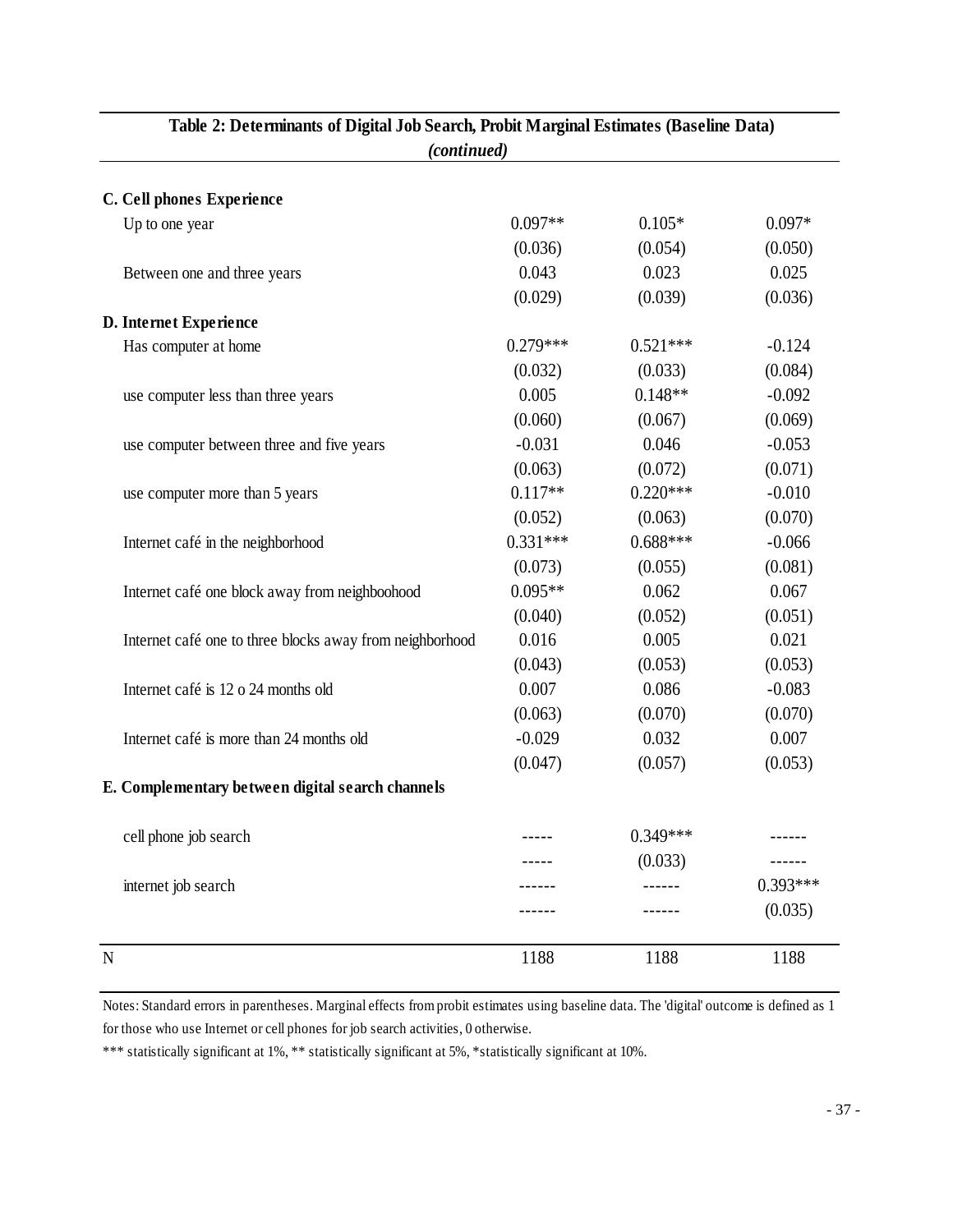|                                      |           | Month $# 1$ |           |          | Month $# 2$ |          |          | Month $# 3$ |          |
|--------------------------------------|-----------|-------------|-----------|----------|-------------|----------|----------|-------------|----------|
| Dep variable: employment             |           |             |           |          |             |          |          |             |          |
| <b>Overall Treatment</b>             | $0.066**$ | $0.063**$   | $0.062**$ | $0.056*$ | $0.054*$    | $0.055*$ | 0.003    | 0.001       | $-0.002$ |
|                                      | (0.032)   | (0.032)     | (0.027)   | (0.032)  | (0.032)     | (0.031)  | (0.031)  | (0.031)     | (0.033)  |
| <b>Type of Treatment</b>             |           |             |           |          |             |          |          |             |          |
| non-digital treatment $(D^{T1})$     | 0.041     | 0.035       | 0.034     | 0.046    | 0.042       | 0.040    | $-0.018$ | $-0.027$    | $-0.034$ |
|                                      | (0.039)   | (0.038)     | (0.035)   | (0.038)  | (0.038)     | (0.036)  | (0.038)  | (0.038)     | (0.044)  |
| short-digital treatment $(D^{T2})$   | $0.081*$  | $0.088*$    | $0.083*$  | 0.057    | 0.061       | 0.060    | 0.034    | 0.033       | 0.034    |
|                                      | (0.046)   | (0.046)     | (0.042)   | (0.046)  | (0.046)     | (0.046)  | (0.045)  | (0.045)     | (0.045)  |
| enhance-digital treatment $(D^{T3})$ | $0.086**$ | $0.079**$   | $0.081**$ | $0.067*$ | $0.064*$    | $0.069*$ | 0.008    | 0.005       | 0.008    |
|                                      | (0.040)   | (0.039)     | (0.032)   | (0.039)  | (0.039)     | (0.037)  | (0.039)  | (0.039)     | (0.035)  |
| $\mathbf N$                          | 1118      | 1118        | 118       | 1118     | 1118        | 118      | 1118     | 1118        | 118      |
| Covariates                           | No        | Yes         | Yes       | No       | Yes         | Yes      | No       | Yes         | Yes      |
| <b>Experimental Groups FE</b>        | No        | No          | Yes       | No       | No          | Yes      | No       | No          | Yes      |

# **Table 3: Labor market intermediation on employment outcome Labor-Market Intermediation Program, Lima 2009-2010**

Notes: Standard errrors in parenthesis. Estimates based on a parametric cross-sectional estimator. The treatment indicator takes the value 1 for those benefiting from labor-market intermediation, 0 otherwise. Socio-demographic covariates include age, gender, marital status, poverty index, whether individual has children, number of children, whether individual is migrant, number of years since migration, years of schooling. Labor-market covariates include whether individual worked ever, an indicator for dicouraged worker, whether individual had access to pension plan in last job, health insurance in last job, accident insurance in last job, whether individual worked under formal contract in last job, blue-collar worker indicator in last job, white-collar worker indicator in last job. Clustered standard errors by day are considered when including experimental groups fixed effects in columns 3, 6 and 9. \*\*\* statistically significant at 1%, \*\* statistically significant at 5%, \*statistically significant at 10%.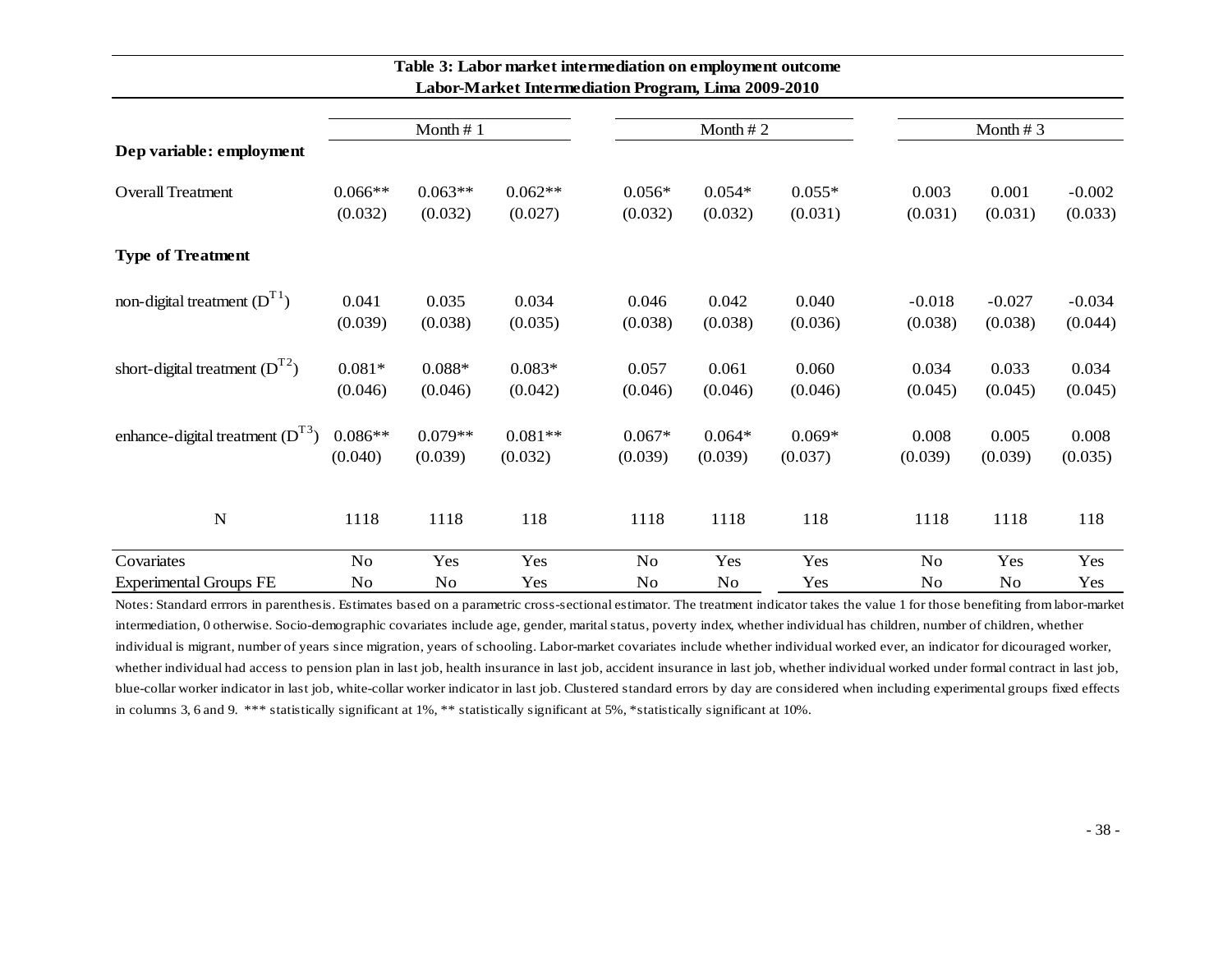|                                          |           |          | 20001 -Market Mitchik Giauon I rogram, 12010 2007 2016 |          |          |          |
|------------------------------------------|-----------|----------|--------------------------------------------------------|----------|----------|----------|
|                                          |           | Month #1 |                                                        | Month #2 |          | Month #3 |
| dep. var: employment                     |           |          |                                                        |          |          |          |
| Panel A: Gender                          |           |          |                                                        |          |          |          |
| Intermediation                           | 0.052     | 0.058    | 0.025                                                  | 0.043    | $-0.011$ | 0.001    |
|                                          | (0.047)   | (0.043)  | (0.046)                                                | (0.042)  | (0.046)  | (0.046)  |
| Intermediation*Men                       | 0.019     | 0.007    | 0.052                                                  | 0.022    | 0.022    | $-0.007$ |
|                                          | (0.065)   | (0.066)  | (0.064)                                                | (0.068)  | (0.063)  | (0.070)  |
| Panel B: Work Experience                 |           |          |                                                        |          |          |          |
| Intermediation                           | $-0.066$  | $-0.073$ | 0.052                                                  | 0.072    | $-0.023$ | $-0.016$ |
|                                          | (0.076)   | (0.087)  | (0.075)                                                | (0.078)  | (0.075)  | (0.075)  |
| Intermediation*Workever                  | $0.165**$ | $0.165*$ | 0.008                                                  | $-0.020$ | 0.035    | 0.016    |
|                                          | (0.084)   | (0.095)  | (0.083)                                                | (0.089)  | (0.082)  | (0.078)  |
| <b>Panel C: Poor</b>                     |           |          |                                                        |          |          |          |
| Middle                                   | $-0.005$  | $-0.020$ | 0.014                                                  | 0.013    | $-0.020$ | $-0.028$ |
|                                          | (0.074)   | (0.091)  | (0.073)                                                | (0.088)  | (0.072)  | (0.077)  |
| High                                     | 0.029     | $-0.028$ | $-0.019$                                               | $-0.013$ | $-0.107$ | $-0.089$ |
|                                          | (0.078)   | (0.087)  | (0.077)                                                | (0.078)  | (0.076)  | (0.074)  |
| Intermediation*Poor                      | 0.054     | 0.053    | 0.061                                                  | 0.064    | $-0.012$ | $-0.019$ |
|                                          | (0.040)   | (0.040)  | (0.039)                                                | (0.041)  | (0.039)  | (0.039)  |
| Intermediation*Middle                    | 0.067     | 0.074    | 0.011                                                  | 0.023    | $-0.004$ | 0.017    |
|                                          | (0.077)   | (0.083)  | (0.076)                                                | (0.080)  | (0.076)  | (0.074)  |
| Intermediation*High                      | 0.113     | 0.091    | 0.093                                                  | 0.059    | 0.086    | 0.052    |
|                                          | (0.083)   | (0.077)  | (0.082)                                                | (0.082)  | (0.081)  | (0.085)  |
| p-value of F-test for equality of coeff. | 0.819     | 0.915    | 0.750                                                  | 0.914    | 0.546    | 0.691    |
| $\mathbf N$                              | 1118      | 1118     | 1118                                                   | 1118     | 1118     | 1118     |
| covariates                               | no        | yes      | no                                                     | yes      | no       | yes      |
| experimental groups FE                   | no        | yes      | no                                                     | yes      | no       | yes      |

# **Table 4: Heterogenous Impacts Labor-Market Intermediation Program, Lima 2009-2010**

Notes: Standard errrors in parenthesis. Estimates based on a parametric cross-sectional estimator. The treatment indicator takes the value 1 for those benefiting from labor-market intermediation, 0 otherwise. Socio-demographic covariates include age, gender, marital status, poverty index, whether individual has children, number of children, whether individual is migrant, number of years since migration, years of schooling. Labor-market covariates include whether individual worked ever, an indicator for dicouraged worker, whether individual had access to a pension plan in last job, health insurance in last job, accident insurance in last job, whether individual worked under formal contract in last job, blue-collar worker indicator in last job, white-collar worker indicator in last job. Clustered standard errors by day are considered when including experimental groups fixed effects in columns 2,4 and 6.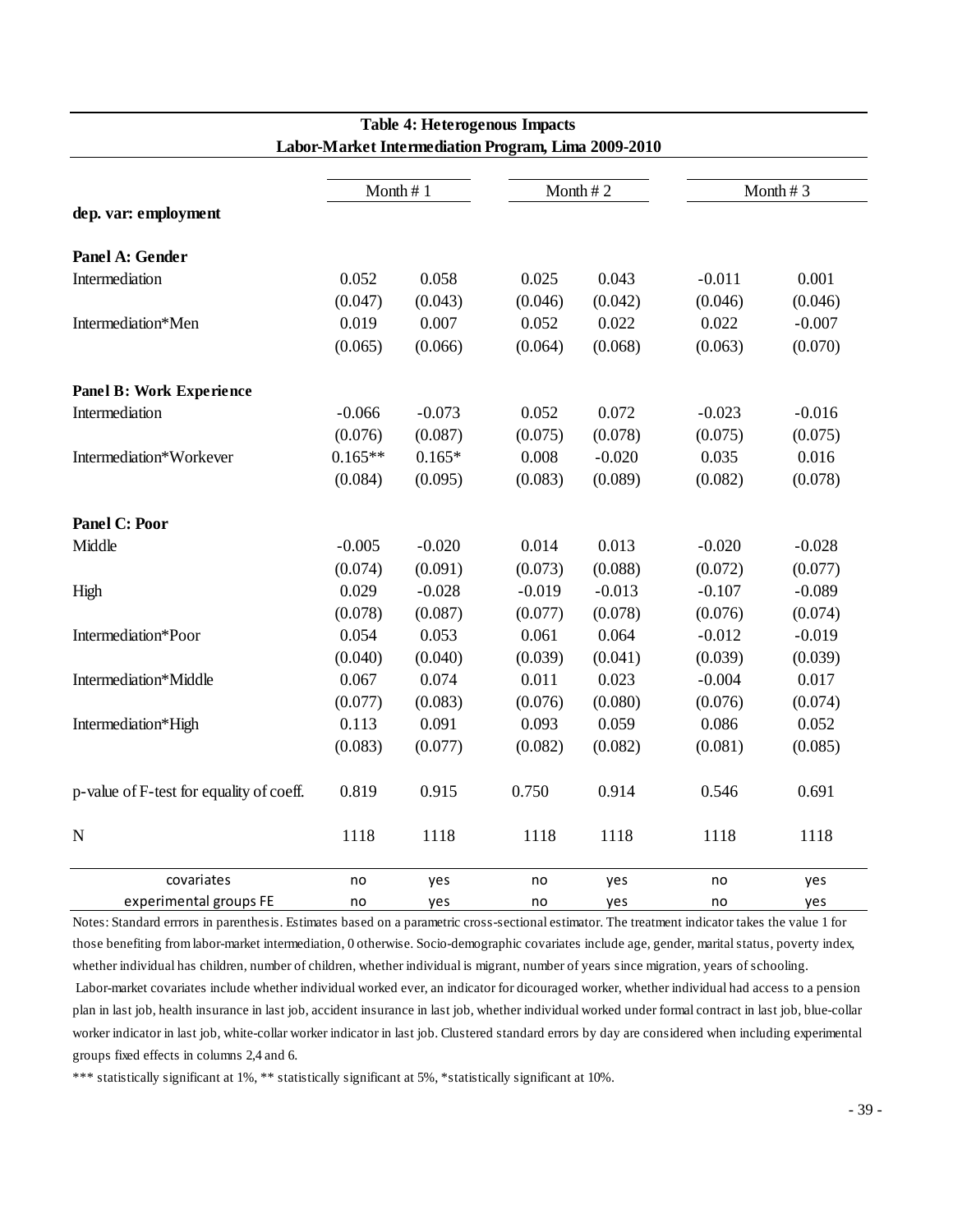|                                                                                                                                                                   |                  |                  | 20001-19101INCL IIIRCHIRCGIOUD I TOGIONI, IZINK 2002 |                  |                     |                  |
|-------------------------------------------------------------------------------------------------------------------------------------------------------------------|------------------|------------------|------------------------------------------------------|------------------|---------------------|------------------|
|                                                                                                                                                                   |                  | Month #1         |                                                      | Month #2         |                     | Month #3         |
| dep. var: monthly earnings (soles)<br><b>Overall Treatment</b>                                                                                                    | $\overline{4}$   | $-10$            | 28                                                   | 11               | 34                  | 16               |
| Type of Treatment                                                                                                                                                 | (28)             | (27)             | (26)                                                 | (24)             | (26)                | (24)             |
| non-digital treatemnt $(D^{T1})$                                                                                                                                  | 31               | $-6$             | 36                                                   | $\overline{0}$   | 42                  | 13               |
|                                                                                                                                                                   | (34)             | (35)             | (31)                                                 | (32)             | (32)                | (33)             |
| short-digital treatment $(D^{T2})$                                                                                                                                | $-45$            | $-44$            | $-12$                                                | $-4$             | 5                   | $-1$             |
|                                                                                                                                                                   | (39)             | (41)             | (37)                                                 | (37)             | (36)                | (41)             |
| enhance-digital treatment $(D^{T3})$                                                                                                                              | 6                | 5                | 44                                                   | 33               | 44                  | 30               |
|                                                                                                                                                                   | (34)             | (34)             | (32)                                                 | (30)             | (32)                | (28)             |
| dep. var: matching skills                                                                                                                                         |                  |                  |                                                      |                  |                     |                  |
| <b>Overall Treatment</b>                                                                                                                                          | 0.008            | 0.043            | $-0.014$                                             | 0.014            | $-0.016$            | 0.014            |
| Type of Treatment                                                                                                                                                 | (0.046)          | (0.041)          | (0.043)                                              | (0.039)          | (0.041)             | (0.039)          |
| non-digital treatement $(D^{T1})$                                                                                                                                 | 0.046            | $-0.071$         | 0.051                                                | 0.076            | 0.089               | $0.102*$         |
|                                                                                                                                                                   | (0.055)          | (0.051)          | (0.058)                                              | (0.054)          | (0.062)             | (0.056)          |
| short-digital treatment $(D^{T2})$                                                                                                                                | 0.003<br>(0.064) | 0.068<br>(0.079) | 0.022<br>(0.068)                                     | 0.098<br>(0.077) | $-0.014$<br>(0.071) | 0.060<br>(0.083) |
| enhance-digital treatment $(D^{T3})$                                                                                                                              | $-0.026$         | $-0.001$         | $-0.031$                                             | 0.000            | $-0.012$            | 0.031            |
|                                                                                                                                                                   | (0.055)          | (0.049)          | (0.059)                                              | (0.053)          | (0.062)             | (0.062)          |
| ${\bf N}$                                                                                                                                                         | 570              | 570              | 650                                                  | 650              | 682                 | 682              |
| Covariates                                                                                                                                                        | $\rm No$         | Yes              | $\rm No$                                             | Yes              | $\rm No$            | Yes              |
| <b>Experimental Groups FE</b><br>Notes: Standard errrors in parenthesis. Estimates based on a parametric cross-sectional estimator conditional on working status. | No               | Yes              | No                                                   | Yes              | No                  | Yes              |

#### **Table 5: Labor-market intermediation on job matching efficiency Labor-Market Intermediation Program, Lima 2009-2010**

The treatment indicator takes the value 1 for those benefiting from labor-market intermediation, 0 otherwise. Socio-demographic covariates include age, gender, marital status, poverty index, whether individual has children, number of children, whether individual is migrant, number of years since migration, years of schooling. Labor-market covariates include whether individual worked ever, an indicator for dicouraged worker, whether individual had access to pension plan in last job, health insurance in last job, accident insurance in last job, whether individual worked under formal contract in last job, blue-collar worker indicator in last job, white-collar worker indicator in last job. Clustered standard errors by day are considered when including experimental group fixed effects in columns 2,4 and 6.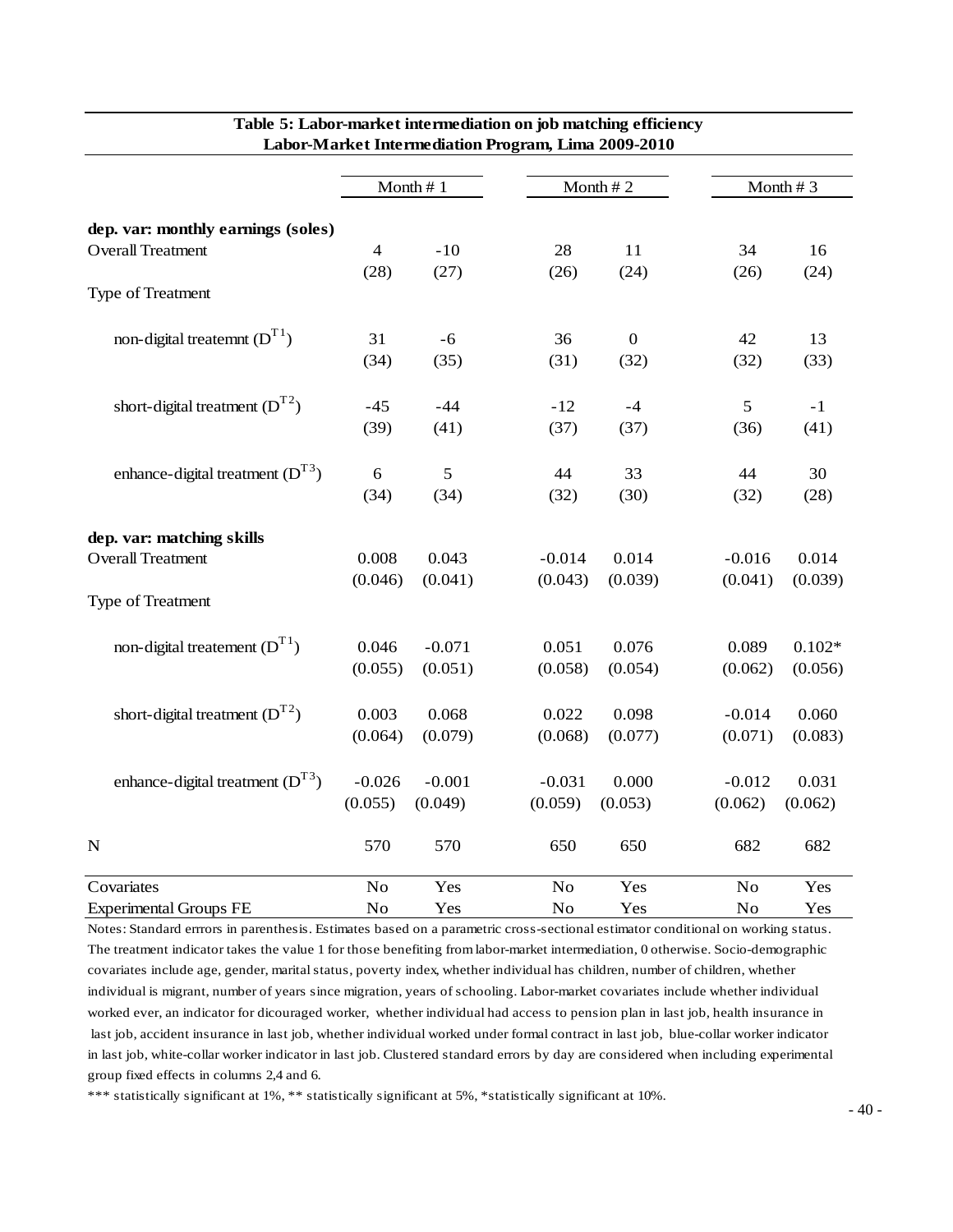|                                      |                | Internet-based job search |                | Traditional search channels |
|--------------------------------------|----------------|---------------------------|----------------|-----------------------------|
| <b>Overall Treatment</b>             | $0.053*$       | $0.062*$                  | $-0.012$       | 0.013                       |
|                                      | (0.031)        | (0.032)                   | (0.056)        | (0.060)                     |
| Type of Treatment                    |                |                           |                |                             |
| non-digital treatment $(D^{T1})$     | 0.036          | 0.049                     | $-0.008$       | 0.028                       |
|                                      | (0.038)        | (0.038)                   | (0.066)        | (0.065)                     |
| short-digital treatment $(D^{T2})$   | 0.056          | 0.056                     | $-0.022$       | 0.051                       |
|                                      | (0.045)        | (0.046)                   | (0.084)        | (0.094)                     |
| enhance-digital treatment $(D^{T3})$ | $0.069*$       | $0.079*$                  | $-0.011$       | $-0.029$                    |
|                                      | (0.039)        | (0.042)                   | (0.070)        | (0.082)                     |
| $\mathbf N$                          | 1140           | 1140                      | 372            | 372                         |
|                                      |                |                           |                |                             |
| Covariates                           | N <sub>0</sub> | Yes                       | N <sub>0</sub> | Yes                         |
| <b>Experimental Groups FE</b>        | No             | Yes                       | N <sub>0</sub> | Yes                         |

# **Table 6: Impact of Labor-market intermediation on other intermediate outcomes Labor-Market Intermediation Program, Lima 2009-2010**

estimated over the full sample, while traditional search methods is estimated over the sample of unemployed three months after the start of treatment. The treatment indicator takes the value 1 for those for those benefiting from labor-market intermediation, 0 otherwise. Socio-demographic covariates include age, gender, marital status, poverty index, whether individual has children, number of children, whether individual is migrant, number of years since migration, years of schooling. Labor-market covariates include whether individual worked ever, an indicator for dicouraged worker, whether individual had access to pension plan in last job, health insurance in last job, accident insurance in last job, whether individual worked under formal contract in last job, blue-collar worker indicator in last job, white-collar worker indicator in last job. Clustered standard errors by day are considered in columns 2 and 4.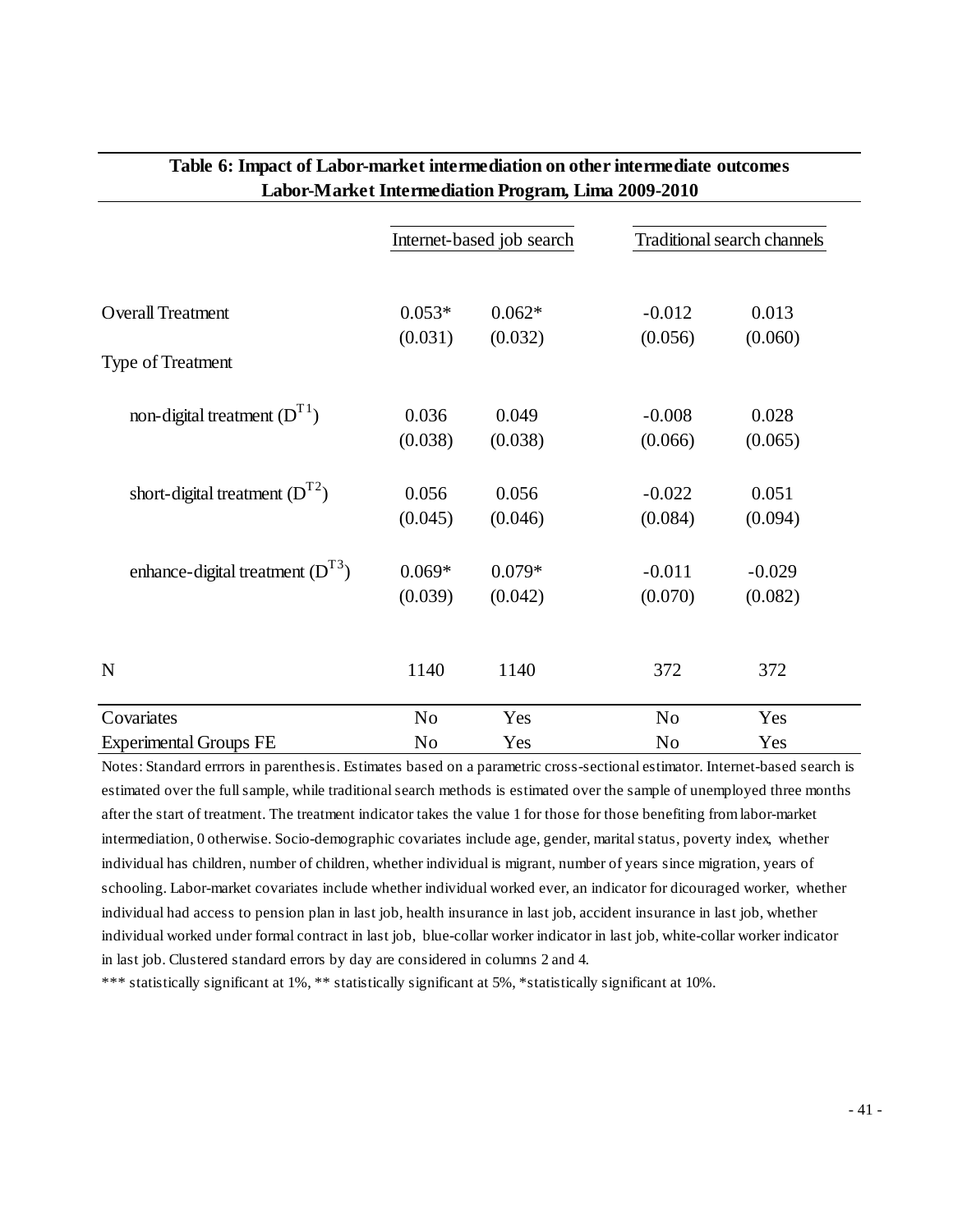# **Appendix A: Some Theoretical Considerations**

The model presented here is a (marginal) extension of a standard job-search model with endogenous search intensity (Mortensen, 1986) to illustrate the theoretical effects of policies that aim at changing the rate at which jobseekers are informed about job openings on search intensity and exit rate from unemployment. Previous related literature has studied the effect of job offer arrival rates on the exit rate from unemployment in the context of constant individual's search efforts and a single job search channel. For this particular case, Van den Berg (1994), shows minimal conditions on the wage offer distribution that ensure a positive effect on the exit rate associated with an increase in the job offer arrival rate. Fougère *et. al.* (2009) extended the model by considering two channels of job-search, public and private, with endogenous search effort only along the private channel. Results from this model suggest that an increase in the public job offer arrival rate has only a positive effect on the exit rate as long as the wage offer distributions in both channels are assumed to be identical; otherwise, the direction of the effect is ambiguous.

We extended the model by considering two job search channels, public and private, with endogenous search efforts in both search channels. In contrast to Fougère *et. al.* (2009), we consider that the job offer arrival rate via the public channel is endogenous since the features of the public labor intermediation services we are studying suggest that individuals need to allocate a complementary search effort to make effective a job offer. In this study, the job offer arrival rate depends on the individual's search effort, the type of technology employed by the public labor mediation services, and the set of information used to match individuals to jobs. We consider an unemployed individual who does not receive any UI benefits and is actively searching for a job using both private and public labor intermediation services. Unemployed individuals using public intermediation services are contacted and informed about job openings according to a Poisson process with endogenous rate  $s_1 \lambda_1(\tau, \xi)$  that depends on the search intensity effort  $s_1$  and the overall channel-specific search efficiency  $\lambda_1$ , which in turn depends on the technology used to convey the information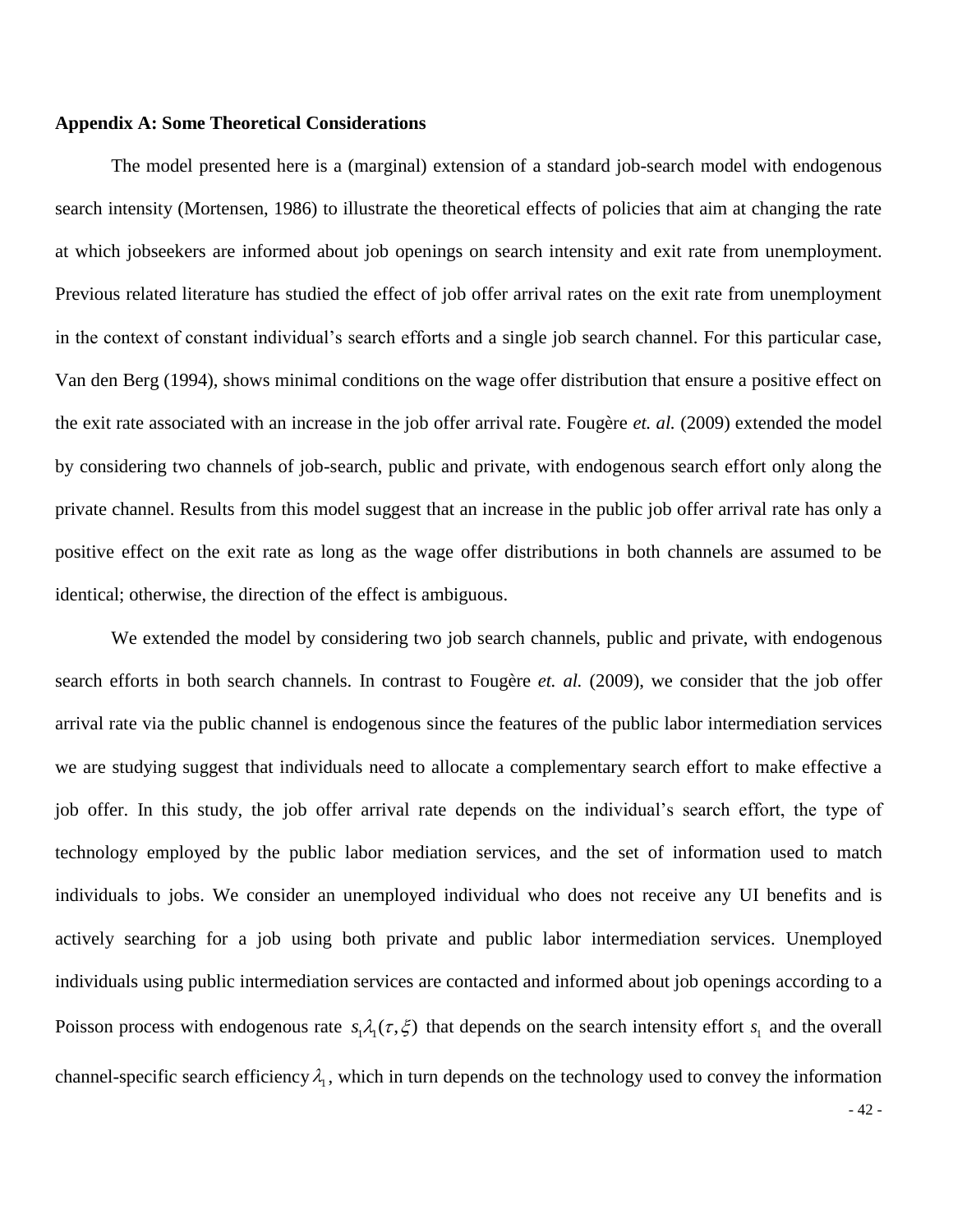$\tau$  and the set of information employed to match job openings  $\xi$ . We assume that the overall channelspecific search efficiency level can be improved with information communication technologies  $\lambda_{1,\tau} > 0$ , and by employing a broader set of information on job openings  $\lambda_{1,\xi} > 0$  to match individuals to jobs. The arrival rate of effective job offers is defined as  $q_1s_1\lambda_1(\tau,\xi)$  where  $q_1$  is the probability that a job contact via public mediation service leads to a job offer.

Likewise, unemployed individuals using private job-search methods are informed about job openings at rate  $s_2 \lambda_2$ , which depends on the search intensity effort  $s_2$  and an overall constant channel-specific search efficiency level  $\lambda_2$ . The arrival rate of effective job offers is defined as  $q_2s_2\lambda_2$  where  $q_2$  is the probability that a job contact via private job-search leads to an effective job offer. Job offers along this two channels of search are characterized as random draws from wage offer distributions  $F_1(w)$  and  $F_2(w)$ , respectively.<sup>14</sup> Search intensity effort is costly and can be summarized by the cost function  $c(s_1, s_2)$  with increasing and convex arguments such that  $c_s > 0, c_{ss} > 0, c_{ss} > 0, c_{ss} c_{ss} - c_s^2$  $c_{s_i} > 0, c_{s_i s_i} > 0, c_{s_i s_j} > 0, c_{s_i s_i} c_{s_i s_j} - c_{s_i s_j}^2 > 0$ . In the absence of UI benefits as it is the case here, let  $z$  be the value of leisure and  $r$  the discount rate. An optimal search strategy is a choice of an intensity of search effort and reservation wage  $w^*$ . Let U and  $W(w)$  denote the present discounted value of income when unemployed and employed, respectively. The present-discounted value from unemployment *U*<br>satisfies the bellman equation<br> $rU = \frac{Max}{s_1, s_2 \ge 0} \left[ z - c(s_1, s_2) + q_1 s_1 \lambda_1(\tau, \xi) \int_0^{\infty} \max[0, W_1(x) - U] dF_1(x) + q_2 s_2 \$ satisfies the bellman equation bellman equation<br>  $\left[ z - c(s_1, s_2) + q_1 s_1 \lambda_1(\tau, \xi) \right] \max[0, W_1(x) - U] dF_1(x) + q_2 s_2 \lambda_2 \left[ \max[0, W_2(x) - U] dF_2(x) \right]$  (1)

isfies the bellman equation  
\n
$$
rU = \max_{s_1, s_2 \ge 0} \left[ z - c(s_1, s_2) + q_1 s_1 \lambda_1(\tau, \xi) \int_0^\infty \max[0, W_1(x) - U] dF_1(x) + q_2 s_2 \lambda_2 \int_0^\infty \max[0, W_2(x) - U] dF_2(x) \right]
$$
\n(1)

 $\overline{a}$ 

<sup>&</sup>lt;sup>14</sup> We do not make any assumption regarding the distributions functions  $F_I$  and  $F_2$ .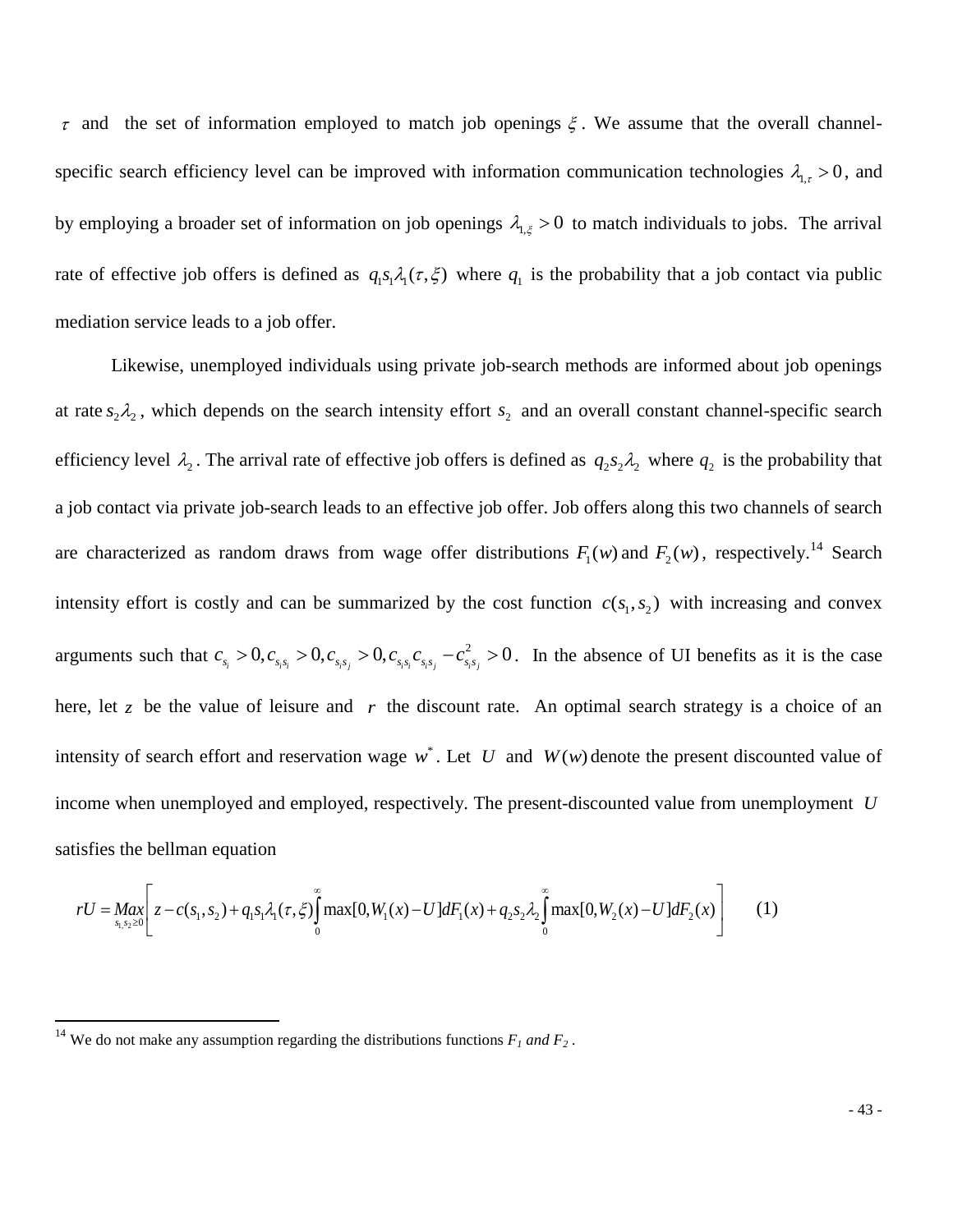By applying the reservation wage property  $U = W(w^*) = w^*/r$  to equation (1), we can state that the reservation wage,  $w^*$ , is solution to

$$
\begin{aligned}\n\text{ervation wage, } & w^*, \text{ is solution to} \\
w^* &= \underset{s_1, s_2 \ge 0}{Max} \left[ z - c(s_1, s_2) + \frac{q_1 s_1 \lambda_1(\tau, \xi)}{r} \int_{w^*}^{\infty} (x - w^*) dF_1(x) + \frac{q_2 s_2 \lambda_2}{r} \int_{w^*}^{\infty} (x - w^*) dF_2(x) \right] \tag{2}\n\end{aligned}
$$

The first order conditions for optimal search intensities efforts  $s_i^*$  $s_1^*$  and  $s_2^*$  $s_2^*$  equates its marginal return and cost, and can be written as

$$
s_1: \quad -c_{s_1} + \frac{q_1 \lambda_1(\tau, \xi)}{r} \int_{w^*}^{\infty} (x - w^*) dF_1(x) = 0
$$
\n
$$
s_2: \quad -c_{s_2} + \frac{q_2 \lambda_2}{r} \int_{w^*}^{\infty} (x - w^*) dF_2(x) = 0
$$
\n(3)

The exit rate from unemployment for an individual that use public labor intermediation services as well as alternative private job-search methods is defined as

$$
\gamma = q_1 s_1 \lambda_1(\tau, \xi) [1 - F_1(w^*)] + q_2 s_2 \lambda_2 [1 - F_2(w^*)]
$$
\n(4)

The theoretical effect of policies that may affect the rate at which unemployed individuals are informed about

job openings (e.g., SMS technology) on the exit rate from un employment is defined as  
\n
$$
\frac{d\gamma}{d\tau} = \lambda_1(\tau, \xi) a_1 \frac{\partial s_1}{\partial \tau} + s_1 a_1 \frac{\partial \lambda_1(\tau, \xi)}{\partial \tau} + \lambda_2 a_2 \frac{\partial s_2}{\partial \tau} + [s_1 \lambda_1(\tau, \xi) \frac{\partial a_1}{\partial w^*} + s_2 \lambda_2 \frac{\partial a_2}{\partial w^*}] \frac{\partial w^*}{\partial \tau}
$$
\n(5)

where  $a_i = q_i[1 - F_i(w^*)]$ . By construction we know that the overall search efficiency level  $\lambda_1$  can be improved by information technology (e.g., SMS) used to convey information on job opportunities to unemployed individuals  $\partial \lambda_1(\tau, \xi)/\partial \tau > 0$ . Then, a comparative static exercise (available under request), suggest that the search effort allocated to the public job-search channel increases with the technology that improves the rate at which unemployed individuals are contacted and informed about job openings,  $\partial s_1 / \partial \tau > 0$ .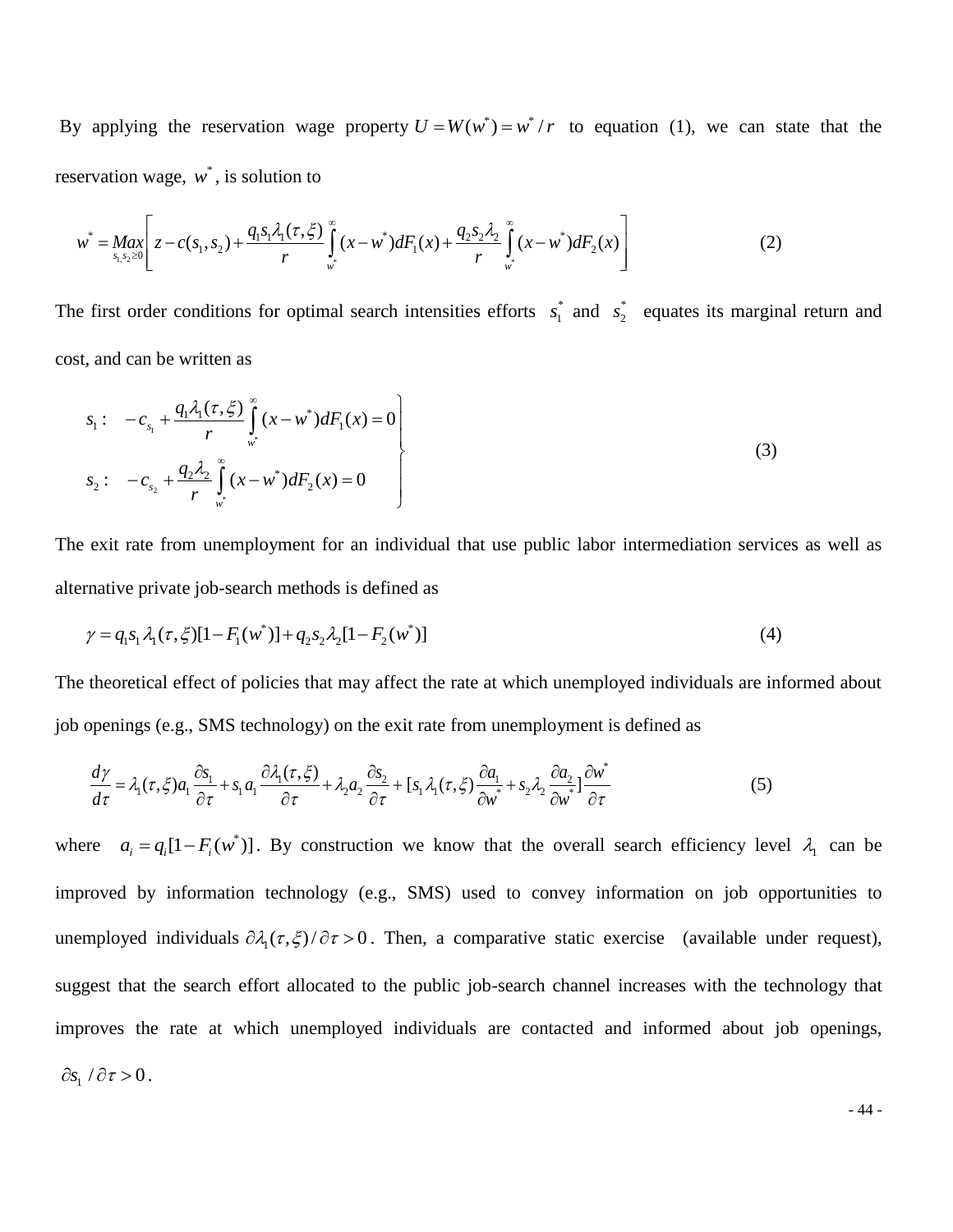The intuition for this result suggest that as long as the SMS technology improves the overall search efficiency in the public search channel, those using this channel will tend to allocate higher search efforts to it. Conversely, it is expected that individuals' search efforts allocated to alternative private search channels will be crowed-out since  $\partial s_2 / \partial \tau < 0$ . Further, as the technology improves the rate at which individuals are informed about job openings, we expect a more patient unemployed individual waiting to consider a better wage offer, as the increase in the reservation wage suggest,  $\partial w^*/\partial \tau > 0$ . Hence, the sign of expression (5) is uncertain, and clearly hinges on the magnitudes of the reservation wage response to policy and the crowdingout effect on private job-search effort. This uncertainty only has been resolved in models with a single jobsearch channels and constant job offer arrival rate (Van den Berg, 1994) or models with two job-search channels and an endogenous job offer arrival rate in only one channel (Fougère et. al. , 2009). Yet here with endogenous job offers arrival rates in both search channels, finding conditions to tell the direction of expression (5) is not clear. Therefore, we have to turn to an empirical approach to gain additional insights.